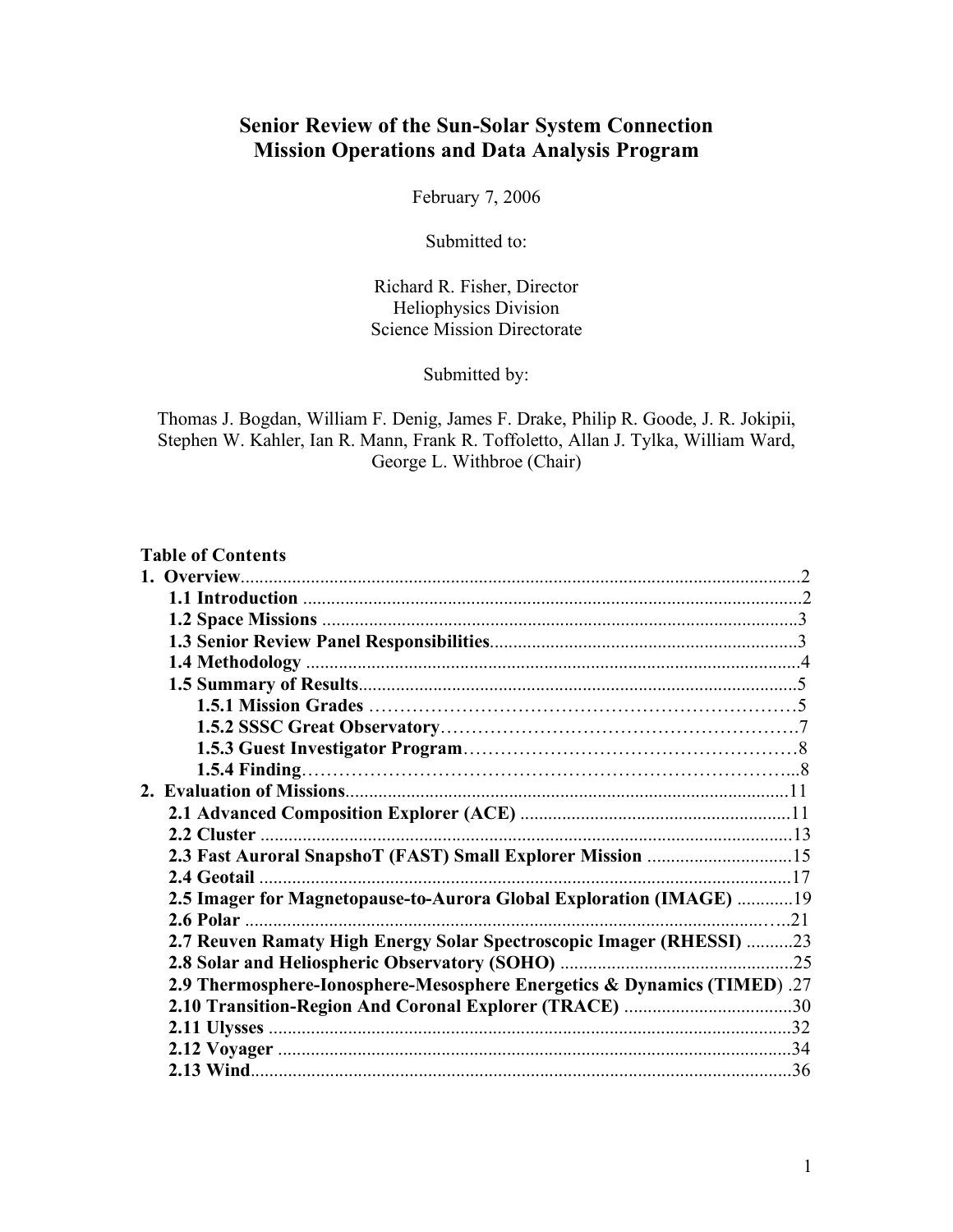# **1. Overview**

# **1.1 Introduction**

The NASA Science Mission Directorate conducts scientific peer reviews of its operating mission programs by selected members of the discipline communities at approximately two-year intervals. The goal of these Senior Reviews is to maximize scientific return from these programs within available resources. The last Senior Review of the Sun-Solar System Connection (SSSC) missions was in the year 2003. Since that review NASA has developed its new Vision for Space Exploration which includes both human and robotic exploration of the Solar System. A description of the exploration initiative is available at http://www.nasa.gov/pdf/55583main\_vision\_space\_exploration2.pdf. NASA's future research and exploration within its Sun-Solar System Connection program aims to "explore the Sun-Earth system to understand the Sun and its effects on Earth, the solar system, and the space environmental conditions that will be experienced by explorers, and to demonstrate technologies that can improve future operational systems."

The Sun-Solar System Connection Program has been reevaluated to address the needs of the NASA Vision for Space Exploration. There have been extensive discussions in the SSSC scientific community that provide scientific objectives and research focus areas for the next decade. These discussions have resulted in the development of a new roadmap "Sun-Solar System Connection Science and Technology Roadmap 2005-2035" (http://sec.gsfc.nasa.gov/SSSC\_2005Roadmap.pdf). The Roadmap defines three broad science and exploration objectives:

- *Open the Frontier to Space Environment Prediction:* Understand the fundamental physical processes of the space environment – from the Sun to Earth, to other planets, and beyond to the interstellar medium.
- *Understand the Nature of Our Home in Space:* Understand how human society, technological systems, and the habitability of planets are affected by solar variability and planetary magnetic fields.
- *Safeguard the Journey of Exploration:* Maximize the safety and productivity of human and robotic explorers by developing the capability to predict the extreme and dynamic conditions in space.

The SSSC 2005 Roadmap provides a set of priority research focus areas and investigations for each of these broad objectives. The three broad science and exploration objectives and associated priority focus areas provide the basis for the panel's assessments of each operating SSSC mission's relevance to SSSC goals and objectives.

The current review considered proposals spanning the period from FY07-FY10, with emphasis on FY07and FY08. The in-guide budget given to the projects as guidance by NASA Headquarters was a "bare-bones" budget with a total of \$250M for FY07-FY10. The requested/minimal budgets proposed by the missions require approximately \$6M more than the guideline for the period FY07-FY10. The requested/optimal budgets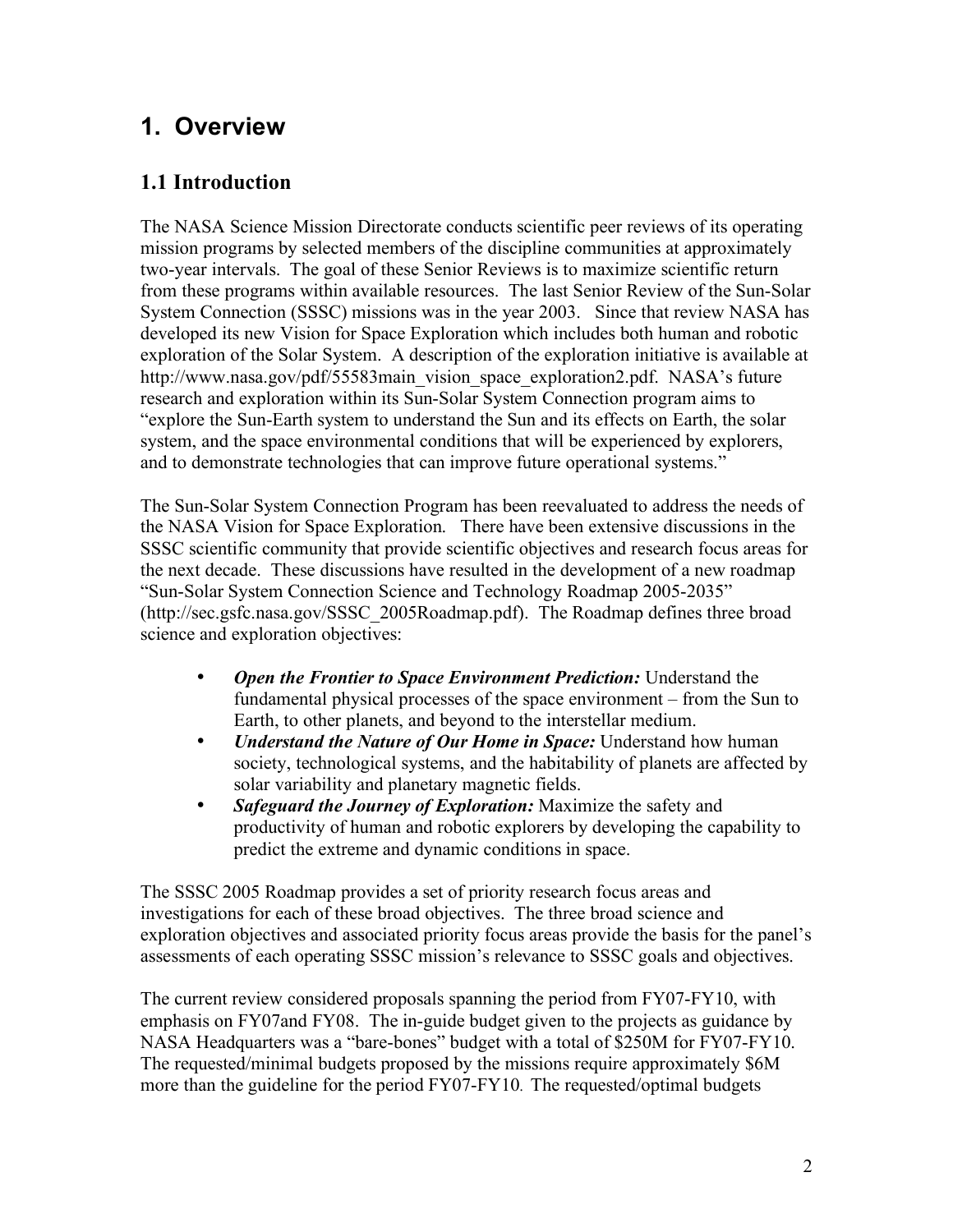proposed by the missions substantially oversubscribe the available funding guidelines, by approximately \$40M.

#### **1.2 Space Missions**

This Senior Review considered 13 science missions: the geospace missions Cluster, FAST, Geotail, IMAGE, Polar, and TIMED; the solar remote sensing missions, SOHO, TRACE, RHESSI; the L1 *in situ* missions, ACE, SOHO, and Wind; and the more distant heliospheric *in situ* missions, Voyager and Ulysses. All are in their extended mission phases. The Panel received both a written proposal and an oral presentation from each of the mission teams. Each mission was evaluated on the quality of its proposed science and its contribution to the SSSC Roadmap.

The IMAGE spacecraft malfunctioned on December 18 and stopped transmitting. The failure occurred a month after the meeting of the Panel. At the time of the final editing of this report, IMAGE was still silent. The Panel believes that its report should reflect the assessments made at its November meeting. We note that all of the missions reviewed here are operating years, sometimes many years, past their design lifetimes. That is an important reason for maintaining an SSSC Great Observatory with diverse capabilities for carrying out science. The loss of IMAGE will eliminate one aspect of the multifaceted capabilities of the Great Observatory, global imaging of the magnetosphere. The launch of the first TWINS satellite will restore some of the global neutral atom magnetospheric imaging, a capability to be enhanced by the stereo imaging introduced when the second TWINS spacecraft becomes operational. What has been permanently lost are the auroral imaging capabilities of IMAGE, its EUV imaging of the plasmasphere and storm dynamics, and its *in-situ* measurements of electron densities for plasmaspheric studies.

### **1.3 Senior Review Panel Responsibilities**

The instructions given to the Senior Review panel by NASA Headquarters are summarized below. These instructions were conveyed in the call for proposals for the SSSC operating missions: (1) Rank the scientific merits -- on a "science per dollar" basis -- of the expected returns from the projects reviewed during FY-07 and FY-08 in context of the science goals, objectives and research focus areas described in the *SSSC Science and Technology Roadmap 2005-2035*. The scientific merits include relevance to the SSSC goals, scientific impact and promise of future scientific impact. (2) Assess the cost efficiency, data availability and usability, vitality of the mission's science team and education/outreach as secondary evaluation criteria, after science merit. (3) Drawing on (1) and (2) provide comments on an implementation strategy for the SSSC mission operations and data analysis (MO&DA) program for 2007 and 2008 which could include a mix of (a) continuation of projects "as currently base-lined"; (b) continuation of projects with either enhancements or reductions to the current baseline; or (c) project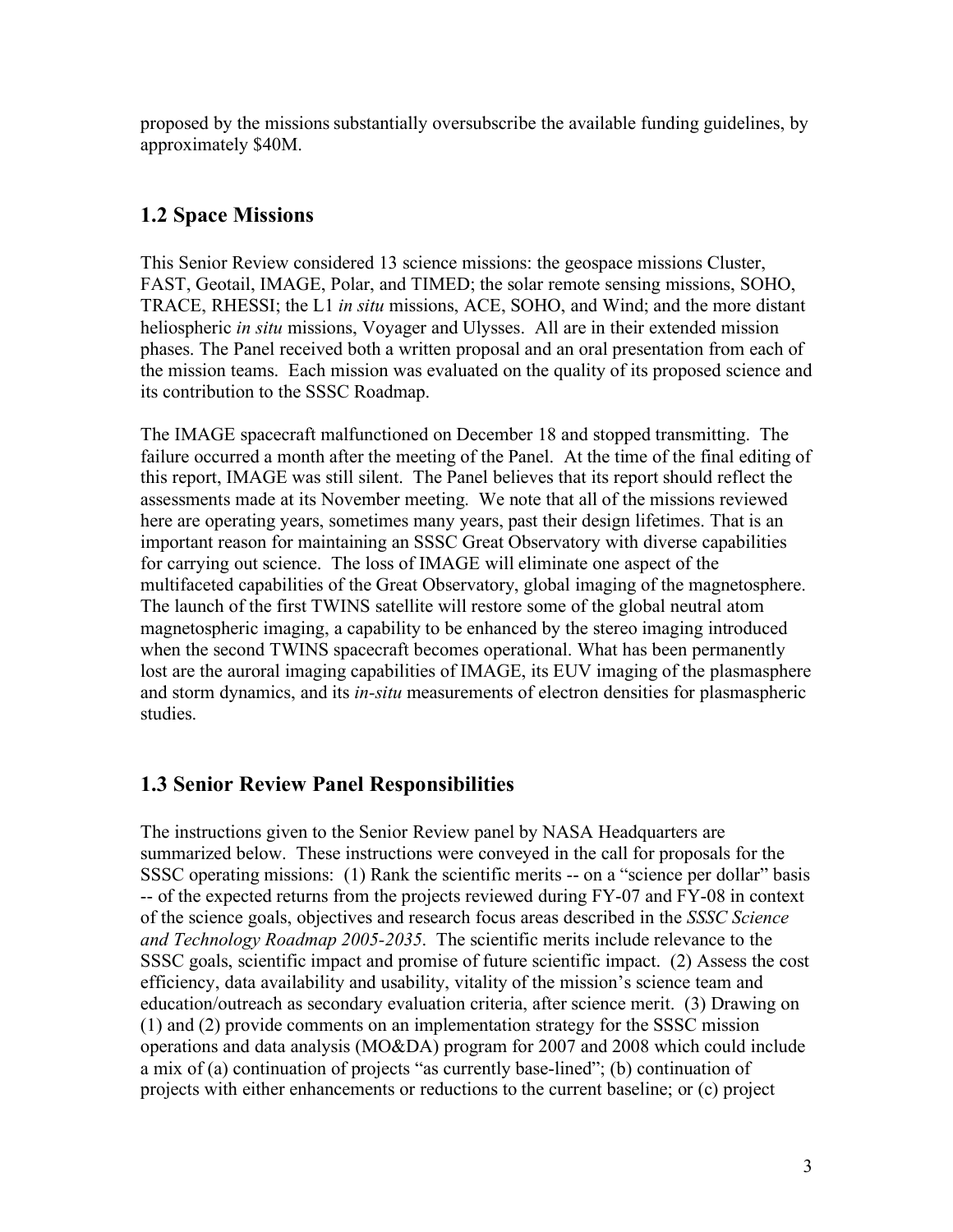terminations. Also make preliminary assessments equivalent to (1), (2), and (3) for the period 2009 and 2010. Provide on overall assessment of the strength and ability of the SSSC MO&DA program to meet the expectations of the SSSC Great Observatory as represented in the SSSC Roadmap during 2007 to 2010. The Panel was not asked to evaluate or assess the utility of SSSC mission data to operational or commercial users.

### **1.4 Methodology**

The Senior Review Panel convened on 14-17 November, 2005 and was comprised of 11 scientists with solar, heliospheric, and geospace expertise. A separate panel was convened to evaluate the proposed education/public outreach (E/PO) programs and these evaluations were submitted in a report to NASA Headquarters. The Senior Review Panel received a copy of this report and also made its own assessment of the E/PO programs. Independent mail-in assessments of mission data availability, accessibility, usability, and documentation were made by peer reviewers selected by NASA Headquarters. The Senior Review Panel received copies of these assessments. The Panel also received from the NASA Discipline Scientist for High Energy Astrophysics a report concerning the importance of the Ulysses, Wind, and RHESSI missions to high energy astrophysics.

The projects submitted proposals to NASA Headquarters by October 6, 2005 describing their planned science program; their relevance to the goals of the SSSC program; the impact of their scientific results as evidenced by citations, press releases, etc.; spacecraft and instrument health; productivity and vitality of the science team; promise of future impact and productivity; and broad accessibility and usability of the data. These proposals were provided to the Panel. Each project also made a brief presentation to the Panel and responded to questions from the Panel during its November meeting.

All of the reviewed proposals contained budgets for mission operations and data analysis at both "guideline/minimal" and "requested/optimal" scenario levels. The proposals for missions with multiple instruments also broke the budget down by instrument. The total funds requested to provide "bare bones" support of the MO&DA programs in FY07-10 were approximately \$75M, \$68M, \$59M, and \$55M, respectively. When taken together, the "guideline/minimal" budgets of the proposals exceed the total available for the fouryear period (FY07-10) of this review by approximately \$6.3M; the "requested/optimal" programs exceed it by about \$40M.

The Panel assessed the scientific merit of each mission, as reflected in relevancy to the SSSC goals, scientific impact, and promise of future scientific impact. The Panel also assessed the cost efficiency, data availability and usability, vitality of the mission's science team and education/outreach taking into consideration the assessments of the E/PO panel and mail-in reviews on data availability and usability. Section 1.5 contains a summary of the results including grades for each mission, an overall assessment of their joint roles within the SSSC Great Observatory, and a summary of the Panel's findings. Section 2 contains evaluations for each of the missions.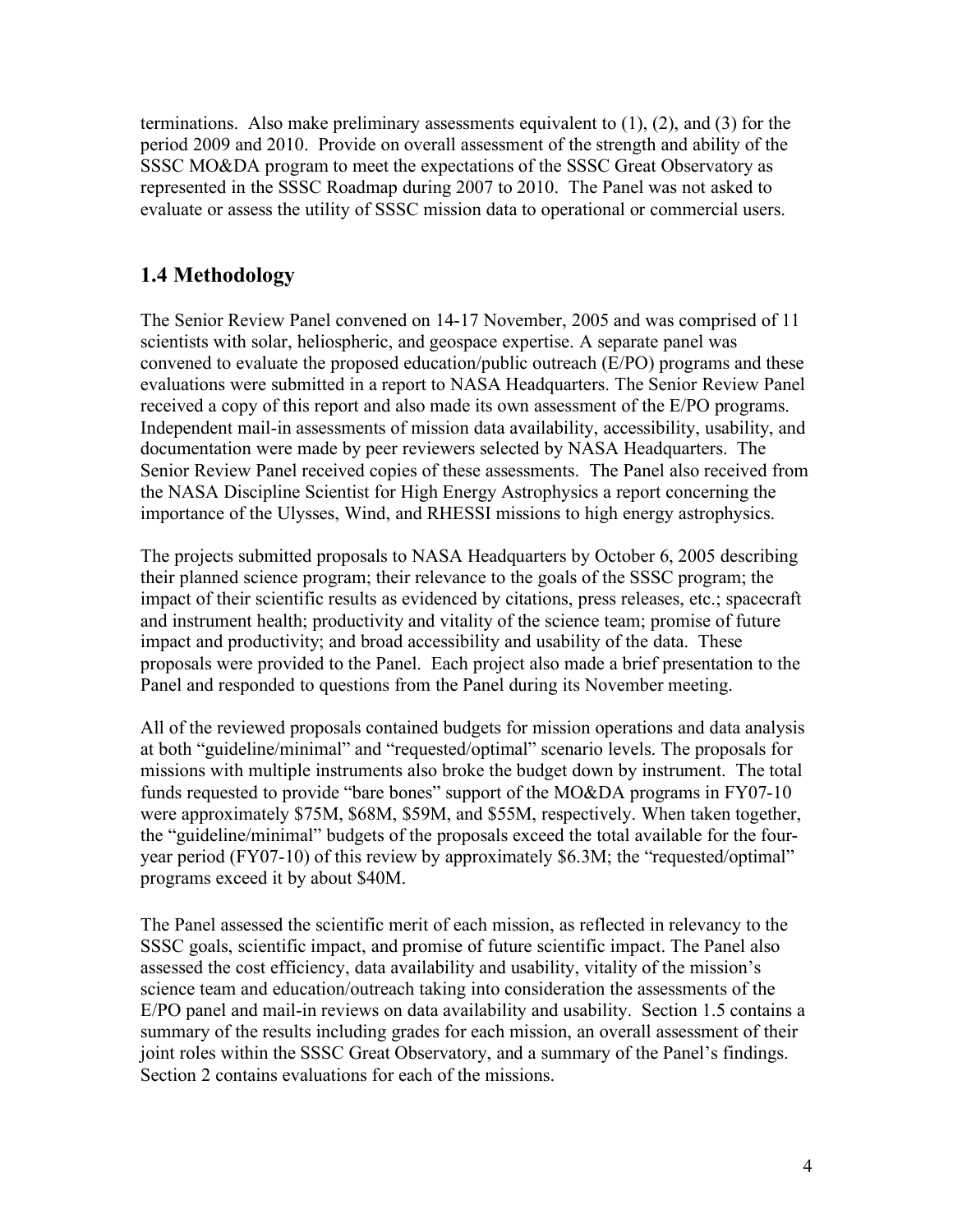# **1.5 Summary of Results**

#### **1.5.1 Mission Grades**

The proposals were graded according to two criteria, (1) their overall scientific merit and (2) their contribution to SSSC goals as outlined in the SSSC 2005 Roadmap. Each mission was graded on a scale of 0 to 10 by each member of the panel according to the following criteria for scoring where 10 is the highest score and 0 the lowest:

- 10-8 Future contributions promise to be compelling
- 7-4 Future contributions are rated excellent, but less compelling,
- 3-0 Future contributions appear to be relatively modest.

The results are presented below in two tables. The accompanying figures present the results in graphical form. The standard deviations provide a measure of the diversity/agreement in the assessments of the members of the Panel. Because achievement of SSSC goals in many cases requires measurements made by multiple spacecraft in different locations, the grade for relevance to SSSC goals tends to give more weight to how an individual mission contributes to the SSSC Great Observatory than is the case for the grade for science merit. For example, Voyager is making fundamentally new and unique scientific measurements as an individual mission, while the primary values of the FAST, Geotail, Polar, TRACE, and Wind missions at this point in their lifetimes is complementing other higher ranked geospace and/or solar-heliospheric missions. The latter (higher ranked) missions tended to be viewed by the panel as contributing significantly both as individual missions and as components of the SSSC Great Observatory and thus received higher grades for both science merit and contributing to the SSSC goals.

The missions fall into three groups when rated on science merit (e.g. Figure 1) with Voyager, RHESSI, and Cluster having grades of 8.7 to 8.1, a middle group with grades ranging from 6.5 to 5.9 (ACE, IMAGE, SOHO, TIMED, and Ulysses), and a third group with grades that range from 5.1 to 4.1 (TRACE, Wind, FAST, Geotail, and Polar). When rated on their contributions to SSSC goals (e.g. Figure 2) the grades for the missions exhibit an approximately linear decline in grades from 8 to 5.9 (from, in order, RHESSI, ACE, Cluster, SOHO, IMAGE, TRACE, Voyager, TIMED, Wind, FAST, to Ulysses) and then dropping approximately a point to 5.0 and 4.8 for Polar and Geotail respectively. The ordering of the missions does not differ significantly between the two methods of grading with the exception of Voyager which rates first in the science merit, but is in the middle of the set of missions when rated as contributing to overall SSSC goals.

*Summary Finding: The Panel rates all of the reviewed missions as being capable of making excellent contributions to science (grades 4 and above) and SSSC overall goals with most, 10 of the 13 missions, receiving grades of 6 or more for their promise in contributing to the SSSC goals.*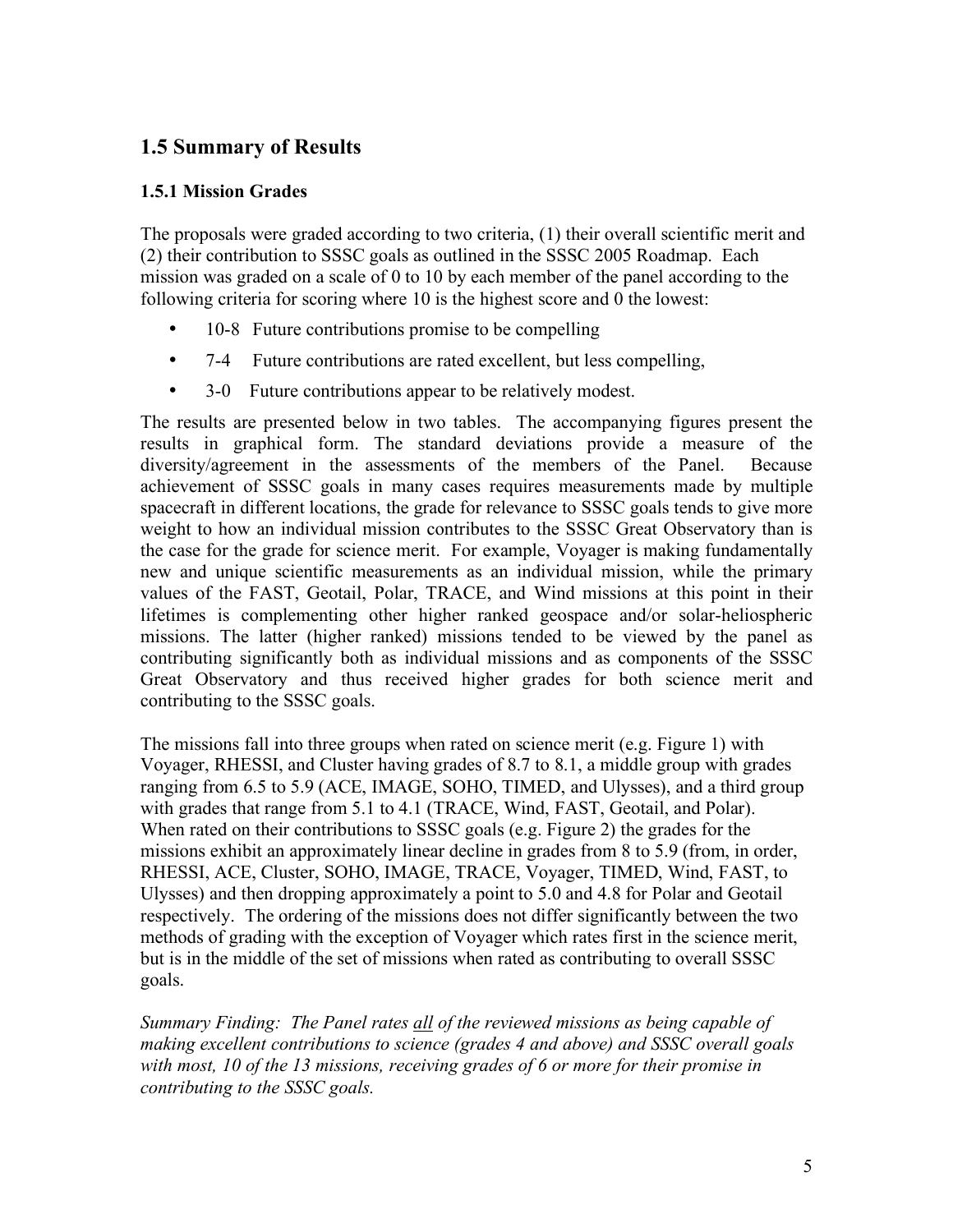Grades: Contribution to SSSC Goals

|                | Avg Grade | <b>Std Dev</b> |
|----------------|-----------|----------------|
| Voyager        | 8.7       | 1.5            |
| <b>RHESSI</b>  | 8.5       | 1.3            |
| Cluster        | 8.1       | 1.1            |
| <b>ACE</b>     | 6.5       | 2.0            |
| <b>IMAGE</b>   | 6.4       | 2.4            |
| SOHO           | 6.3       | 2.1            |
| <b>TIMED</b>   | 6.1       | 1.6            |
| <b>Ulysses</b> | 5.9       | 2.2            |
| <b>TRACE</b>   | 5.1       | 1.8            |
| Wind           | 4.9       | 1.6            |
| <b>FAST</b>    | 4.7       | 1.6            |
| Geotail        | 4.4       | 1.6            |
| Polar          | 4.1       | 1.8            |

|                | Avg Grade | <b>Std Dev</b> |
|----------------|-----------|----------------|
| <b>RHESSI</b>  | 8.0       | 1.6            |
| <b>ACE</b>     | 7.5       | 1.6            |
| Cluster        | 7.5       | 2.1            |
| <b>SOHO</b>    | 7.2       | 1.8            |
| <b>IMAGE</b>   | 6.7       | 1.3            |
| <b>TRACE</b>   | 6.7       | 1.1            |
| Voyager        | 6.5       | 2.8            |
| <b>TIMED</b>   | 6.3       | 1.6            |
| Wind           | 6.2       | 1.3            |
| <b>FAST</b>    | 6.0       | 1.6            |
| <b>Ulysses</b> | 5.9       | 1.8            |
| Polar          | 5.0       | 0.9            |
| Geotail        | 4.8       | 1.4            |

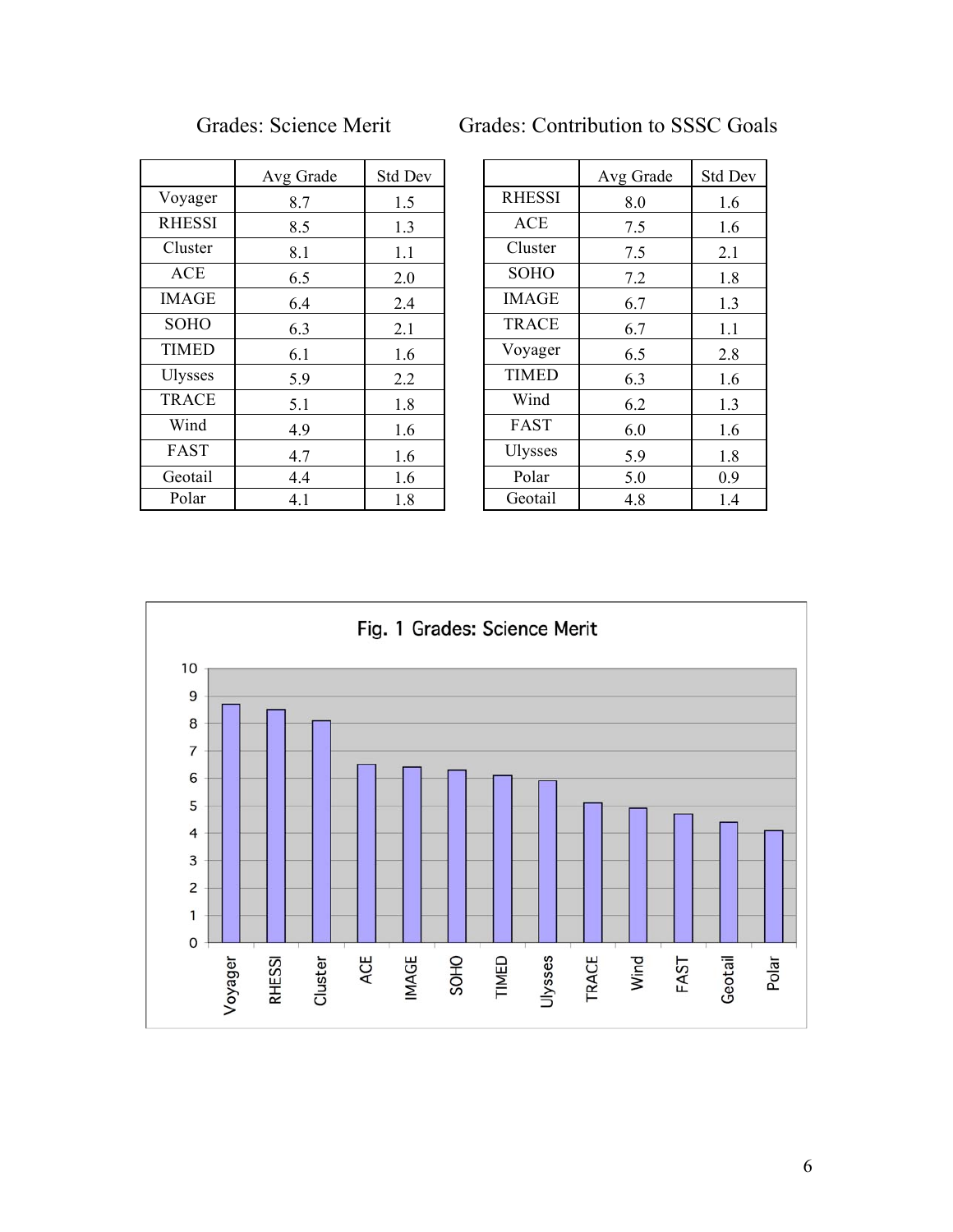

#### **1.5.2 The SSSC Great Observatory**

"The currently operating spacecraft missions supporting Sun – Solar System Connections research collectively constitute a Great Observatory that can address the fundamental challenge for SSSC science. The **SSSC Great Observatory** provides the simultaneous measurements in multiple locations needed to resolve temporal and spatial changes and to understand the interactions of complex systems of regimes. As we progress in the exploration of space, this essential capability must evolve to support ever more comprehensive understanding and predictive capabilities. In the years ahead, portions of this spacecraft fleet will be configured into "smart" constellations -- sets of strategically-located satellites whose data are available through virtual observatories. Researchers will work together to provide the timely, on-demand data and analysis to enable the practical benefits for scientific research, national policymaking, economic growth, hazard mitigation, and the exploration of other planets in this solar system and beyond." *SSSC 2005 Roadmap.* 

The Panel finds that the current version of the SSSC Great Observatory has impressive capabilities for studying the solar structure and phenomena (SOHO, TRACE, RHESSI), the resulting solar energetic particles and solar wind at 1 AU (Wind, ACE, SOHO) and in other regions of the heliosphere (Cluster, Geotail, Ulysses, Voyager), the terrestrial magnetospheric which responds to solar drivers (Cluster, Geotail, FAST, IMAGE, Polar, geosynchronous measurements), and the upper terrestrial atmosphere (IMAGE, TIMED, and ground-based optical and magnetometer networks). The value of each mission is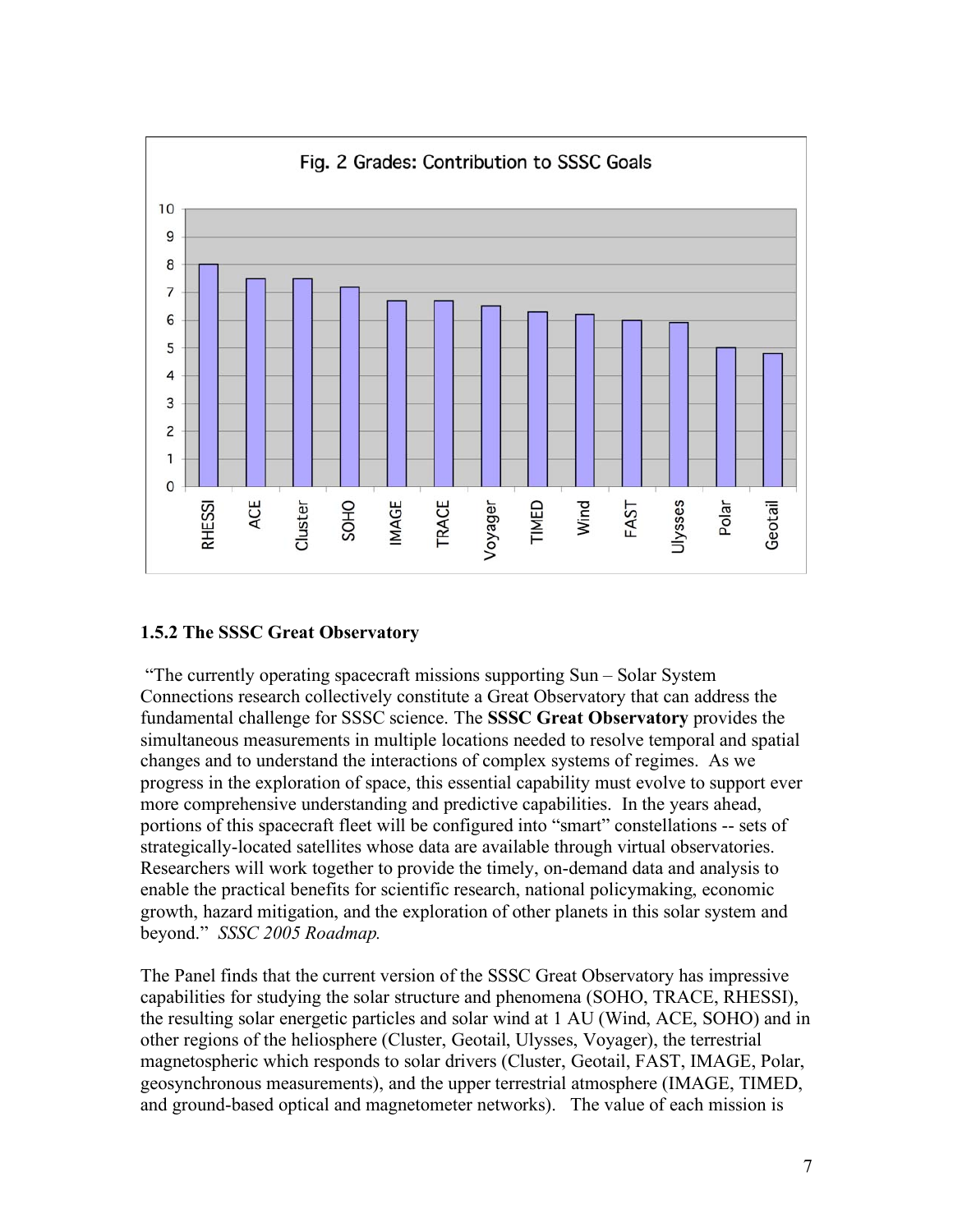enhanced significantly by the synergism among the missions forming the SSSC Great Observatory. More details on contributions of each mission to the Great Observatory are given in Section 2.

In the FY07-FY10 period the SSSC Great Observatory will be augmented by new missions planned for launch in 2006 (CINDI, TWINS, STEREO, Solar-B, AIM, and THEMIS) and in 2008 (SDO and IBEX). These additions to the Great Observatory will enable study of a wide variety of phenomena with unrivalled accuracy and resolution and provide the SSSC scientific community with unprecedented opportunities for achieving scientific progress and understanding. The primary limitation will be that imposed by funding constraints for support of the missions and analysis of the data.

#### **1.5.3 Guest Investigator Program**

The Panel strongly reaffirms the value of the Guest Investigator Program (GIP) and encourages NASA to provide a means for stably funding it. In order to capture the new physical understanding made possible by the recent Voyager observations, a GIP component targeted on Voyager theory and modeling at \$300-400 K/year in FY07-FY09 would be beneficial. Efforts previously supported by the TIMED IDS and Clustertheory programs could be competed under the GIP, but with selection based solely on relative scientific merit, without any specification of a dollar amount allocated to these efforts. The Panel confirms the enthusiasm behind the suggestion from various Mission teams for a targeted GIP on Solar Eruptive Events (SEE). However, targeted research on similar topics is already underway in the Living With a Star program, and the Panel feels that the vitality of the research community would be better served by an open competition for the best science, rather than a focus on this specific area. The Panel therefore declines to endorse the SEE/GIP suggestion.

The cancellation of the FY05 GIP solicitation has had a deleterious effect on the SSSC research community, particularly for younger and soft-money researchers. Because of the cancellation, there will be a larger number of proposals than usual in the next GIP competition, but the projected budget allows for no increase to accommodate this additional proposal pressure. The disruptions will therefore propagate into the future and may have the eventual impact of driving talented researchers from our field. At minimum, it might be possible to ameliorate the impact of a GIP reduction, perhaps by rescissions on mission budgets or instrument-by-instrument review of capabilities, overlap, and ongoing scientific impact.

#### **1.5.4 Summary of Findings**

As discussed above, the Panel finds that all of the reviewed missions as being capable of making excellent contributions to science and SSSC overall goals, and that the value of each mission is strongly enhanced by the synergism within the SSSC Great Observatory. The Panel also strongly reaffirms the value of the Guest Investigator Program. Other findings of the Panel are as follows: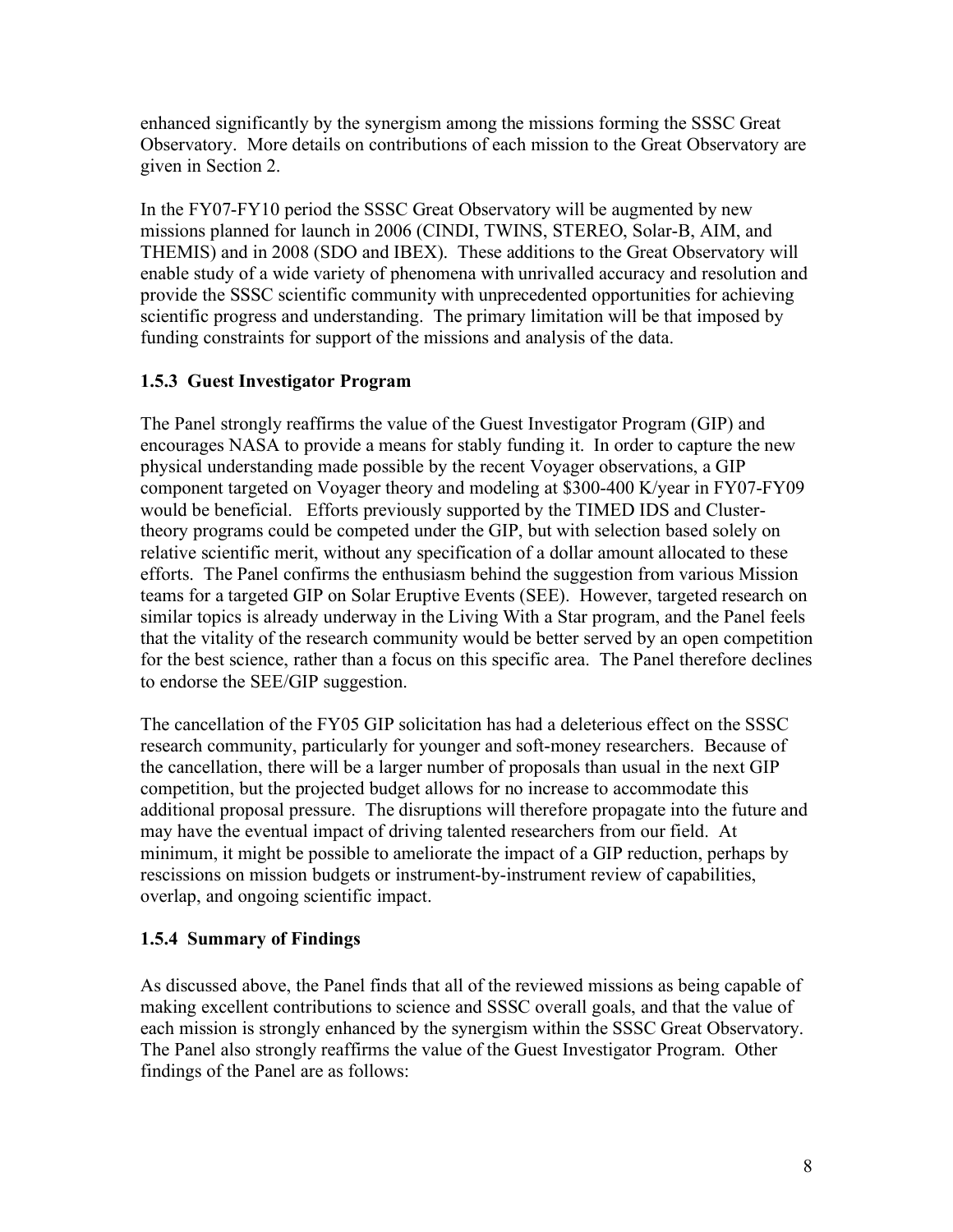A. The Panel gave the highest rating on scientific merit to the Voyager mission and finds that allocating funds at or near the requested optimal level is warranted to this mission that is entering unexplored regions of space at the distant boundaries of the solar system near and beyond the heliospheric termination shock.

B. The Panel finds that due to their excellent scientific merits and relevance to the SSSC goals, the ACE, Cluster, IMAGE, RHESSI, and TIMED missions promise to make strong scientific contributions throughout the period covered by this review, FY07-FY10. The funding levels given to these projects in the fiscally constrained NASA Headquarters "guidelines" budget appear to be consistent with the above finding. Higher levels of funding would enable greater scientific output if additional funds should become available.

C. The Panel endorses the Project's proposal to terminate operations of Ulysses after a suitable period of time beyond the next solar minimum when the northern polar magnetic field is inward rather than outward. The Panel concurs that continuing operations beyond that time in 2008 is not warranted given the low power levels that will be available from the spacecraft.

D. The fiscally constrained NASA Headquarters "guideline" budget has no funding for Polar after FY06 as it approaches the end of its fuel reserves, and no funding for FAST and Geotail after FY08. The Panel rated the FAST, Geotail, and Polar missions as excellent in terms of both science and relation to the Great Observatory, albeit at generally lower priority than the other missions; FAST also being rated higher than Ulysses, Polar and Geotail in terms of Relevance to SSSC goals, and higher than Geotail and Polar in terms of science. The Panel finds that the FAST, Geotail and Polar missions could continue to provide valuable measurements beyond the above dates, particularly as elements within the SSSC Great Observatory. With the low cost of the continued operation of FAST and Geotail, and their potentially very significant scientific importance in support of the forthcoming THEMIS mission, the panel finds value in the continued operation of FAST and Geotail beyond 2008. However, in this fiscally constrained program, the Panel encourages the FAST and Geotail teams to exploit future synergies within the Great Observatory such as will be available with THEMIS to justify to the next Senior Review Panel the case for their operation beyond 2008.

E. The Panel did not rate the proposed Polar mission extension until March 2007 highly in terms of "value per dollar", particularly because of the high cost involved. However, the panel was aware of the importance of the unique Polar 2-10 MeV and 3D electric field measurement capabilities for understanding the processes that accelerate particles at high and low latitudes within the outer radiation belts. The panel believes that Polar could be ramped down to a minimum mission tuned to meet the radiation belt objectives in order to exploit the unique opportunity for new radiation belt science at low cost. If extra funds were made available, then this minimal mission would be an appropriate application of funds.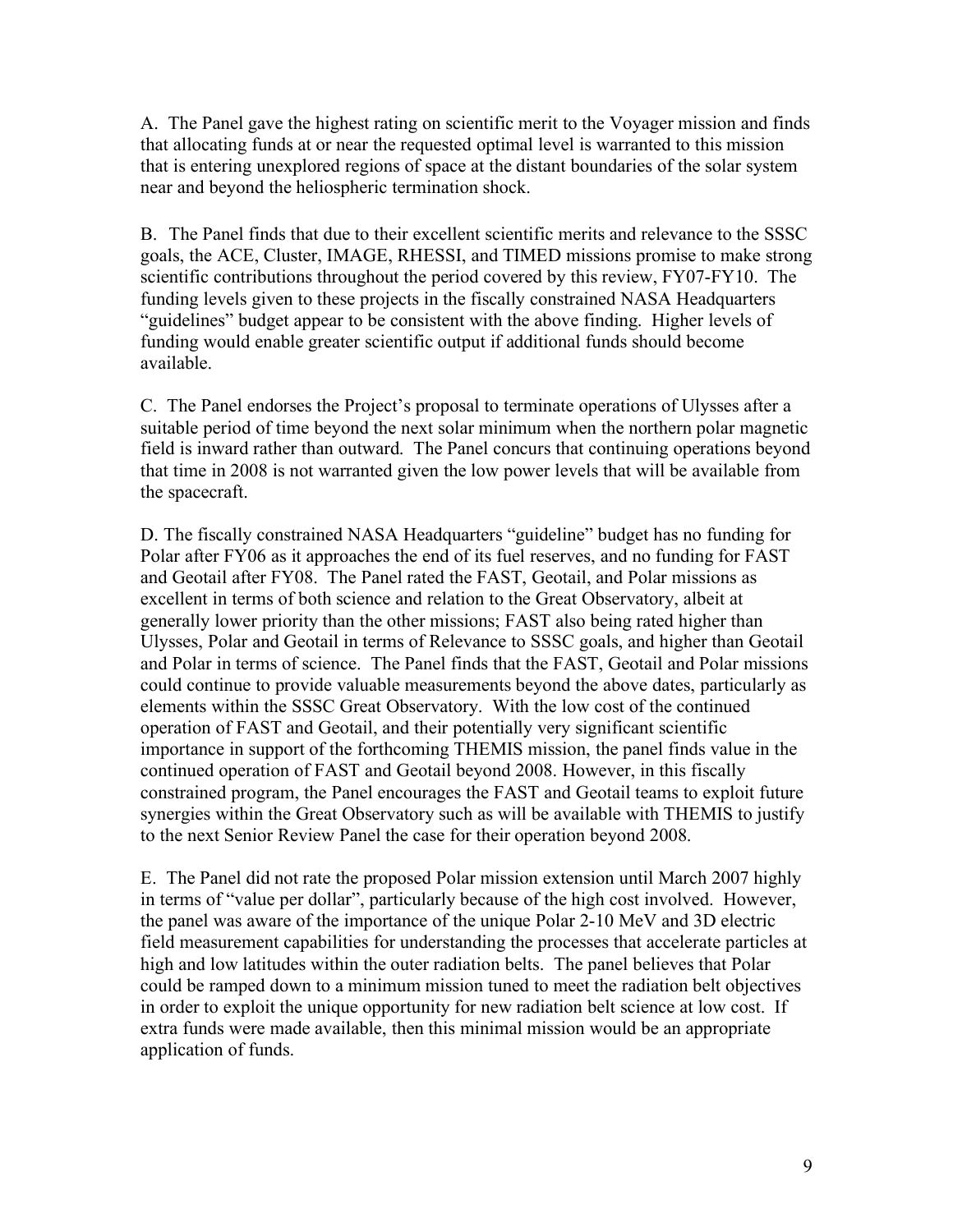F. The Panel finds that continued operation of Wind at L1 throughout the FY07-FY10 period is important. Wind has unique instrumental capabilities that provide complementary science observations for future work with RHESSI, STEREO, and ACE. In addition, Wind is a backup for ACE for solar wind measurements at L1 and the combination of SOHO and Wind is a back-up for STEREO.

G. SOHO is the most expensive of the missions assessed by the Panel. Given the nature of the spacecraft, a large observatory class mission that was designed for considerable "hands on" attention, this is not unexpected. The panel commends the project on its efforts to lower the cost and for the proposed "Bogart" version of the mission which cuts the cost in FY10 to a value 60% below the amount in the guideline budget in FY10. However, Panel finds that it is desirable to more rapidly lower the operational cost between FY07 and FY09 given the tight fiscal constraints on the overall program reviewed by the Panel. The Panel concurs on the desirability of continuing operation of MDI until the more advanced instrument on SDO is in operation, and that crosscalibrating with MDI is vital given the fundamental importance of studying changes in the solar interior, where solar activity and the solar cycle ultimately originate.

H. Given the high (upper half) ranking of TRACE for relevance to SSSC goals and the strong complementary nature of TRACE observations for RHESSI (the highest ranked mission for relevance to goals and second highest mission for scientific merit), the Panel endorses the proposal to keep TRACE operational through a several month overlap intercalibration period with SDO whose capabilities supercede those of TRACE.

I. Projected FY09-10 Funding: Due to the reduced funding levels projected for FY09 and FY10 compared to earlier years and the impact of new missions transferring from their prime mission funding to the extended mission budget, the latter will be severely under-funded, by the order of \$15M per year in FY09 and FY10. This is in spite of the fact that the budget assumes that 5 of the 13 currently operating missions will have terminated operations in this time period. This projected funding shortfall will severely impact the capabilities of the SSSC Great Observatory and its ability to properly address the goals of the NASA SSSC program. This under-funding of the Great Observatory occurs at a particularly inopportune time, at the next maximum of the solar cycle with its expected frequent occurrence and diversity of solar-terrestrial events that impact studies of many SSSC goals.

This Senior Review addressed only currently operating SSSC missions that have demonstrated their operational and measurement capabilities. It did not review new SSSC missions scheduled for launch in FY06-FY10 (CINDI, TWINS, AIM, THEMIS, STEREO, Solar-B, SDO, and IBEX). The Panel did not have the information required to assess the relative merit of these new missions by the standards that the currently operating missions were assessed. Consequently, this Panel was unable to assess the relative merits of the full complement of SSSC missions that could potentially serve as elements of the SSSC Great Observatory in FY09 and FY10 when the above funding shortfalls occur. This will be a task for the next Senior Review Panel.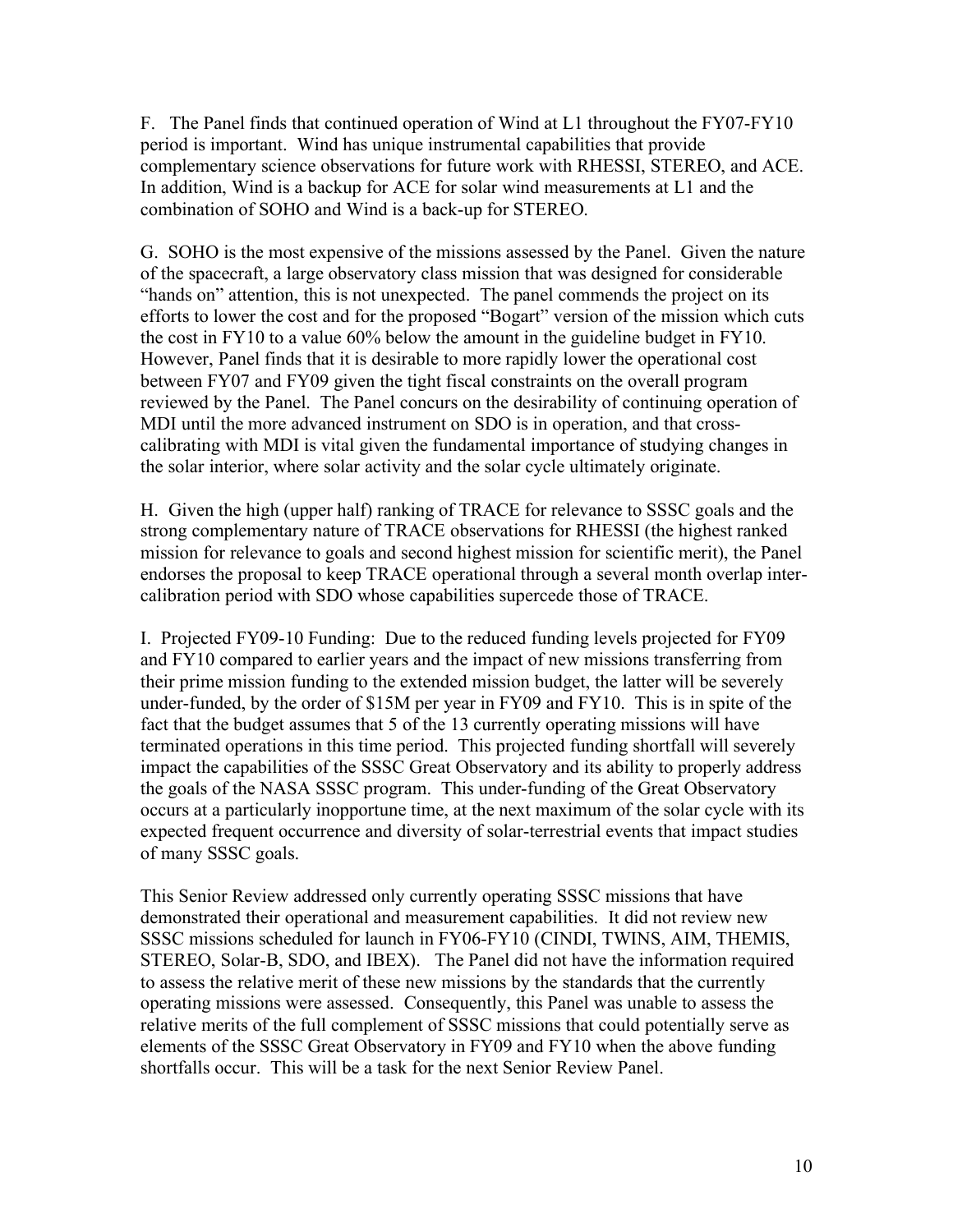J. The Senior Review Panel finds that terminating the operations for five missions during the FY07 – FY10 time period is consistent with achieving optimal science per dollar return from the projected availability of funds for the operating missions. The missions and the years of termination are Polar in FY06 and FAST, Geotail, Ulysses, and TRACE in FY08. This finding is subject to the provisos noted above for Polar, FAST, and Geotail.

# **2. Evaluations of Missions** (In alphabetical order)

# **2.1 Advanced Composition Explorer (ACE)**

**Science Strengths:** ACE is in orbit about the L1 point and carries a comprehensive set of instruments measuring particle composition over a broad range of energies, from the solar wind to galactic cosmic rays. ACE has yielded new insights into fundamental processes of particle acceleration and transport. A few examples are an emerging understanding of suprathermal ions as seed particles for interplanetary (and perhaps coronal) shocks, new results on the coronal sites at which impulsive solar particle events are generated, and observation of reconnection exhausts in the solar wind, which represent a new and important focus for future research. Observations during the inherently simpler conditions of the approaching solar minimum, as well as future coordinated observations with STEREO and other spacecraft, will further clarify these and other issues. Isotopic measurements, which are a unique contribution from ACE, have addressed the composition of the local interstellar medium, the source of galactic cosmic rays, and the chemical evolution of the galaxy. Thus, ACE contributes not only to SSSC objectives but also to the entire NASA science enterprise.

ACE provides knowledge on the variability and dynamic range of the space radiation environment. This knowledge is an essential baseline for the design and operation of future human and robotic exploration missions. In the nearer term, ACE data will be needed for modeling and interpreting radiation measurements from the Lunar Reconnaissance Orbiter (LRO; to be launched in 2008) and the Mars Science Laboratory (MSL; to be launched in 2009).

ACE contributions are evidenced by a substantial publication record. In 2004-2005, ACE scientists have authored or co-authored 98 peer-reviewed papers and 40 conference papers. ACE's broader impact is also illustrated by 157 papers using ACE data, but with no ACE co-authors. In solar and heliospheric science, ACE scientists have been leaders in organizing conferences, workshops, and AGU special sessions. These efforts have helped to consolidate the new insights from Cycle 23 observations and to formulate directions for future studies.

**Relevance to SSSC Roadmap:** ACE has been highly responsive to the stated objectives of the SSSC Roadmap. ACE alone addresses more than half of the 41 priority investigations listed in the Roadmap; through coordinated studies with other missions, ACE addresses nearly three-quarters of the priority investigations.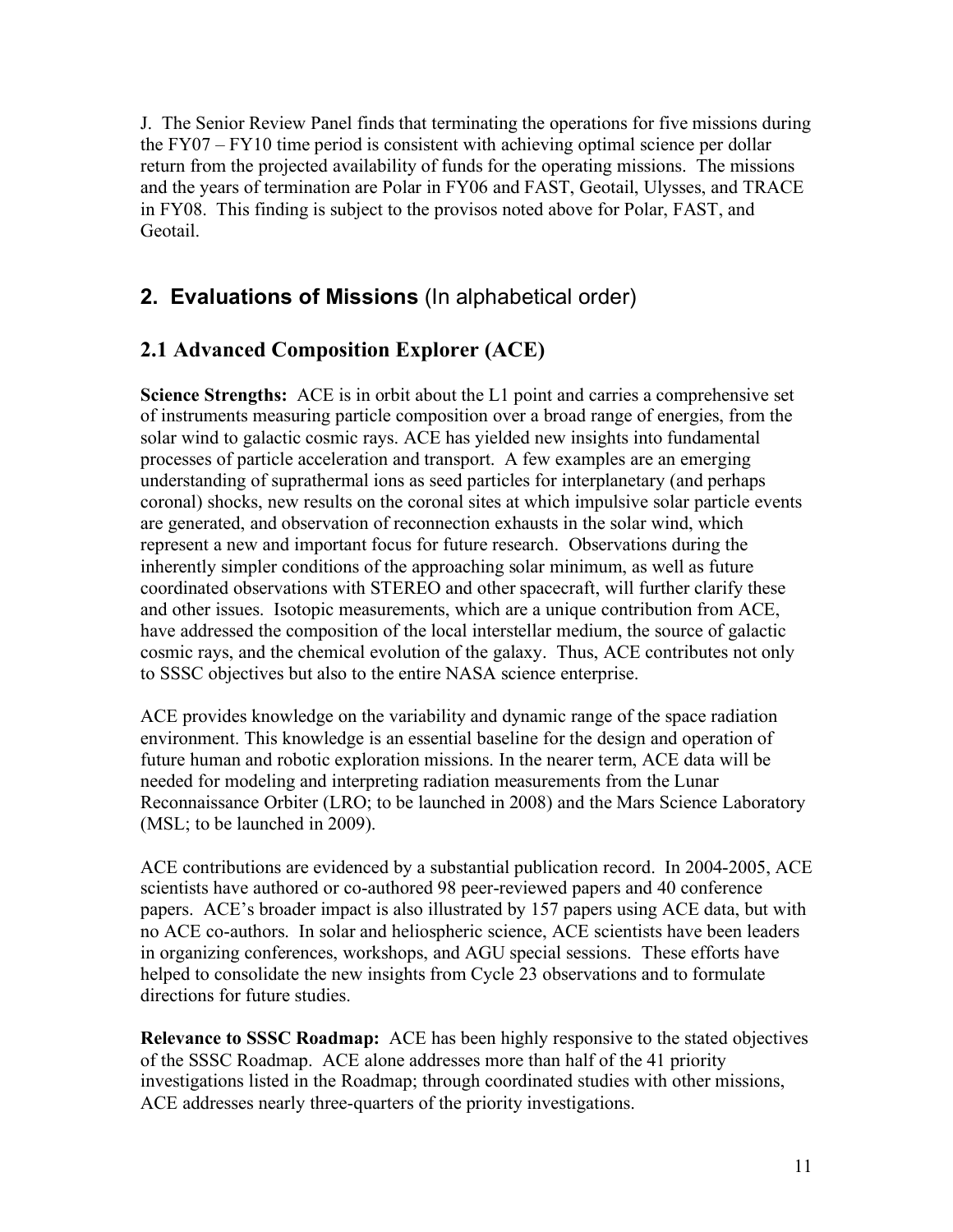**Value to SSSC Great Observatory:** ACE plays a central role in a broad range of collaborations and coordinated observations that will serve to maximize the scientific output of SSSC missions. From its vantage point at the Sun-Earth L1 point,  $\sim$  1 million miles sunward of Earth, ACE measures changes in the solar wind, interplanetary magnetic fields, and energetic particle populations resulting from the solar eruptions, whose characteristics are detailed by TRACE, RHESSI, SOHO, Wind, and (in the future) Solar-B, STEREO, and SDO. ACE measurements quantify the interplanetary magnetic and plasma drivers behind dynamics in the geospace environment, which is the focus of Cluster, IMAGE, Polar, FAST, TIMED, and future missions, such as THEMIS. ACE also contributes to collaborative efforts, exploiting the complementary capabilities of Wind and STEREO, that probe the spatial and temporal structure of CMEs, shocks, and solar particle events at 1 AU.

Although utility to operational and commercial users is explicitly beyond the scope of this Review, we note that ACE's Real-Time Solar Wind (RTSW) data have proven valuable in forecasting geomagnetic storms and "killer" electrons in geostationary orbits.

**Spacecraft/Instrument Status:** The spacecraft is healthy, and the ACE team has been diligent and successful in reducing ongoing operating costs. Fuel usage for orbitmaintenance has been reduced so as to allow operations until 2022. Power output from the solar panels is expected to be adequate for normal operations until 2025.

The SEPICA instrument has failed, although the possibility of extracting some useful data is still under study; in the mean time, the SEPICA telemetry has been reallocated to SWICS and SWIMS. There has been modest degradation in the capabilities of SWEPAM, EPAM, and ULEIS. The other instruments (CRIS, SIS, SWICS, SWIMS, and MAG) continue to perform at nearly nominal design levels.

**Data operations:** Data services provided by the ACE Science Center (ASC) are outstanding in terms of ease of use and documentation. There are around 3000 hits per week on the ASC website. The ACE team continues to upgrade the range of data products available to the community at the ASC, and these efforts are greatly appreciated. Certain deficiencies, such as the lack of plasma distribution functions, were noted by the data-access evaluators.

**E/PO:** The ACE E/PO efforts are rated very good in terms of effectiveness and relevance to NASA objectives and fair in terms of cost. The proposed E/PO efforts are deemed acceptable for funding.

**Proposal Weaknesses:** None significant, although it was noted that the proposal provided no breakdown of the work tasks or budget justification for the individual instrument teams.

**Overall Assessment and Findings:** ACE provides the cornerstone for a broad range of SSSC scientific investigations, with some capabilities that are not duplicated by any other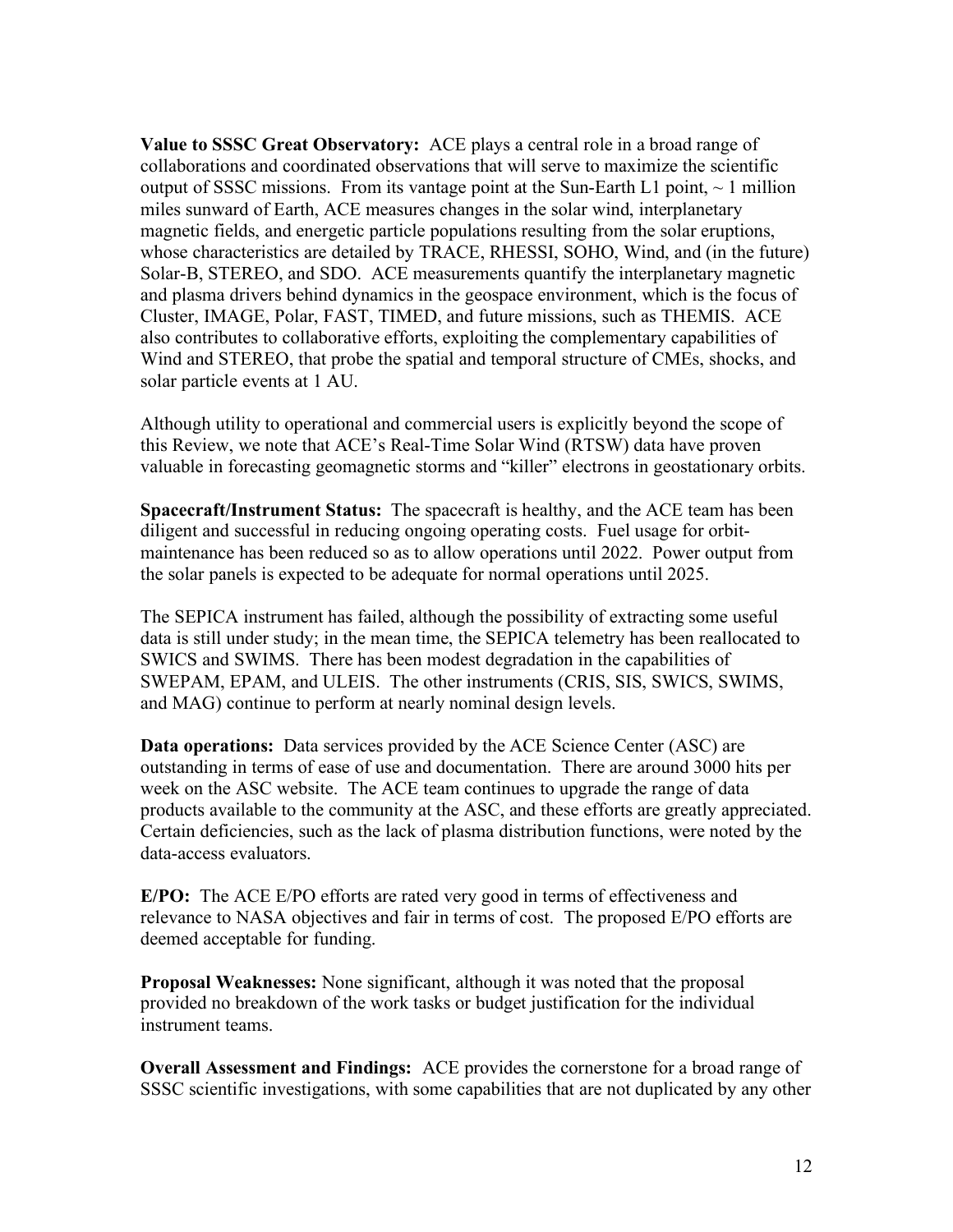current or planned mission. Its continued operation is important for many SSSC objectives. Since ACE remains in the same L1 orbit as before, most of the science objectives focus on extending previous observations to solar-minimum conditions and coordinated studies with new missions, such as STEREO. The Panel finds that funding for the proposed continuation of the ACE mission is warranted.

### **2.2 Cluster**

**Science Strengths:** Cluster is a four spacecraft constellation that over the proposed extended mission will facilitate the study of micro- and meso-scale dynamics of critical magneospheric phenomena including: the Earth's bow shock; the magnetopause and dayside reconnection; the dynamics of the tail current sheet; the auroral zone; and the plasmasphere and ring current. To facilitate these multiscale studies, three of the spacecraft are separated by 10,000 km in a triangular configuration with the fourth spacecraft perpendicular to this plane with a variable spacing down to 1000 km.

The mission will continue to explore the structure and dynamics of the bow shock and its role in producing energetic ions and electrons, which is a problem with fundamental scientific applications in space and astrophysics. The increased spacecraft separation of this extended mission will allow spacecraft to examine the macroscale structure of the shock, including the cross coupling of regions with quasi-parallel and quasiperpendicular geometry. The changing characteristics with upstream distance will be measured providing information for assessing diffusive shock acceleration models.

Precession of the Cluster orbit will take the spacecraft near to the subsolar magnetopause, a region of critical importance in understanding magnetic reconnection and the flow of plasma from the magnetosheath into the magnetosphere. Critical questions will be addressed including the relative roles of component and anti-parallel magnetic reconnection and whether the reconnection is steady or bursty. The microscale structure of the current layers that define the electron dissipation region will be explored using a new operational mode of the EDI instrument. The role of turbulence as a mechanism for electron scattering and dissipation will be explored. Several of these issues will be investigated in conjunction with other spacecraft such as IMAGE and TWINS. Many of the reconnection issues have broad importance for wider applications in space and astrophysics, including the dynamics of the corona, the driver of space weather.

The Cluster orbit in the magnetotail will evolve so that measurements can be taken from 19 to 7 Earth radii down the tail. This changing orbit will allow Cluster to explore the critical near-Earth region where it has been suggested that turbulence can cause a disruption of the cross-tail current sheet as a precursor in substorm initiation. This information will facilitate the study of substorm onset as part of the THEMIS mission.

The Cluster orbit will also facilitate the exploration of the auroral zones in the range of 1- 2 Earth radii. This is a critical region where magnetospheric currents flow into and out of the ionosphere and parallel electric fields produce intense electron beams and associated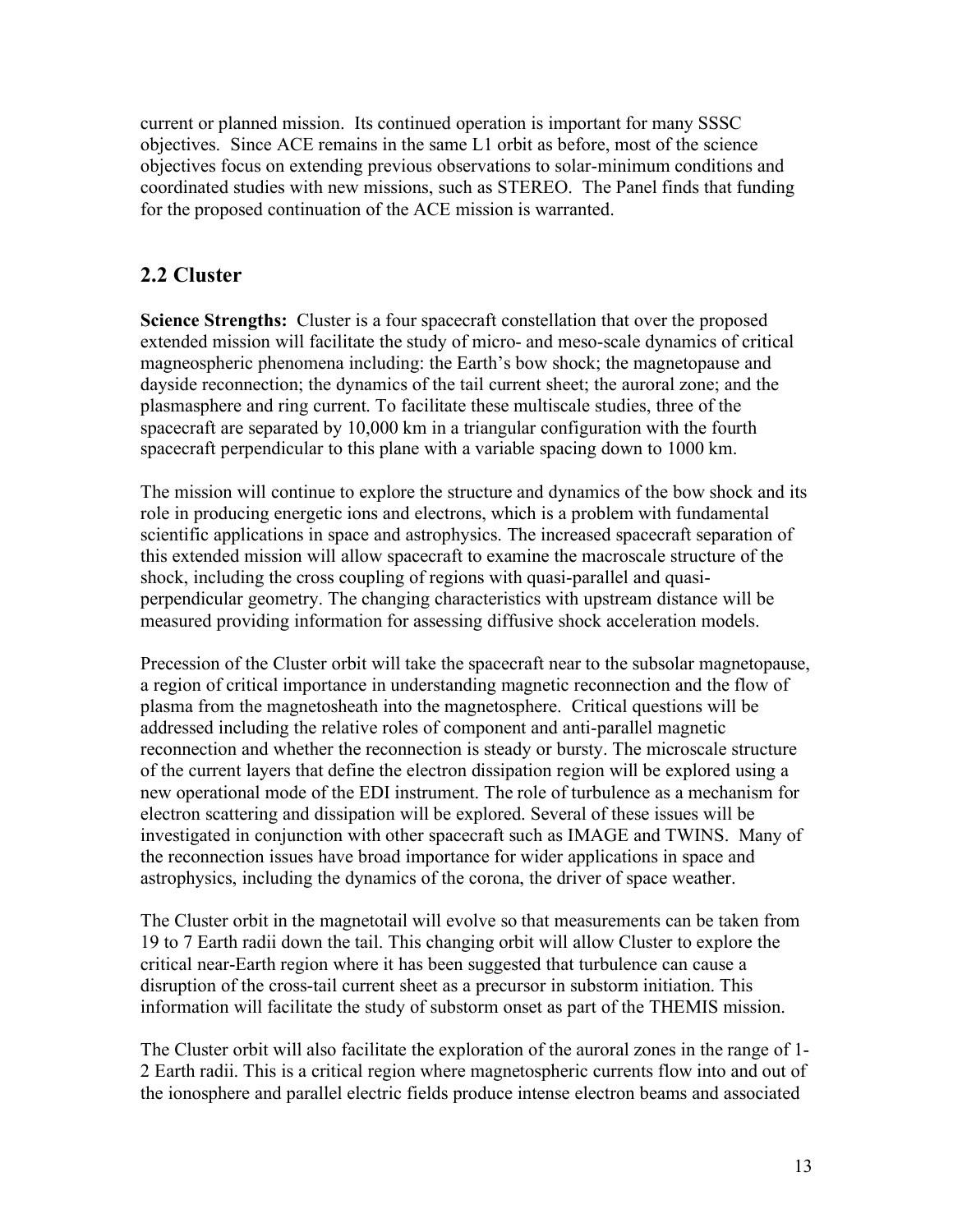turbulence. These measurements will complement those of FAST at lower altitude. A critical goal of this study will be to quantify the flow of ionospheric oxygen into the magnetotail.

**Relevance to SSSC Roadmap:** The Cluster mission will address many of the goals laid out in the Roadmap. These include the physics of reconnection and specifically the mechanisms that facilitate the breaking of the frozen-in condition, the structure of shocks and their role in the production of energetic particles, and the initiation of substorms that play an important role in the injection of particles into the inner magnetosphere.

**Value to SSSC Great Observatory:** Because of its unique four-spacecraft configuration Cluster is a crucial element in the exploration of the physics of reconnection along with IMAGE, Polar, Geotail and THEMIS. It will also provide important information on the mesoscale structure of collisionless shocks and the associated production of energetic particles, supporting ACE, Wind and Voyager on this topic. Along with THEMIS, FAST, and Geotail, it will provide critical information on the dynamics of substorms. Combined with the full range of Great Observatory spacecraft from RHESSI, SOHO, STEREO to the magnetospheric satellites, Cluster will enable studies of the full cycle of space weather from the initiation of flares and coronal mass ejections to its impact on the magnetospheric environment and associated radiation hazards.

**Spacecraft / Instrument health and status:** Most of the instruments on Cluster continue to function normally. Some instruments on individual spacecraft are off-line. The central ion heads on RAPID are off-line on all spacecraft, but this does not impact omni-directional data comparison among the satellites.

**Data operations:** The Panel was disappointed to learn about the comparatively poor state of Cluster data availability. The data are mostly not available to the public. The web links for some data sets need work. The spacecraft should have a central clearinghouse for data from all instruments: data are generally available at separate instrument team sites, but the combined data set does not exist in a single location. Complications associated with organizing data from four spacecraft may preclude some public data availability, but there does not seem to be a coordinated effort to explain the data sets or make them available to outsiders.

**E/PO:** The proposal is compliant with the objectives of the NASA E/PO program**.** 

**Proposal Weaknesses:** Cluster is a four spacecraft mission yet many of the studies that have come out of this mission have not fully taken advantage of the capabilities from the full constellation. The Cluster Guest Investigator theory program may help with the full utilization of all of the satellites by providing more complete information on the spatial structure of critical phenomena such as magnetic reconnection.

The Earth's bow shock is an important laboratory for the exploration of shock physics and associated particle acceleration. However, Cluster studies alone cannot provide a full picture of shock particle acceleration because the physical size of the bow shock is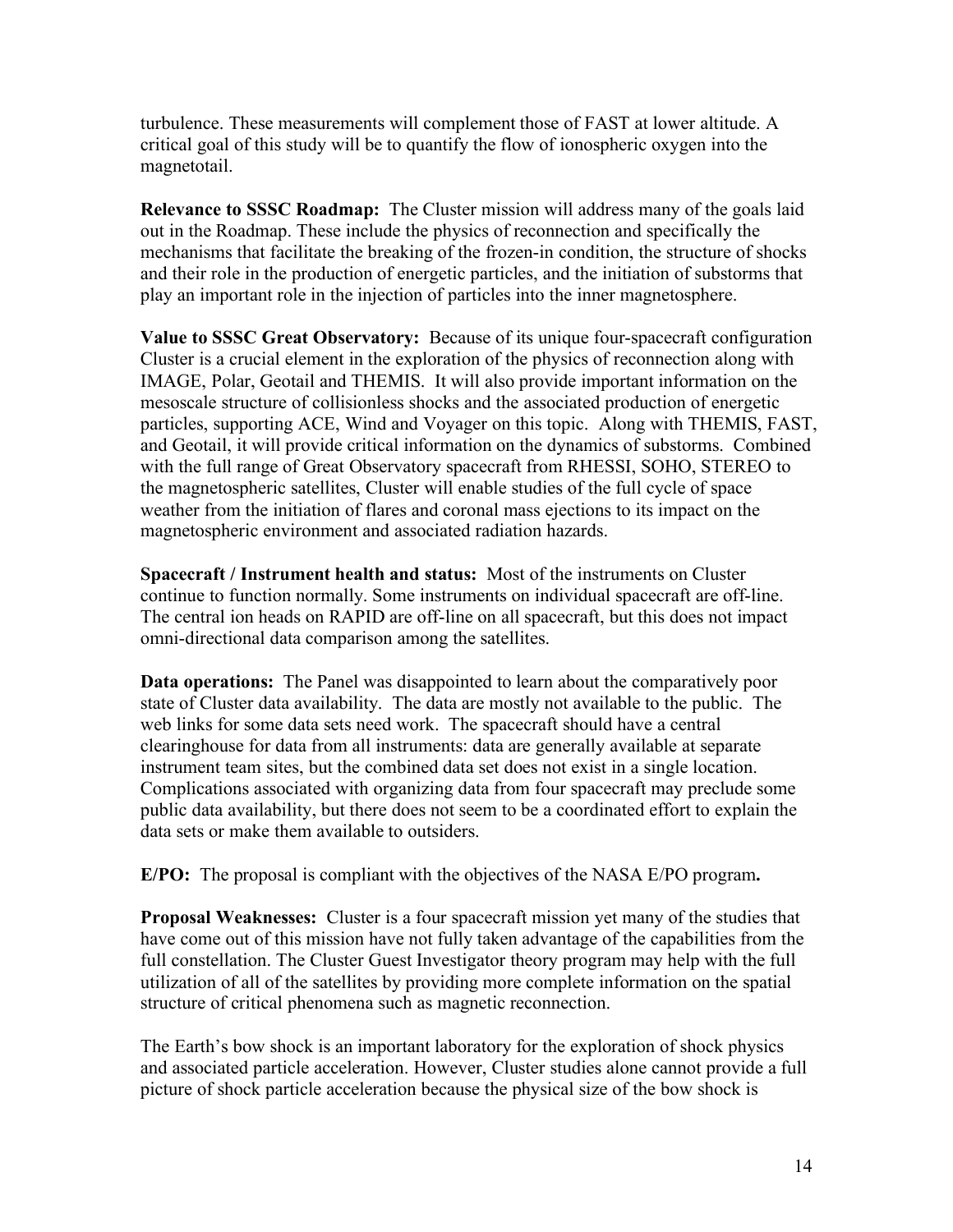insufficient to produce the full range of energetic particles that are likely to be a hazard in the space environment. Cluster measurements should therefore be carefully compared with CME structure and particle acceleration from ACE and Voyager.

**Overall Assessment and Findings:** Cluster is a unique four satellite mission that is designed to explore the micro- and meso-scale dynamics of the Earth's magnetosphere, including the bow shock and associated energetic particles; the sub-solar magnetopause and reconnection; the magnetotail current layer and associated turbulence with respect to substorm onset; the auroral zone and oxygen outflows; and the ring current. All of these topics are identified as critical in the Roadmap and requiring physics input from other missions as part of the Great Observatory. The Panel is concerned about current impediments on the availability of Cluster data. The theory GI program is viewed as an important facilitator for taking advantage of the complex data sets produced by four satellites. The Panel supports continued funding for this key mission.

### **2.3 Fast Auroral SnapshoT (FAST) Small Explorer Mission**

**Science Strengths:** FAST has proven to be a highly successful scientific mission for addressing microscale features in the dayside ionosphere that can have global consequences for space weather. FAST is a well-instrumented ionospheric satellite that was launched in 1996 into a low-altitude, highly-elliptical  $(350 \text{ km} \times 4175 \text{ km})$   $83^\circ$  orbit. Prior scientific contributions made by FAST include a quantification of the energy exchange between the magnetosphere and ionosphere and a confirmation that Alfven wave acceleration is a viable mechanism for powering the aurora. FAST also made observations of enhanced ion outflows resulting from ionospheric heating during substorms and from instability-driven ion acceleration within density depletion regions. The FAST satellite has contributed to at least 180 published papers and has served as the "backbone" for a recently published book on auroral plasma physics.

A unique feature of FAST is its location at the confluence of magnetic field lines that map to the outer boundaries of the Earth's magnetosphere and, at times, to other satellites comprising the SSSC Great Observatory. During the initial phase of FAST the supporting measurements available from these other assets were used to facilitate the scientific "return on investment" for the FAST mission. The next phase of the FAST extended mission offers an opportunity for FAST to reciprocate and contribute to the scientific goals of the SSSC Roadmap as a supporting spacecraft in coordinated observations within the Great Observatory. To this end, the scientific objectives of the extended FAST mission are to provide the global context for scientific investigations made by other partners. These include understanding the magnetospheric consequences of substorm-induced ion outflows, determining the open/closed nature of magnetic field lines within the dayside cusp and low-latitude boundary layer, and supporting studies of the radiation belt dynamics. The extended FAST mission will also provide, among other things, a continued opportunity for understanding the solar-cycle dependence of the auroral acceleration process and mass loading of the magnetosphere by ionospheric ion outflows. Thus, the next phase of the FAST is expected to yield significant scientific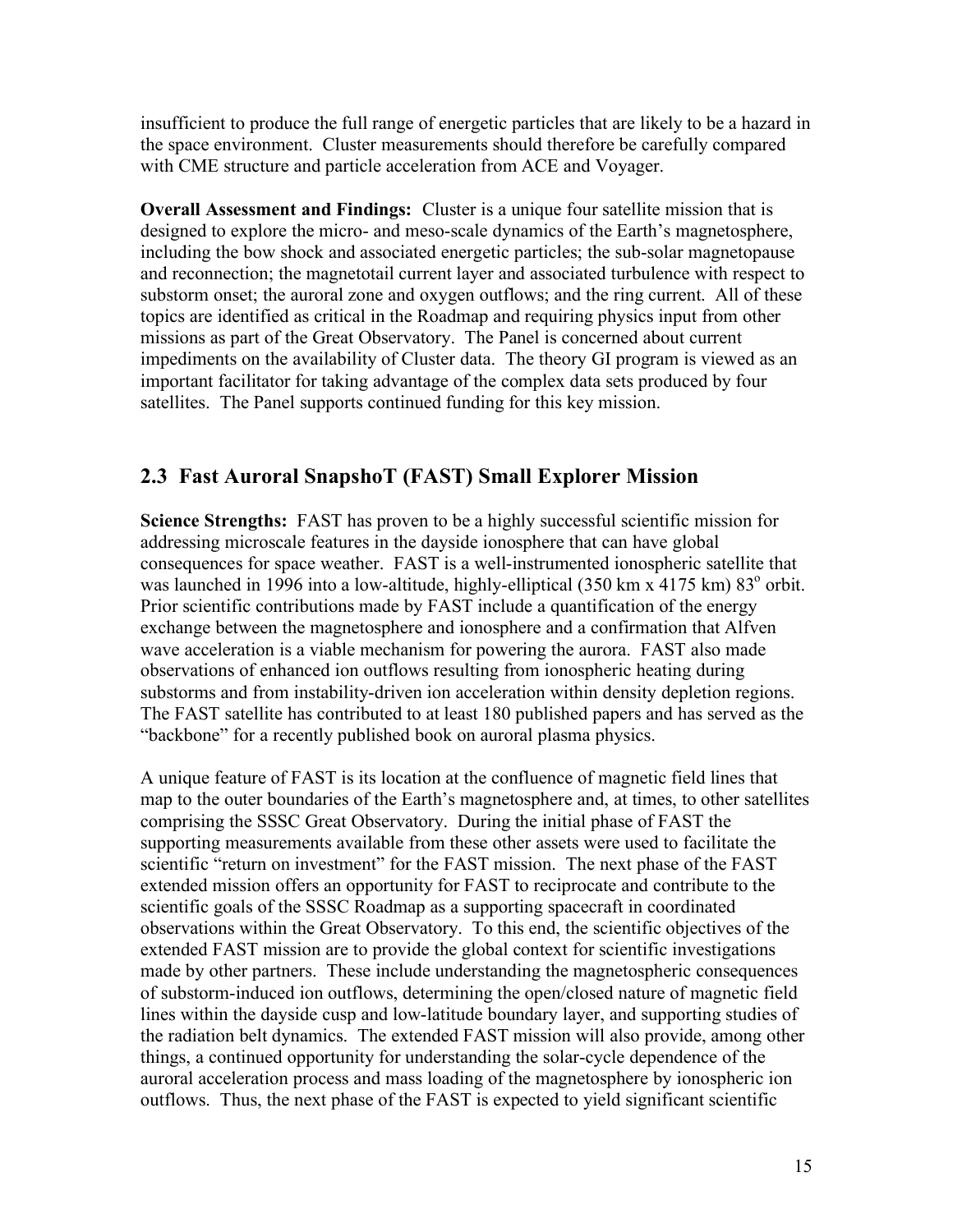contributions consistent with the goals of the SSSC Roadmap and the "vision" of the Great Observatory.

**Relevance to SSSC Roadmap:** The FAST team has related the primary goals of their extended mission to the priority research focused areas that seek: (1) to understand the plasma processes that accelerate and transport particles and the role of plasma and neutral interactions in non-linear coupling of geospace regions and (2) to determine the changes in the near-Earth space environment to enable specification and prediction of their effects. The FAST extended mission is intimately tied to these focused areas through coordinated observational campaigns to address, in a global sense, the relationship between substorms and ionospheric outflows, to understand the magnetic field topologies of the cusp and low-latitude boundary layer, and to assess the radiation belt dynamics within the inner magnetosphere.

**Value to SSSC Great Observatory:** The distinct character of the FAST extended mission is its emphasis as a unique element in the SSSC Great Observatory. As was noted earlier, FAST is at the confluence of magnetic field lines within the high latitude ionosphere that map to the outer boundaries of the magnetosphere and the magnetopause. This geometry allows FAST to provide the global context for observations made by the other magnetospheric, ionospheric, and interplanetary components (ACE, Cluster, IMAGE, Polar, THEMIS, TIMED, Geotail and Wind) within the Observatory. The global emphasis inherent in the FAST extended mission is a clear shift in the approach taken by the mission team in that the highly successful earlier work was basically a FAST-centric approach whereas the extended mission objectives consider the Observatory as a whole.

**Spacecraft/Instrument Status:** The FAST satellite health and status are good. The only major failure suffered by the spacecraft was the loss of the DC electric field measurements early in the mission. These measurements would be useful in providing the global context for IMF-driven convection and for examining localized convective features in ionospheric signatures of magnetic reconnection. This instrument can still acquire scientifically useful higher frequency AC electric field measurements. While the loss of DC electric field data certainly cannot be lightly dismissed, the remaining instruments are fully operational and are providing data that are highly relevant to the extended mission for FAST

**Data operations:** Survey data from FAST are readily available and useful for providing an initial assessment for collaborations within the SSSC Great Observatory. However, the accessibility and usability of the higher fidelity data were found to be lacking. The Panel believes that the following will improve service to users of these data: Allow users to download all of the IDL software at once rather than just routine by routine. Repair the problems with the CDF routines (currently it is not possible to get summary data and the web pages for high rate data do not work). Allow users to order larger amounts of data (e.g. 1 month) rather than one orbit at a time. Put documentation on downloadable files (e.g. PDFs) not just web pages. Add software to convert the CDF files to ASCII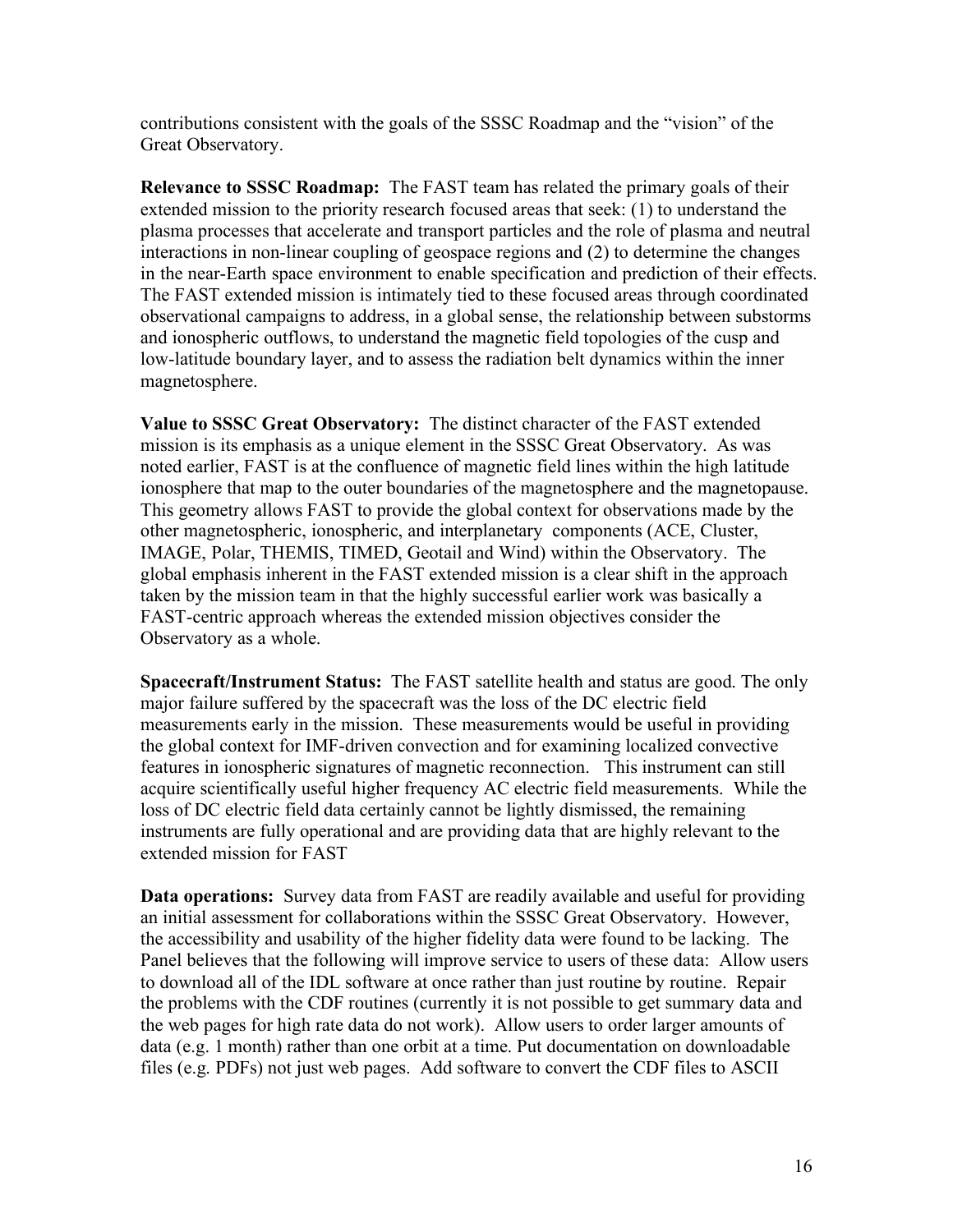files. Provide sufficient documentation that users without IDL can read the ASCII files. The calibration information in IDL should be available as stand-alone documents.

**E/PO:** The proposal is compliant with the objectives of the NASA E/PO program

**Proposal Weaknesses:** The primary objective of the FAST extended mission is to support the SSSC Great Observatory. A secondary objective is to complete observations of auroral acceleration processes and auroral ion outflows throughout a full solar cycle. However, the proposal did not offer sufficient new science to provide a compelling need for a long-term NASA investment outside the context of the Great Observatory.

**Overall Assessment and Findings:** The extended 2007-2010 program for the FAST mission is focused on its supporting role within the SSSC Great Observatory. The Panel acknowledges the fact that having FAST at the foot of the field lines magnetically connected to other assets within the Great Observatory provides a viable rationale for the extended FAST mission, 2007-2010. An important secondary objective for FAST during the extended mission phase is to examine the solar-cycle dependence of the auroral acceleration process and mass loading of the magnetosphere by ionospheric ion outflows. During the initial period of the 2007-2010 extended mission the FAST satellite will be in a position to examine and complete these solar-cycle dependencies. In recognition of this fact the FAST budget is fully funded in the years 2007-08, but zero-funded thereafter. The FAST team is highly encouraged to foster collaborations with other assets within the Great Observatory and to demonstrate to the next Senior Review Panel in 2008 the importance of their continued supporting role in the Great Observatory.

### **2.4 Geotail**

**Science Strengths:** The equatorial 9 x 30 Re Geotail orbit provides valuable coverage in key regions of the near-Earth magnetosphere and solar wind. It will be especially useful to the THEMIS mission for addressing its primary science objectives of substorm onset location and tail reconnection. Because of substantial support from the Japanese Space Agency, Geotail offers a low-cost opportunity to add another equatorial satellite to the THEMIS constellation. This is particularly important in generating an in-situ capability to determine the longitudinal extent of tail phenomena enabling bursty-bulk flows, pseudoonsets, and full substorm break-up to be distinguished. At other times during its 5.2 day period orbit, Geotail will offer near-Earth solar wind measurements giving accurate information on local driving solar wind characteristics in support of THEMIS. Multipoint solar wind inputs are of particular importance for accurately modeling the solar wind, and hence the subsequent magnetospheric response, in support of the THEMIS mission. Geotail can also at times provide the tailward boundary conditions necessary to support Cluster and THEMIS nearer-Earth tail studies.

The Geotail satellite carries an extensive suite of fields and particles instruments that provide a full view of the plasma environment in near-Earth space. These instruments have contributed, and continue to contribute, to the evolving understanding of magnetic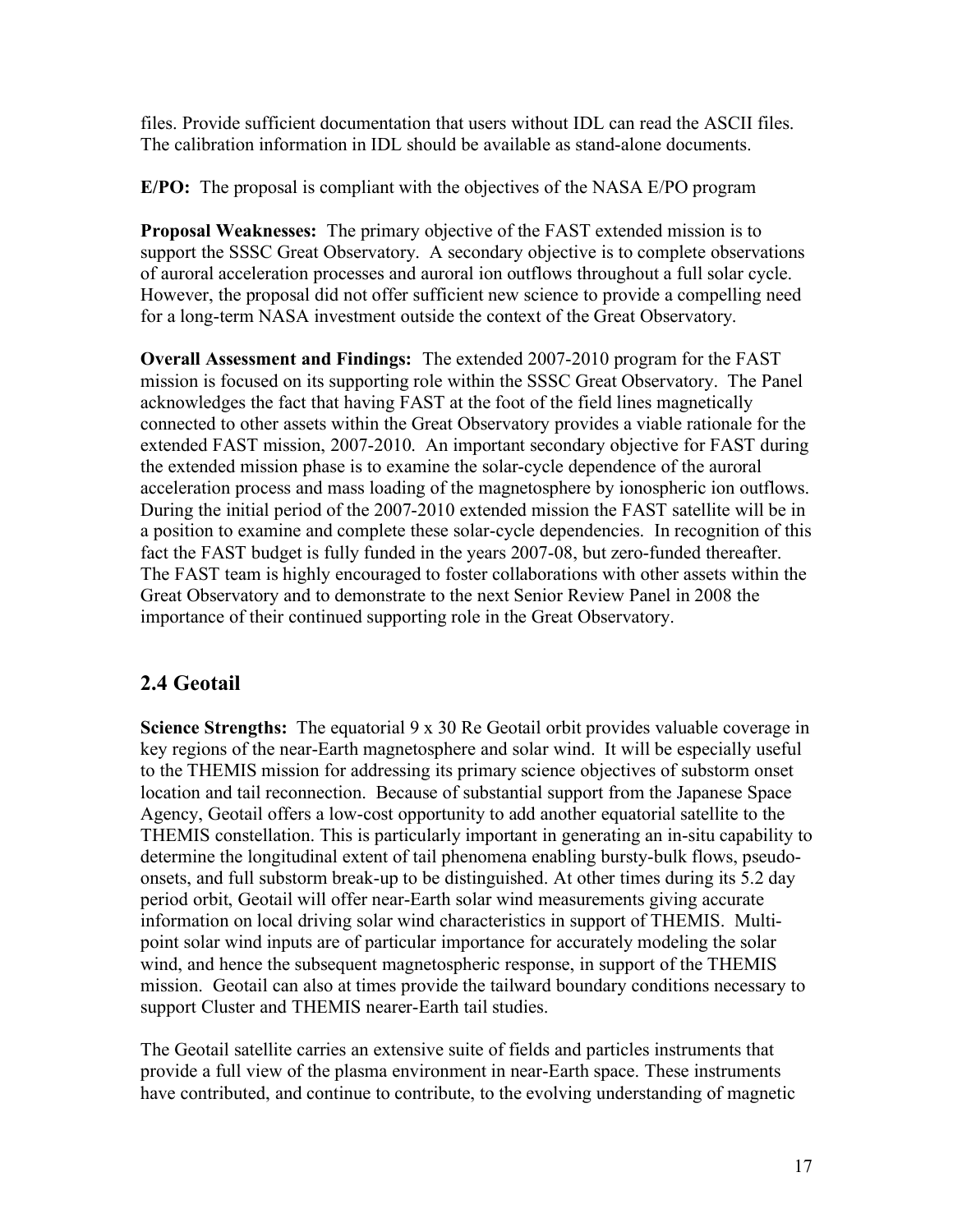reconnection and associated particle acceleration in the magnetosphere. The annual drift through 24 hours MLT of the magnetopause skimming orbits will provide an important capability for studying flank instabilities and low-latitude boundary layer plasma entry physics. The Geotail particle measurements, which include the capability for species resolution, offer an important capability for studying the dynamics of heavy ions. Coordination with IMAGE and FAST offers opportunities for studying the important and poorly understood physics of ionospheric ion outflow and its role as a heavy ion plasma source.

The Geotail PWI instrument also offers in-direct solar wind density monitoring during times when SEP events prevent inferences from data from the L1 satellites due to contamination, and the EPIC measurements will continue to be used to develop radiation models such as those being developed by Marshall Space Flight Center.

**Relevance to SSSC Roadmap:** Geotail will contribute to an improved understanding magnetic reconnection, particle acceleration and transport, and coupling of the solar wind to the magnetosphere -- three goals of the "Open Frontier" objective in NASA's Roadmap. Through the exploration of reconnection and substorm dynamics the Geotail observations are likely to a lesser extent to contribute to the goals concerning space weather effects on the magnetosphere. However, direct reference in the proposal to the specific SSSC Roadmap goals is lacking.

**Value to SSSC Great Observatory:** With the addition of THEMIS, the Great Observatory will enable studies of substorm onset and reconnection with unprecedented accuracy and resolution. These studies will utilize extensive measurements from throughout the SSSC Great Observatory: solar structure (SOHO, TRACE, RHESSI), resulting solar wind drivers at 1AU (Wind, ACE), magnetospheric response (THEMIS, Polar, Cluster, geosynchronous measurements), as well as the ionospheric response (IMAGE) and the driven auroral, magnetic and current response at low altitudes (FAST, as well as ground-based THEMIS and other optical and magnetometer networks). Geotail will also provide additional measurement for the accurate characterization of the upstream solar wind, critical for geospace studies within the Great Observatory. Monitoring from closer to the Earth than ACE and Wind at L1, as well as coverage during extreme events, also contributes to studies of the extremes of solar-terrestrial coupling during severe geomagnetic storms.

Geotail also offers capability for tail flow, magnetic field, and particle monitoring of the boundary conditions for nearer Earth missions. In combination with other magnetotail satellites such as Cluster and THEMIS, Geotail will contribute to important studies including: mid-tail merging microphysics; the tail response (plasmoid, dipolarisation and particle injection) to reconnection and sawtooth events; and non-adiabatic particle access to Cluster from the tail current sheet. Geotail also in general provides information on the tail processing of the upstream solar wind conditions which are ultimately passed to the nearer Earth magnetosphere.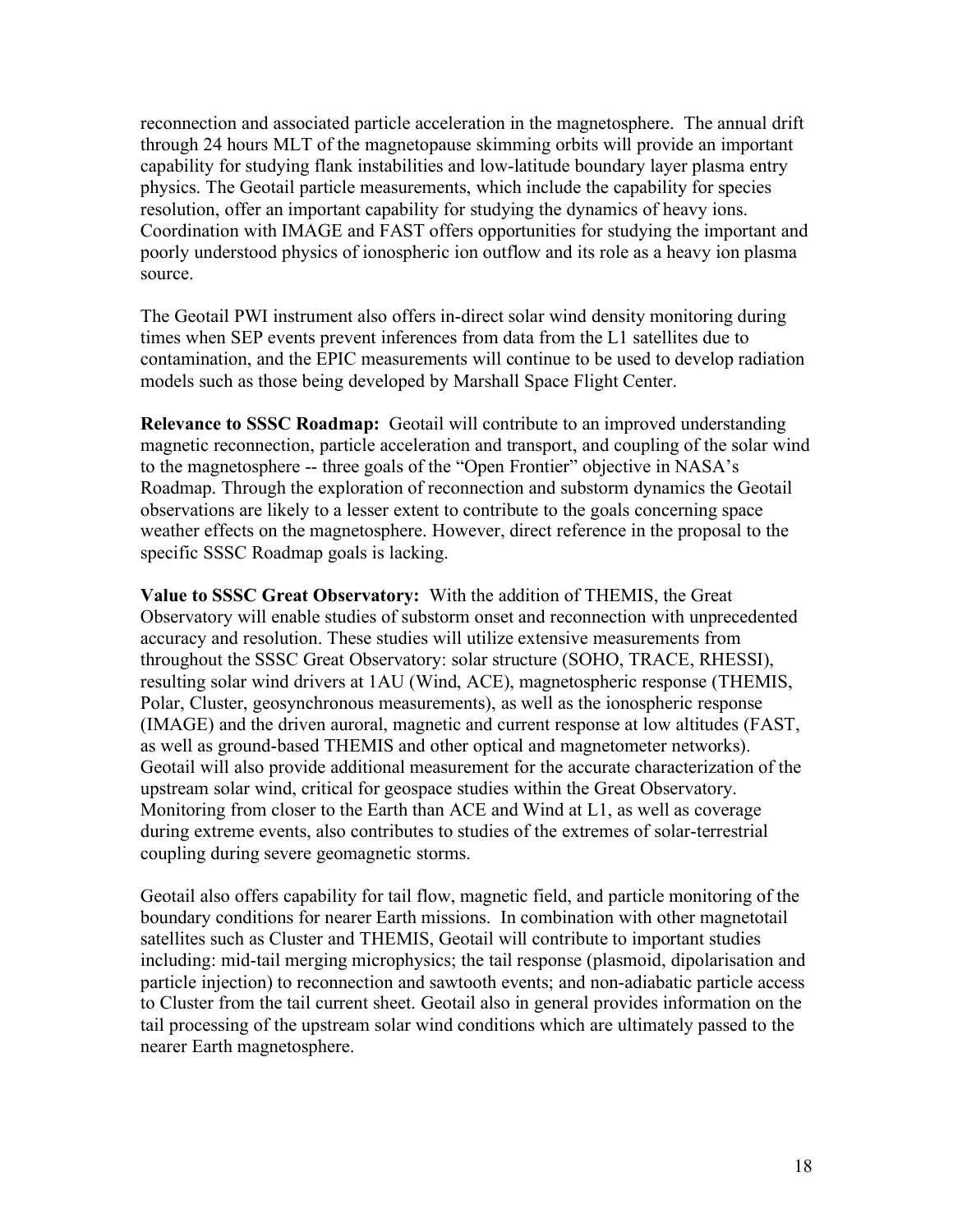**Spacecraft/Instrument Status:** The U.S.-provided CPI and EPIC instruments are operating normally and can be expected to do so for many more years. With the exception of HEP the Japanese instrument suite is providing comprehensive data which significantly enhances the return from the US Geotail instruments and their contributions to the SSSC Great Observatory and SSSC goals.

**Data operations:** Summary plots easily and rapidly accessible. Digital data from both US and Japanese instruments are extensively and readily available from CDAweb and Japanese DARTS system. There is concern at the slow appearance of high resolution CPI/HPA data on the Iowa CPI web site. For example, no moments data are available since Dec. 2004.

**E/PO:** The proposal is compliant with the objectives of the NASA E/PO program**.** 

**Proposal Weaknesses:** After operation since July 1992, and in its current orbit since June 1997, Geotail has made significant and valuable contributions to space physics. While there is additional science which can driven by Geotail measurements alone in further extended mission, these are likely to be incremental. However, operation in conjunction with THEMIS offers a timely and important justification for its continuation. While the proposal outlined the science objectives for the continued extended mission operations of Geotail, the objectives were not well integrated with the goals of the SSSC Roadmap.

**Overall Assessment and Findings:** The Geotail satellite is a well-instrumented asset providing important and cost-effective additional probe measurements particularly in support of the THEMIS constellation. While Geotail driven science advances are likely to be incremental, its value to the wider Great Observatory especially in the THEMIS era (as well as continued radiation measurements), is significant. It is important that the team maintain availability of their data to the community. The panel found excellent continuing scientific value in the extended Geotail mission and its operation until 2008, particularly in partnership with THEMIS. The panel encourages the Geotail team to present their case for continued operation within the Great Observatory in 2009, 2010 and beyond at the next Senior Review.

#### **2.5 Imager for Magnetopause-to-Auroral Global Exploration (IMAGE)**

**Science Strengths:** The IMAGE spacecraft has provided the scientific community with an unprecedented global view of the magnetosphere. It has led to several major advances in our understanding of the physical mechanisms responsible for the dynamical behavior and transport of plasmas during storms and substorms. ENA images have given us important insights into the physics of the inner magnetosphere, EUV images have shed 'light' on the complex and dynamic structure of the plasmasphere and FUV images have provided similar insight on the aurora and its relationship to magnetospheric phenomena. IMAGE measurements have lead to significant discoveries of the important processes governing inner magnetospheric electric fields and their effects on plasmaspheric and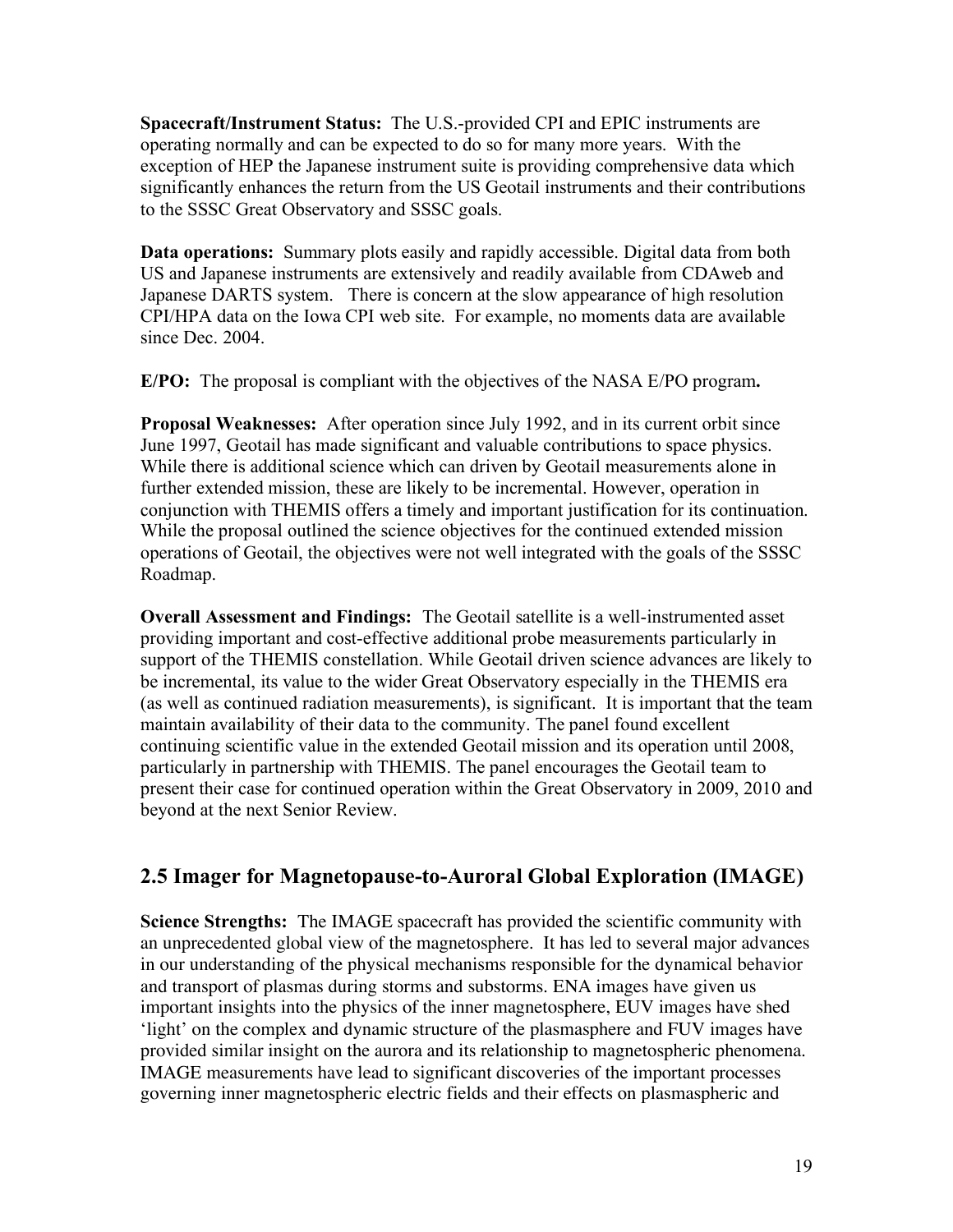ring current dynamics. By revealing gaps in current models, IMAGE has led to significant advances in the ability to model the coupled Magnetosphere-Ionosphere-Thermosphere system. A noteworthy advance is the discovery of sub-corotation in the plasmasphere by  $\sim$ 10-15%, believed to be due to ionosphere-thermosphere (IT) coupling. Future work offers the opportunity for an improved understanding of these important magnetosphere-ionosphere-atmosphere coupling processes and the development of more accurate models.

The extended mission for the IMAGE team is to continue support through the ascending phase of the solar cycle. They seek to quantify and understand many of the initial discoveries of the IMAGE mission including the important physics of reconnection in a global context, the formation and structure of the ring current and its interaction with the plasmasphere, and the dynamics of the plasmasphere interaction with the ionosphere. This will allow the scientific return from IMAGE to move from hypothesis testing to detailed understanding, improved model development, and practical application.

**Relevance to SSSC Roadmap:** IMAGE provides unique global context for various reconnection processes that occur in geospace. Auroral images can provide a window on dayside reconnection processes. Ring current formation can be strongly influenced by reconnection in the tail, especially during storms and substorms. IMAGE has and will continue to play a pivotal role in our understanding of the global consequences of reconnection in the tail and at the magnetopause. In addition, IMAGE provides global views of the processes important for acceleration and transport of particles in the inner magnetosphere as well as insights on the interaction between the cold plasmasphere and the ring current and its impact on radiation belt dynamics. Under storm conditions, the ionosphere is believed to a major source of magnetospheric plasma. There is potential with the LENA instrument to investigate the effects of ionospheric plasma sources.

**Value to SSSC Great Observatory:** IMAGE continues to provide a unique global view of cold plasma dynamics in the magnetosphere. Cold plasma is difficult to measure insitu, and global measurements cannot be made by other techniques. Given the important role of cold plasma to processes such as reconnection, as well as wave-particle interactions in the ring current and radiation belts, this is key to the Great Observatory analysis of the processing of solar drivers in near-Earth space and energy transport to the ionosphere and atmosphere. Unique global ring current imaging is also possible with HENA and MENA. Comparative planetology studies with Jupiter images provide an important contribution to the Great Observatory. Until the successful launch of TWINS, IMAGE will be the only spacecraft that can provide global magnetospheric imaging necessary in conjunction with the other SSSC magnetospheric missions, for providing global context of the structure and dynamics of the inner magnetosphere. In addition, IMAGE will provide quantitative calibration for the IBEX mission along with the capability for stereo imaging on conjunction with the upcoming TWINS-1 mission.

**Spacecraft/Instrument Status:** Apart from some minor issues, most notable of which is the uncertain state of one of the power supplies, the spacecraft continues to function well. Most of the instruments continue to perform nominally. While the RPI instrument has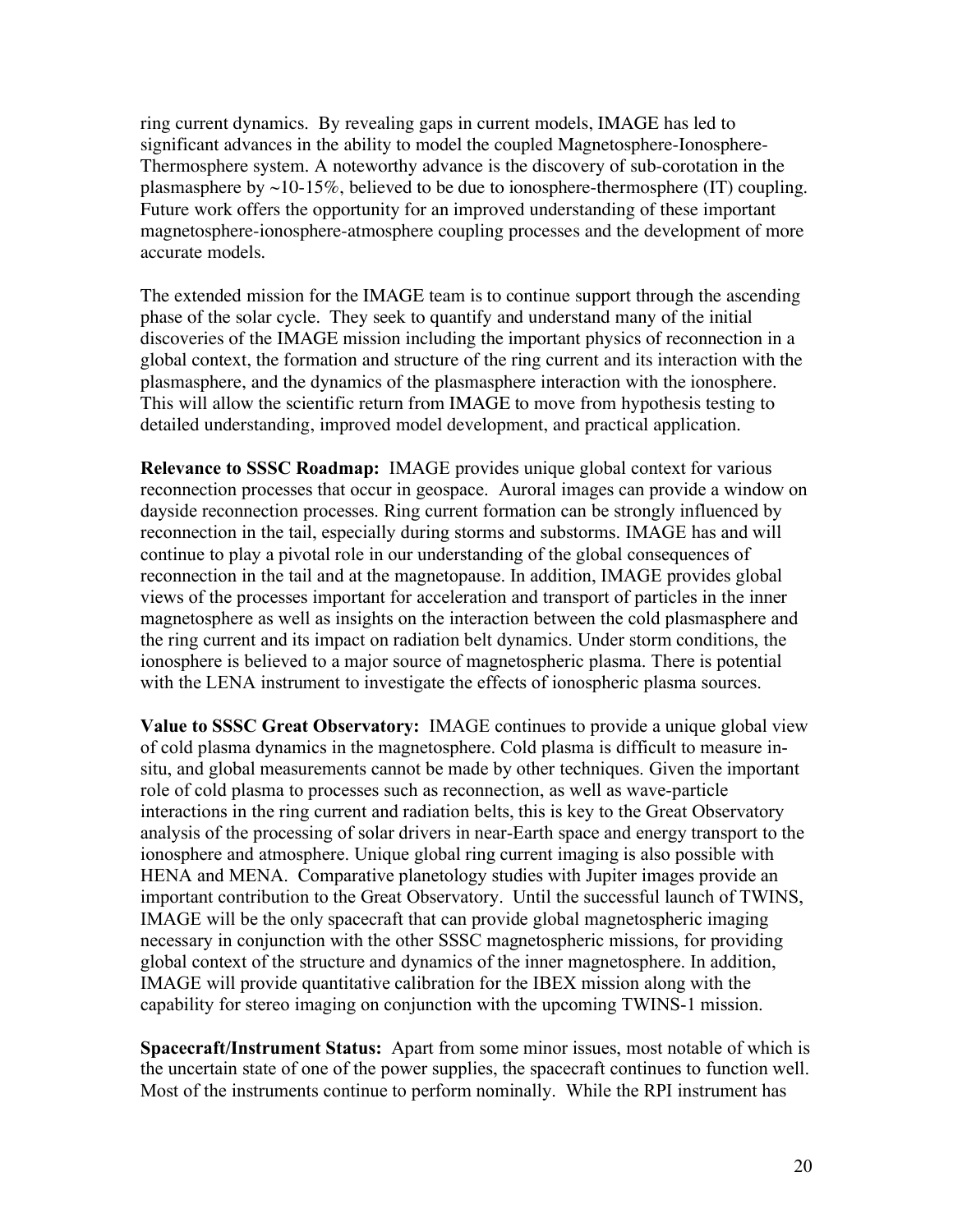suffered the loss of one transmitter and the loss of part of one antenna, it continues to return scientifically useful data. A problem with one of the position sensor preamplifiers on the LENA instrument was circumvented with a software workaround.

**Data operations:** The IMAGE team has done a first class job in making their data available to the community.

**E/PO:** The proposal is compliant with the objectives of the NASA E/PO program**.** 

**Proposal Weaknesses:** The LENA instrument, while the most expensive and arguably the most technically difficult instrument, appears to be the least productive scientifically. Even though the number of LENA related papers is listed as 10 in 2005, suggesting a significant increase in scientific output from LENA, the proposal did not explain in detail what specific scientific advances related to geospace have and will be made with this instrument. A minor issue is that some of the smaller elements of the proposed investigations, such as the proposed development of an empirical model of the inner magnetospheric electric field, are incremental efforts that promise only modest advancements.

**Overall Assessment and Findings:** The IMAGE spacecraft has and will continue to provide the scientific community with an unprecedented global view of the magnetosphere. The spacecraft has facilitated an improved understanding across a broad of a range of important physical processes, and the proposal defines a clear route to scientific understanding and application in the rising phase of the solar cycle. The IMAGE spacecraft continues to be an important component of the SSSC constellation. It has made some significant advances and the planned scientific objectives as outlined in the proposal promise to yield closure on many open questions. Quantitative modeling should continue to be a crucial component of the IMAGE mission.

### **2.6 Polar**

**Science Strengths:** Polar continues to yield numerous valuable scientific results, including insights on the dynamics of the radiation belts, the physics of reconnection, magnetosphere-ionosphere coupling, auroral phenomena, storms and substorms. The Polar team is requesting a 1 year extension for the mission to make coordinated measurements with other geospace missions and to address new fundamental science topics focusing on the radiation belts, auroral acceleration and reconnection. The orbital coverage during the proposed mission extension will be particularly valuable for the proposed work on radiation belt acceleration and loss processes in the heart of the outer radiation belt. The Polar CEPPAD instrument offers the only magnetospheric capability outside geosynchronous and low-Earth orbit for monitoring 2-10 MeV electrons, and Polar also has unique capabilities for making 3-axis electric field measurements. Of great significance is the combination of equatorial and off-equatorial coverage which will be provided by the Polar extended mission in this critical radiation belt region. The competing ULF and VLF wave acceleration theories act preferentially in the equatorial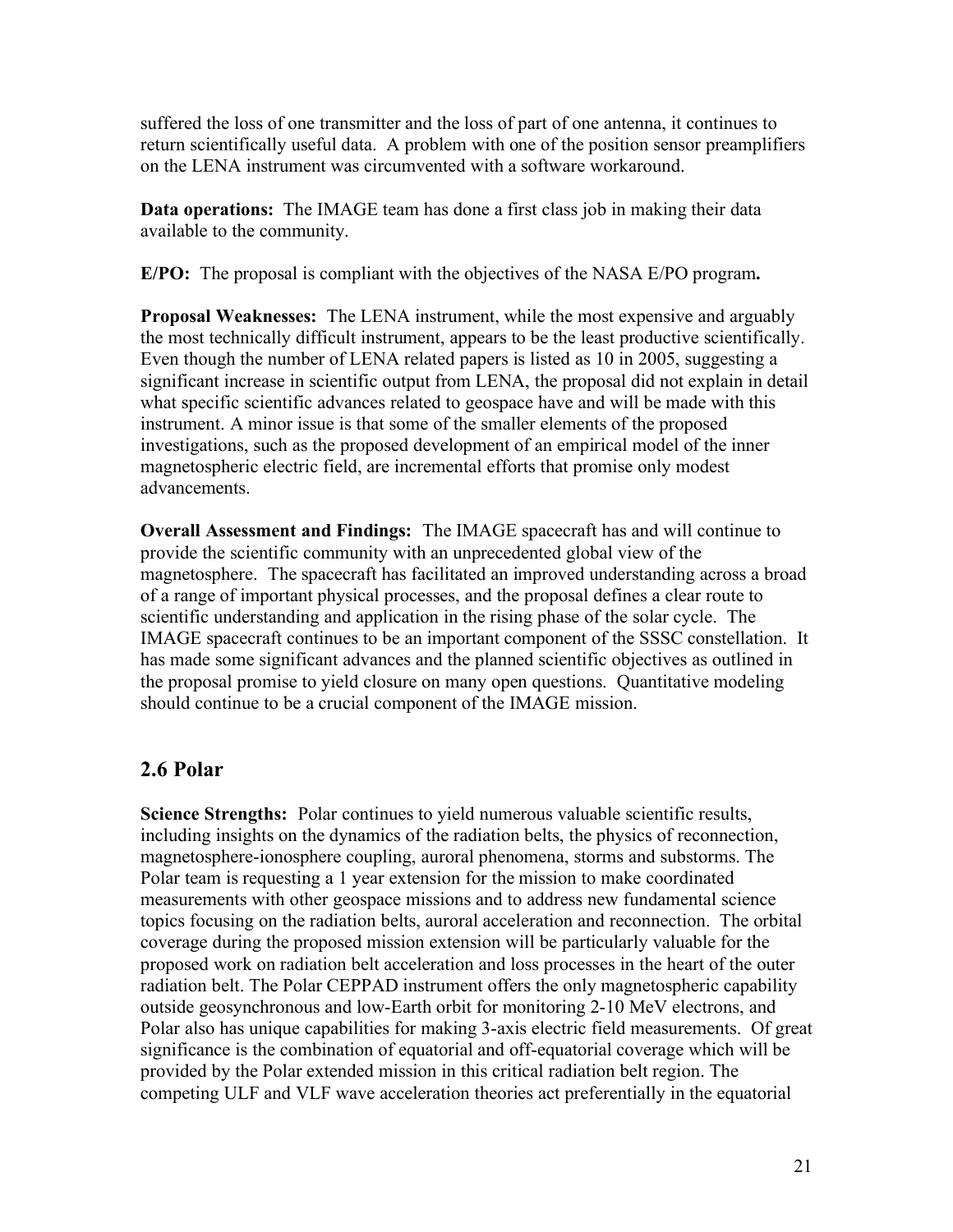and off-equatorial regions, and wave and pitch angle distribution measurements will allow these competing processes to be distinguished. The off-equatorial coverage and measurement suite required to investigate the VLF wave acceleration is unique to Polar in this orbit. This will not be provided by any suitable instrumented missions in the near feature, including the LWS Radiation Belt Storm probes.

The Polar orbit also allows studies of wave particle interactions with the EMIC waves believed to be important for radiation belt loss. Orbital conjunctions of higher latitude orbital passes of Polar with supporting measurements from IMAGE, CLUSTER, Double Star, DMSP and the upcoming THEMIS mission will generate valuable multi-point data sets for addressing SSSC science goals. This includes a reallocation of spacecraft telemetry (science mode 2) which allows higher resolution electric and magnetic field measurements of microphysical processes in the diffusion region. Other conjunctive Polar studies, using correlative measurements with FAST and the THEMIS mission, could provide new insights in the auroral electron acceleration region at locations between those previously measured at higher and lower altitudes by Polar /Cluster and FAST, respectively, in earlier orbital phases. Finally, conjunctions with FAST will enable studies of the poorly understood ion outflow processes.

**Relevance to SSSC Roadmap:** The combination by Polar of equatorial and offequatorial coverage in the inner part of the outer radiation belt enabled during the proposed extended mission phase will contribute directly and importantly to the Roadmap goal of understanding particle acceleration processes. Measurements of MeV electrons by Polar are also important for objectives related for Earth orbit staging for both human and robotic exploration. Utilizing conjunctions with Cluster and IMAGE and enabling science mode 2, the Polar team will investigate macro and micro physical processes that control reconnection on the high latitude dayside magnetopause, addressing the reconnection-related Roadmap objective. Studies of the auroral acceleration process utilizing conjunctions with high altitude satellites such as Cluster and THEMIS, low Earth orbiting satellites such as FAST, DMSP and TIMED, and ground-based observations will further contribute to this objective. Studies of auroral acceleration, magnetosphere ionosphere coupling and ion outflow will also contribute to several objectives outlined in the Roadmap.

**Value to SSSC Great Observatory:** During its limited useful future lifetime (October 2006 to March 2007) after the fuel on the spacecraft will have been used, Polar is capable of providing valuable measurements that complement those obtained by other magnetospheric missions (Cluster, FAST, Geotail, Image, and potentially THEMIS depending on when it is launched). The combined data can address new fundamental science topics focusing on the radiation belts, auroral acceleration and reconnection. The Polar CEPPAD instrument offers the only magnetospheric capability outside geosynchronous and low-Earth orbit for monitoring 2-10 MeV electrons and Polar has unique capabilities for making 3-axis electric field measurements. Of great significance to radiation belt studies is the combination of equatorial and off-equatorial coverage provided by Polar's orbit during the last months of its projected lifetime.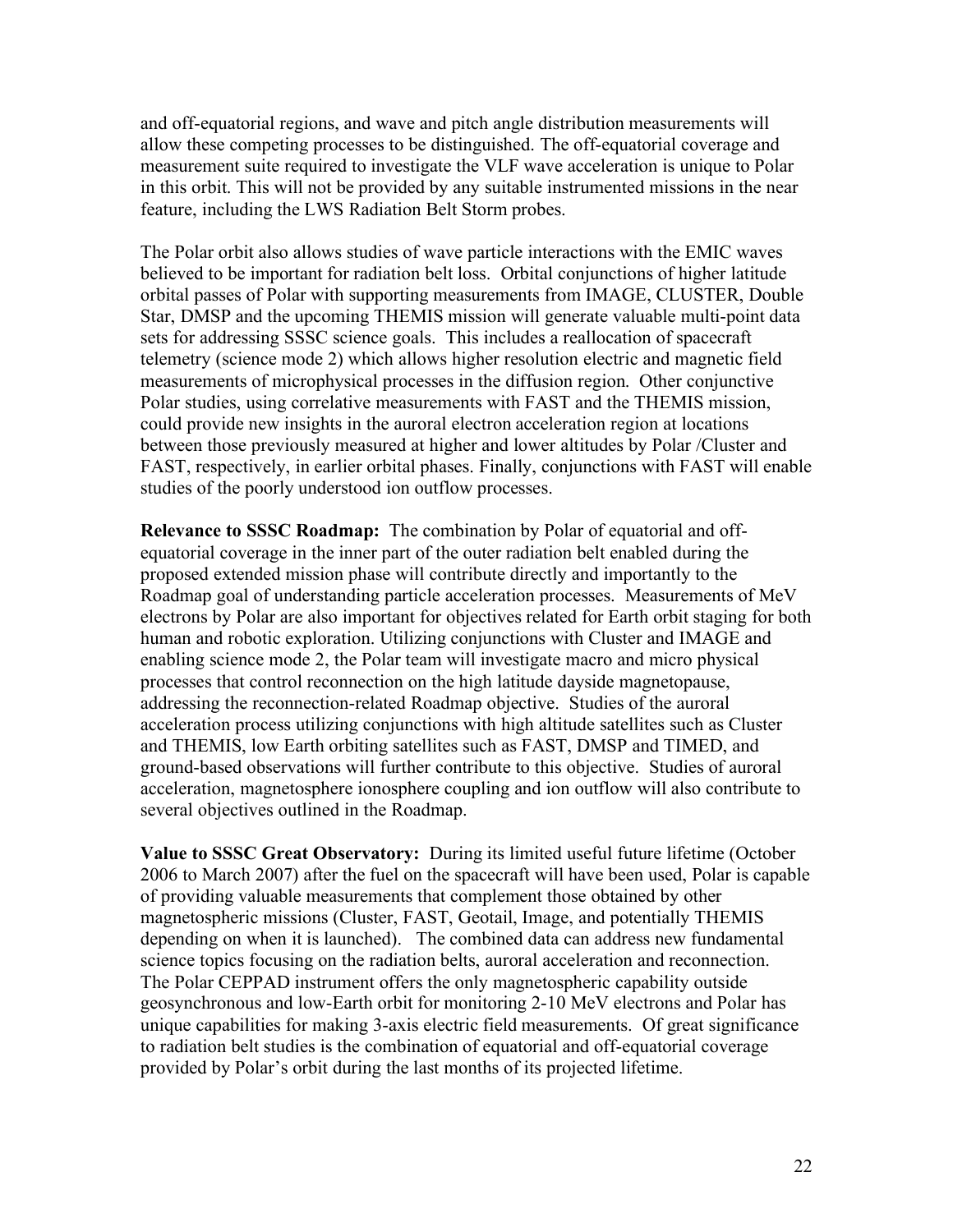**Spacecraft/Instrument Status:** Nine of the eleven science instruments remain operational; the Plasma wave instrument has had power supply problems since 1997 and is operating infrequently, PIXIE failed in 2002 and the MICs sensor in CAMMICE and the SEPS sensor are not operational. All fuel on the spacecraft will have been used as of October 2006 – it will remain at an operational sun angle for the remainder of its mission until around March 2007 in order to complete the studies proposed. The team is confident that Polar will continue to operate and return data in this mode. This includes some potentially useful engineering data on the remaining inert gas.

**Data operations:** Despite being an "old" mission, data availability was somewhat ahead of its time so it remains easy to gain access to and analyze data from a wide range of instrument types.

**E/PO:** The proposal is compliant with the objectives of the NASA E/PO program**.** 

**Proposal Weaknesses:** The major concern among the Panel members was the relatively high expense of the 1 year extension.

**Overall assessment and findings:** Polar is the only NASA related mission with the particle instrumentation necessary for radiation belt measurements, and its 3-D electric field measurement capability is unique. The proposed radiation belt investigations will utilize an orbital opportunity with a well-instrumented satellite that will not likely be available for quite some time. The off-equatorial measurements in particular will be critical for discriminating between proposed radiation belt acceleration processes, and will not be available from any other future mission including the LWS RBSP. This relates to the important fundamental process of particle acceleration as specified in the SSSC Roadmap and is the most timely and relevant scientific objective. If full funding for the proposed Polar extended mission cannot be found within the MO&DA budget, consideration could be given to reconfiguring the spacecraft by turning off all instruments which are not essential for the radiation belt objectives in order to exploit the unique opportunity for new radiation belt science at low cost.

### **2.7 Reuven Ramaty High Energy Solar Spectroscopic Imager (RHESSI)**

**Science Strengths:** RHESSI is designed to measure energy releases in flares and other solar energetic events by imaging spectroscopy of hard x-rays generated by energetic electrons and gamma-ray continua and lines generated by energetic electrons and ions. This instrument acquires spatially and spectrally resolved measurements spanning energies from 3 keV (soft x-rays) to 17 MeV (gamma-rays). The x-ray and gamma-ray emission processes are quantitatively well understood and help make RHESSI a powerful tool for probing physics of solar energetic phenomena and for complementing synergistically other existing solar-terrestrial missions (e.g. SOHO, TRACE, ACE, Wind, GOES-N) and new missions (e.g. Solar-B, STEREO, GLAST, SDO) to be launched in the next few years.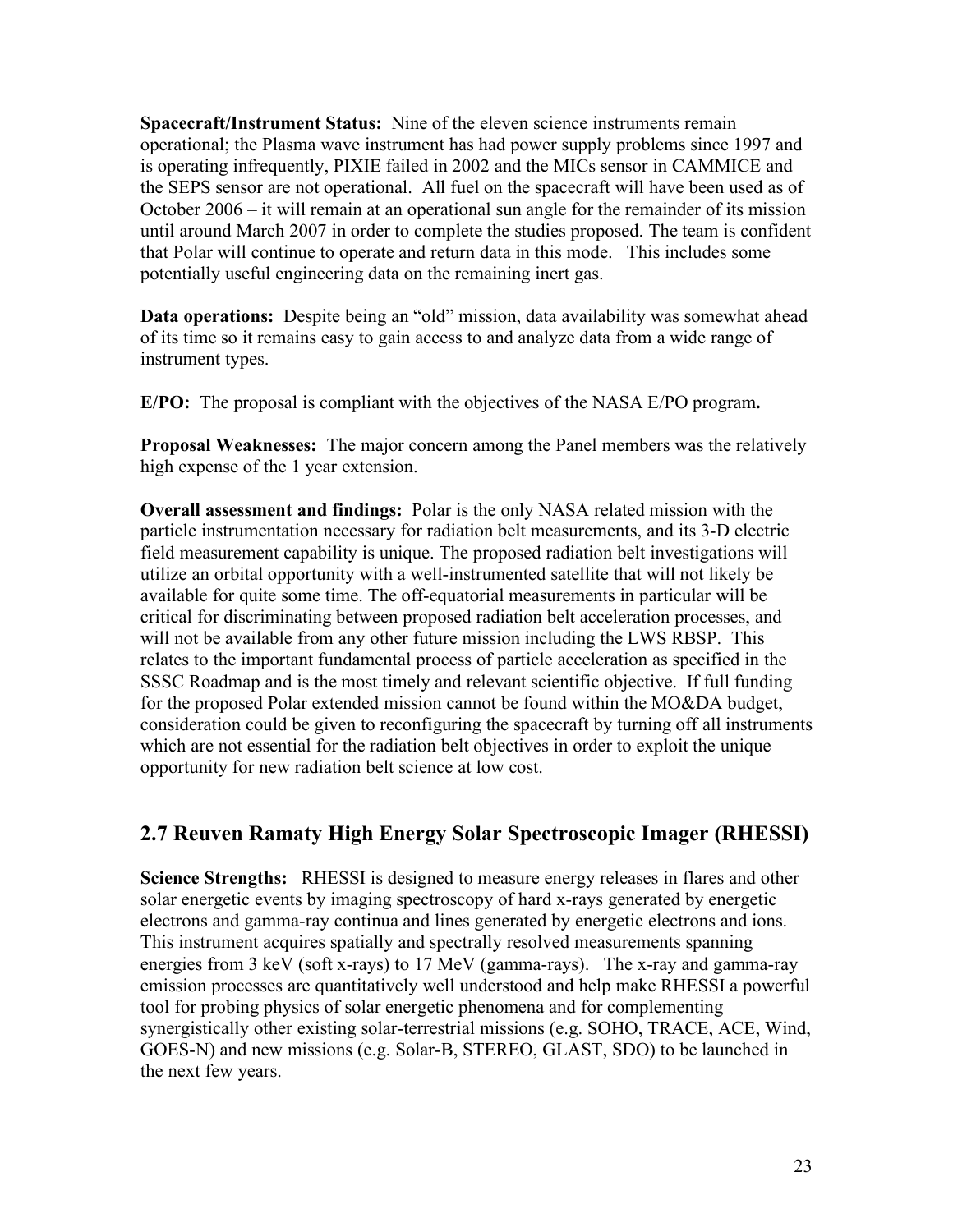RHESSI has an excellent record of making discoveries in solar-terrestrial physics (from gamma-ray imaging and spectroscopic measurements of flares to pioneering measurements of solar radius and solar oblateness at the milliarcsec level). It also observes terrestrial phenomena (*e.g.,* measurements of terrestrial gamma-ray flashes) and provides measurements of astrophysical phenomena (*e.g.,* gamma ray bursts, including measurements of the brightest cosmic gamma-ray burst ever detected showing hot  $[KT~175~keV]$  black-body spectrum from a magnetar  $-$  a neutron star with the exceptionally strong magnetic fields). The increased sensitivity enabled by the lower background near solar minimum may yield improved data on microflares. The greater isolation (in time and space) of energetic phenomena near solar minimum may aid a better understanding of the causes and evolution of these phenomena. RHESSI has a solid publication record and the PI has been recognized by the scientific community by the award of the Hale prize.

**Relevance to SSSC Roadmap:** RHESSI is highly relevant to all three SSSC 2005 Roadmap goals (Open the Frontier to Space Environment, Understanding Our Home in Space, Safeguard the Journey of Exploration). It uniquely and directly targets two important questions relevant to these goals, magnetic reconnection and particle acceleration. RHESSI's data are currently playing, and will continue playing, a vital role in improving our understanding of mechanisms involved in solar energetic phenomena such as flares and coronal mass ejections. The photon emissions from flares and accelerated particles from flares and coronal mass ejections can affect the environments of the Earth, Moon, Mars and interplanetary space.

**Value to SSSC Great Observatory:** RHESSI provides unique, important, spatially- and spectrally-resolved measurements of high energy emissions from hot solar plasmas and solar energetic phenomena that complement synergistically measurements made by other missions making up the SSSC Great Observatory. Of particular relevance is the combination of RHESSI, SOHO and TRACE in the current complement of missions which are to be augmented by STEREO and Solar-B in the next year and SDO in three years. RHESSI is at its best when complemented by other missions that provide context for its high energy observations (*e.g.,* measurements of solar magnetic fields, solar structures and phenomena observed in other wavelengths, and solar energetic particles measured in interplanetary space).

**Spacecraft/Instrument Status:** The overall health of the spacecraft is good with all systems being stable. The early problem of a gradual increase in spectrometer temperature has been solved by a release of accumulated condensates into space. The detectors have not degraded to the point of requiring annealing, although several generations of annealing are possible downstream. Annealing has worked well in other spacecraft, and will be done when required by the science.

**Data operations:** The data service is excellent. At the time of the last Senior Review, shortly after the 2002 launch, the software had some problems, but it is now mature. The proposal notes that RHESSI data could be made even better by optimizing the spectral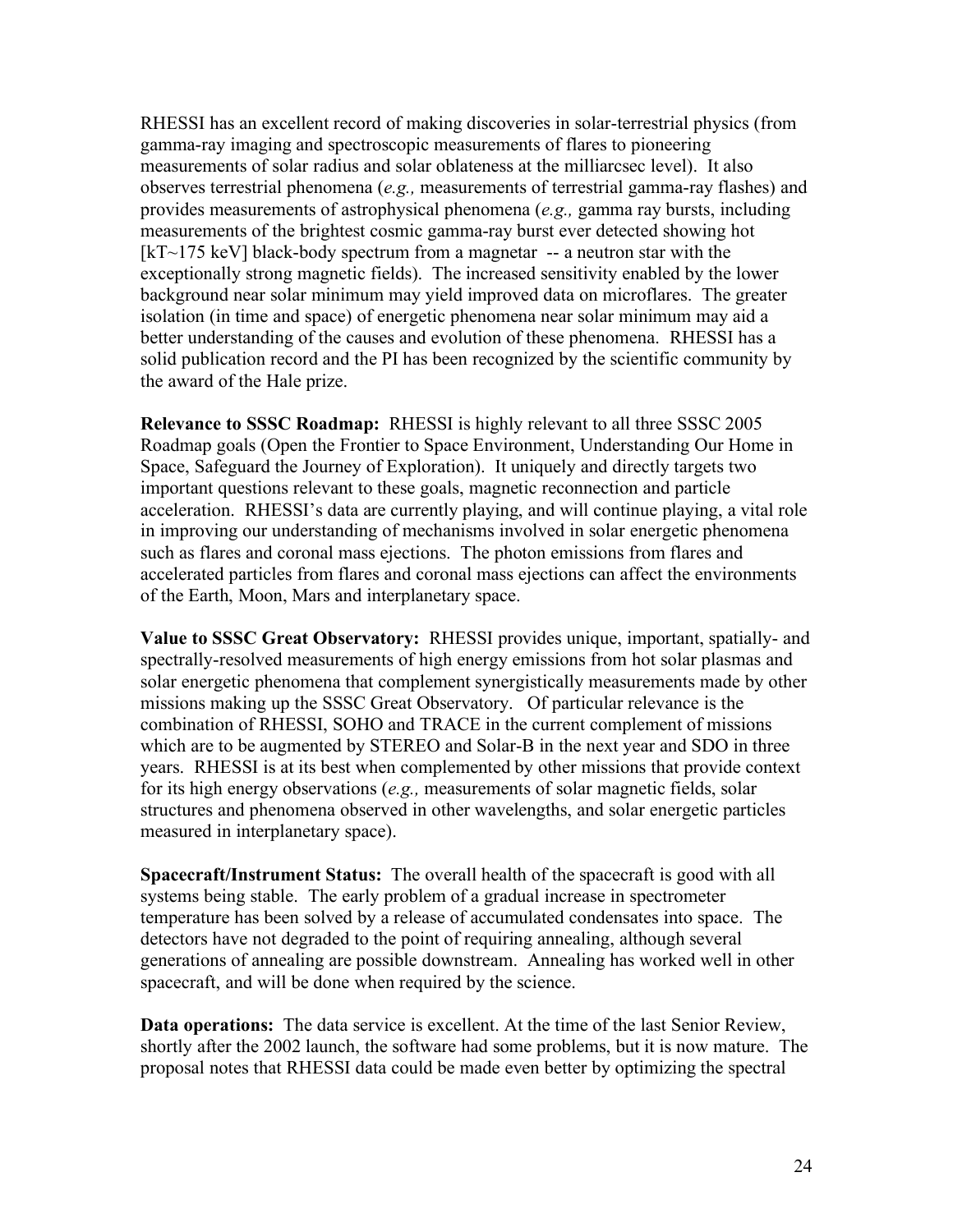and spatial inversion techniques to maximize the utility and precision of the data. The primary operations facility is at SSL in Berkeley and is fully operational.

**E/PO:** The proposal is compliant with the objectives of the NASA E/PO program**.** 

**Proposal Weaknesses:** The only weakness in the proposal is that the list of achievements was confined primarily to the RHESSI team.

**Overall Assessment and Findings:** RHESSI is a scientifically powerful mission that can provide valuable measurements through solar minimum into the next solar maximum. RHESSI is an important participant in the SSSC Great Observatory and is most scientifically productive when operating in concert with both current missions and new missions to be launched in the next few years. There are no other high-energy solar missions on the horizon. Therefore, the Panel endorses the proposed continuation of the RHESSI mission.

### **2.8 Solar and Heliospheric Observatory (SOHO)**

**Science Strengths:** SOHO provides extensive measurements of (1) of the solar interior and atmosphere using a suite of instruments operating at visible, UV and XUV wavelengths, (2) solar wind and energetic particles *in situ*, and (3) optical measurements of the heliosphere. Measurements extend from near the last solar minimum through solar maximum, into the declining phase of the current solar cycle with the potential of continuing into the next solar maximum. The breadth of the scientific accomplishments of SOHO is breathtaking and is extensive and well reflected in the 200-300 annual publications in refereed journals using SOHO data.

In the further extension of the mission, local helioseismology from MDI is likely to reveal new information about solar cycle variations in solar interior dynamics and magnetism, i.e., meridional flows (with impacts on dynamo predictions) and tachocline fluctuations. Studies of the origin of activity with SOHO will be enhanced by and will enhance the capabilities of Solar-B and STEREO. Of particular interest is what happens beneath the surface before, during and after Coronal Mass Ejections (CME's) and flares.

SOHO/LASCO provides the only space-borne (far more capable than ground-based instrumentation) coronagraphic observations until the STEREO launch and thereafter it will provide a third space-based coronagraph uniquely on the Earth-Sun line. Further, SOHO will serve (in combination with Wind) as backup to STEREO (*e.g.* redundancy in case of failures on the STEREO spacecraft). SOHO/EIT and LASCO provide a complement/redundancy to GOES data in space weather studies, and will be more powerful with the advent of Solar-B with its high resolution vector magnetic field measurements.

SOHO provides critical Total Solar Irradiance (TSI) measurements extending back to 1996 and complementing the measurements from SORCE and ACRIM. Having long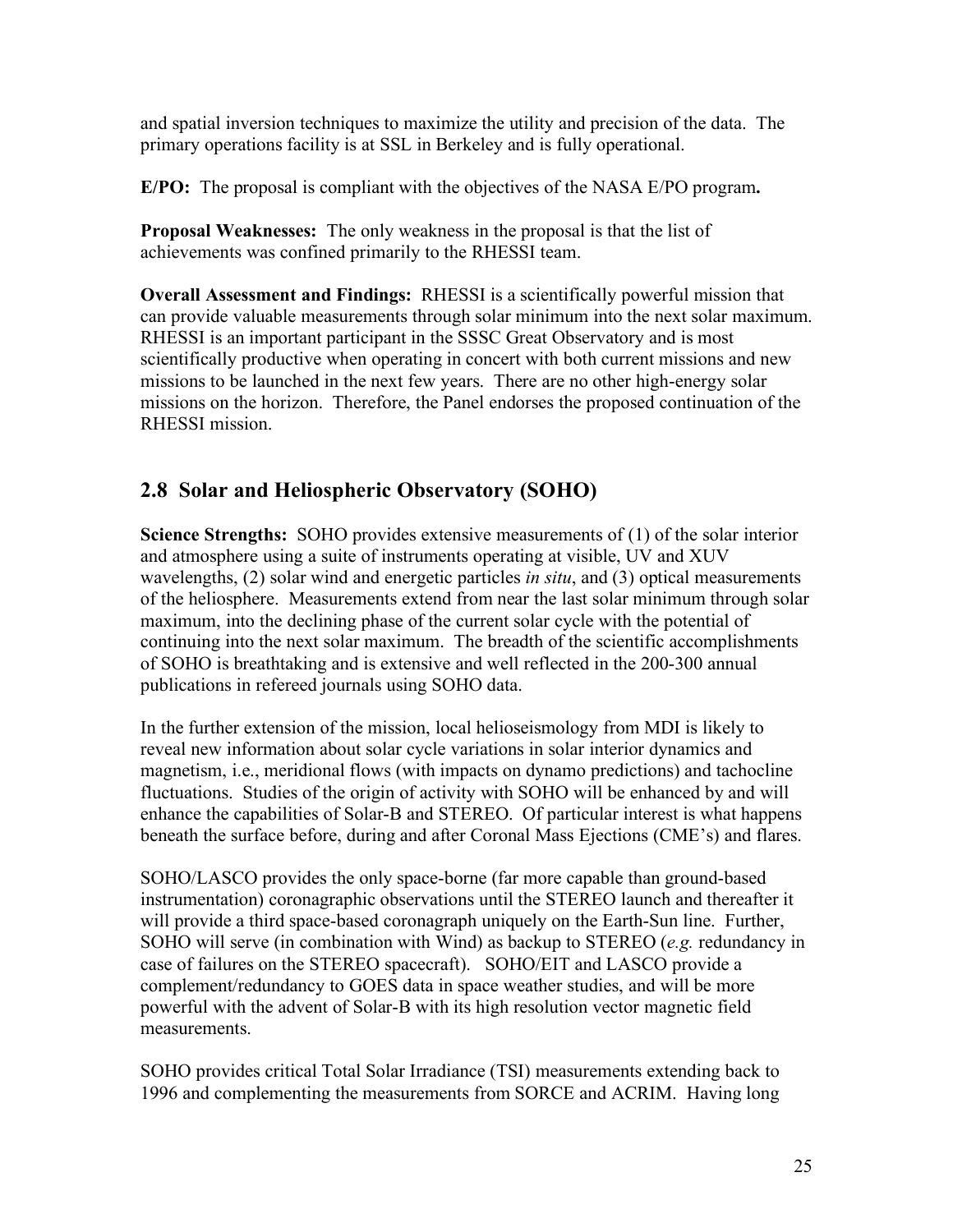term and redundant measurements of TSI is vital to having a robust, photometrically reliable record of this parameter that is important to understanding global climate change and the solar cycle.

The MDI line-of-sight magnetograms (90 min cadence with 4 arc second resolution) will continue to be a baseline in space weather forecasting. The atmospheric dynamics of solar flares and CME's have been uniquely elucidated by the images from the LASCO coronagraph and coronal spectral scans from UVCS, and, coupled with full-disk images in the EUV from EIT, have provided a powerful array to profoundly probe a number of phenomena from active region loops, bright points, blinkers, but most importantly studies of the origins of flares and CME's and their propagation from the Sun.

**Relevance to SSSC Roadmap:** SOHO is highly relevant to all three Roadmap broad objectives. More than any other spacecraft, instruments like MDI, UVCS, and LASCO onboard SOHO provide data that enable us to understand how solar activity and space weather are generated and reach the vicinity of the Earth. Thus, SOHO has a vital role in the Roadmap objective "Open the Frontier to Space Environment Predictions" by providing a broad spectrum of data advancing our understanding of flares, CME's, particle acceleration and even the solar dynamo itself. SOHO has a vital role in the Roadmap objective "Understanding Our Home in Space" because of its fundamental role in understanding solar variability/activity and its causes. SOHO has a vital role in in the Roadmap objective "Safeguard the Journey of Exploration" by determining the fundamental origin of space weather from beneath the surface of the Sun. SOHO instruments also provide data on the origin and propagation of space weather.

**Value to SSSC Great Observatory:** SOHO is an integral part of the SSSC Great Observatory because of its extensive capabilities for imaging and studying the physics of both the solar atmosphere and the solar interior. It measures solar magnetic fields and their evolution, images the inner and outer corona, makes spectroscopic measurements of the chromosphere and corona, probes the solar interior, and measures the total solar irradiance. It is a vital monitor for solar activity, particularly CME's. Its power is enhanced significantly by complementary measurements made by RHESSI and TRACE, and future measurements by SOLAR-B and STEREO. SOHO, in combination with Wind and ACE, will provide a third vantage point that will strengthen the science results from the Great Observatory after launch of STEREO and will provide a backup if one of the STEREO spacecraft fails.

**Spacecraft/Instrument Status:** Overall the instruments on-board SOHO are in good condition and the spacecraft seems stable even though it has been operating in a gyro-less mode since 1999. All 12 instruments are still functioning, although the LASCO C1 coronagraph did not survive the 1998 event (C2 and C3 are nominal). The UVCS Lyman-alpha detector is off most of time since 1998. One of the detectors on SUMER functions with reduced resolution, and the instrument has lost its independent pointing capability, but it can scan slowly using solar rotation.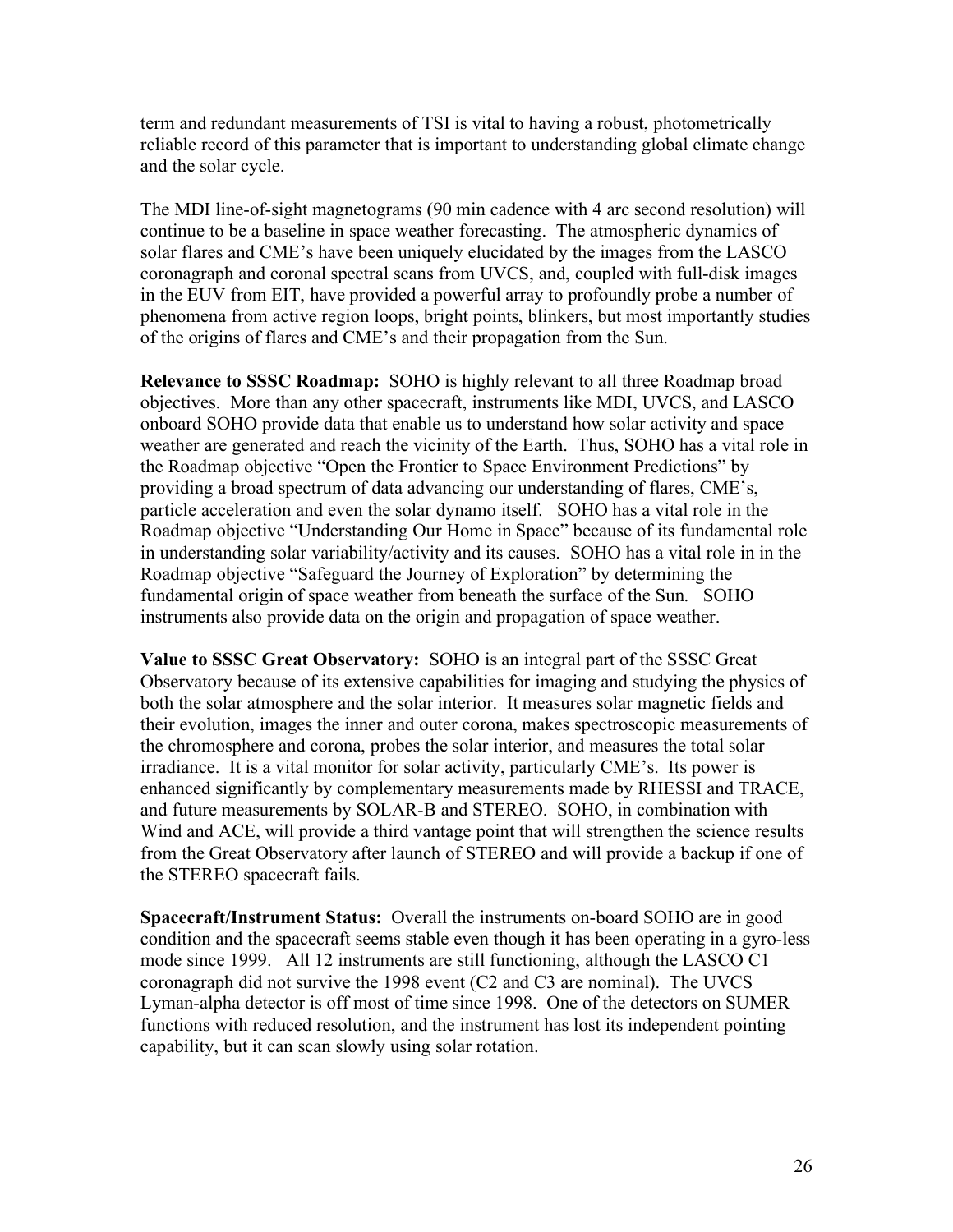**Data operations:** The data archiving is mature and the data are readily accessible. Team members are willing and able to work with outside requests that push the envelope of the data. This ensures quality control where it probably matters most. Some of the key SOHO data reduction programs can be adapted to SDO.

Extending SOHO costs about twice as much as other missions in this Senior Review. Two major parts of this cost are mission operations motivated by the 1998 loss of SOHO and nearly continuous telemetry requirements for the rich SOHO data.

**E/PO:** The SOHO team has been extremely effective in getting its message to the public through CNN and many local newspapers. The impressive, diversified E/PO efforts from Stanford, SAO and NASA Goddard have been effective. Amateur comet-hunting fosters wide community interest and participation.

**Overall Assessment and Findings:** SOHO is an integral part of the SSSC Great Observatory in the study of the solar system and can provide unique, vital data in its extended mode until SDO is flying and has been calibrated against SOHO. This crosscalibration is important for optimal and prompt science from the HMI instrument onboard SDO.

Extending SOHO would have excellent scientific return, because it is capable of continuing to provide important measurements into the next solar maximum. The proposed plan on how to simplify operations and scale back on the number of instruments appears reasonable in view of the limited available funding. Putting the savings into the Guest Investigator program is good way to maximize science per dollar of MO&DA funds.

There will be no white light coronagraph on SDO, so operating SOHO's LASCO instrument alone after the calibration period between SDO and SOHO is warranted. This vastly scaled-down SOHO mission (the so-called "Bogart" option) would give Earth-Sun line coronal images to complement those upwards of 90 degrees from the twin STEREO spacecraft. Because of the relatively high cost of SOHO before starting the Bogart option in FY10, there is merit in developing a plan for a more efficient, leaner transition to the period of cross-calibration with SDO and the start of the Bogart mission. This would enable lowering the costs in FY07-FY09. A closer look at the SOHO planning function is merited. In the event of an extended delay in the launch of SDO, SOHO might look to a modified Bogart mission that also includes MDI until HMI on-board SDO is calibrated against MDI, since the inter-calibration between MDI and HMI is highly desirable so as to produce a reliable long-term baseline of nearly continuous observations.

### **2.9 Thermosphere-Ionosphere-Mesosphere Energetics & Dynamics (TIMED**)

**Science Strengths:** The Ionosphere/Thermosphere/Mesosphere (ITM) system brackets the region where the geomagnetic forcing penetrates to its greatest depth in the Earth's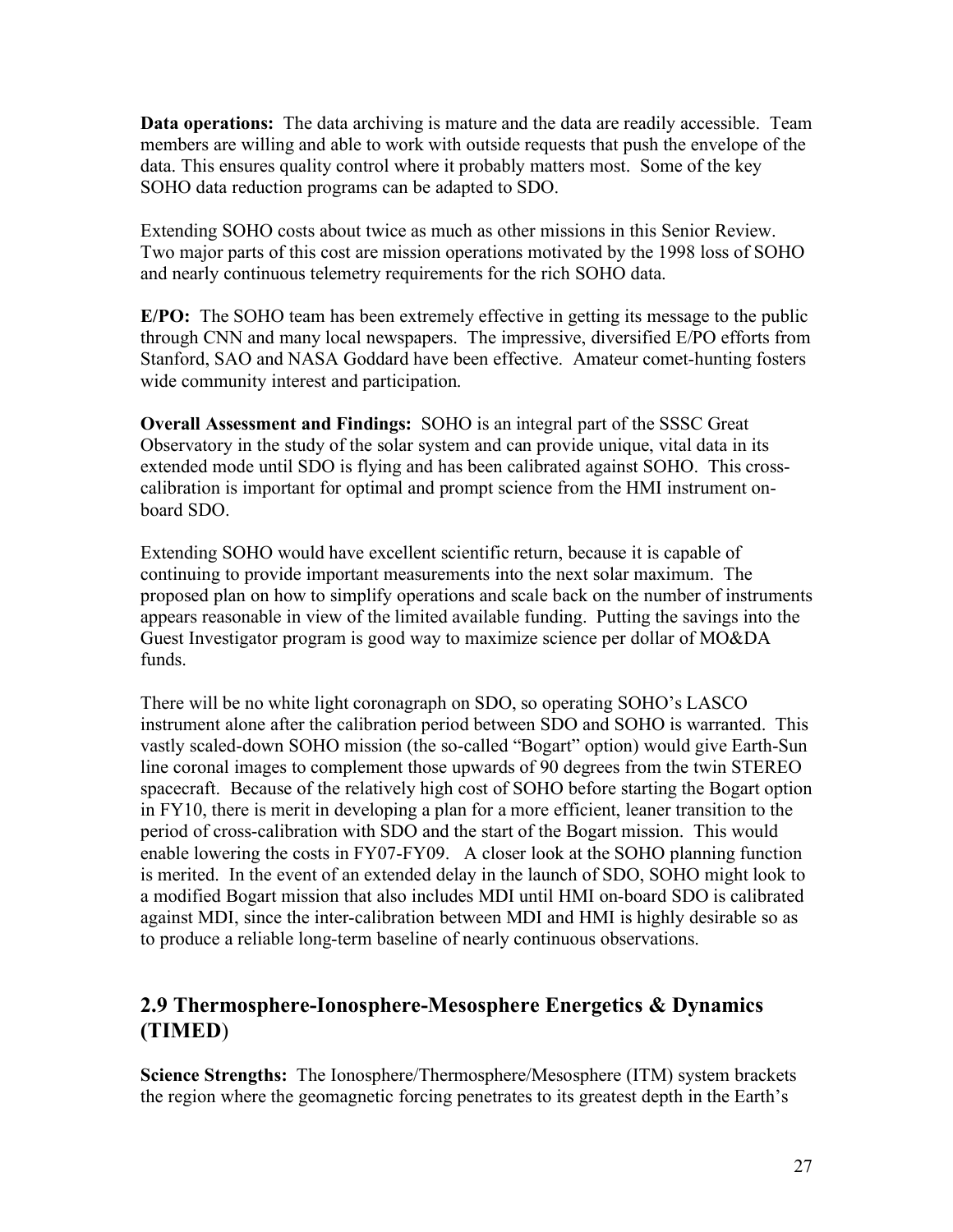atmosphere, radiative forcing is significant and hydrodynamic influences (over a broad range of timescales - minutes to the solar cycle) propagating from below dissipate. This region responds non-linearly to this set of drivers and exhibits strong variability. The ITM is not well understood. A significant component of the science being undertaken by TIMED is exploratory. During the first 4 years of the mission, a number of features associated with the manner that the Earth's ionosphere/atmosphere responds to the various drivers have been identified for the first time (enhancements in NO and its role in the energy budget, significant composition changes and correlated changes in the character of the ionosphere, correlations between energetic particle precipitation and  $NO<sub>x</sub>$ enhancements in the stratosphere, the characterization of planetary waves and tides, and plasma bubbles and ion/energetic neutral aurora in the low/mid latitude regions). New phenomena are being discovered, their spatial and temporal structure investigated and the physical mechanisms for known phenomena are being identified.

The next 4 years, during solar minimum provide a special opportunity for these investigations. The simultaneous occurrence of multiple drivers during this time period will be at a minimum and the responses to an individual driver can be tracked and the effects measured. Solar minimum also provides the best opportunity to characterize what might be called the "ground state" of this region of the atmosphere - its character in the absence of significant perturbations. These observations provide a counterbalance to the observation set recorded during the first four years at solar maximum when the simultaneous occurrence of multiple drivers was the rule rather than the exception.

Given the dynamical richness of wave phenomena and non-linear coupling between motions of various time-scales in the neutral atmosphere, long time series of global observations are needed to resolve the interactions in the ITM region. TIMED observations through solar minimum will provide a valuable baseline for this study and a foundation for future missions. Linkages with other satellite missions (FAST, IMAGE, DMSP, CLUSTER for ionosphere/magnetosphere investigations; RHESSI, SOHO, SDO, ACE, for solar irradiance/solar wind ITM investigations and AURA, AIM, CHAMP and ground based observations for lower atmosphere/ITM studies) have been identified and will increase in importance during the extended mission.

**Relevance to SSSC Roadmap:** This mission contributes to all three major objectives in the SSSC Roadmap. "Understand the Nature of our Home in Space", is the objective to which TIMED makes the most significant contribution. Within the current mission set TIMED measurements are the only ones addressing the ionosphere/upper atmosphere changes identified in this objective. It is unique in identifying solar variability issues on the Earth and exploring the associated mechanisms. It also makes valuable contributions to the objective, "Open the Frontier to Space Environment Prediction", as it is the only mission that examines in detail the plasma/neutral interactions in a planetary atmosphere and the resulting atmospheric response, and ionosphere/thermosphere interactions and their role in the terrestrial dynamo. As the Earth atmosphere has similarities to that of Mars, the studies undertaken on the Earth's atmosphere by TIMED are also relevant to the objective, "Safeguard the Journey of Exploration" (currently these studies are not possible for the Martian atmosphere). Observations of the dynamics of the Earth's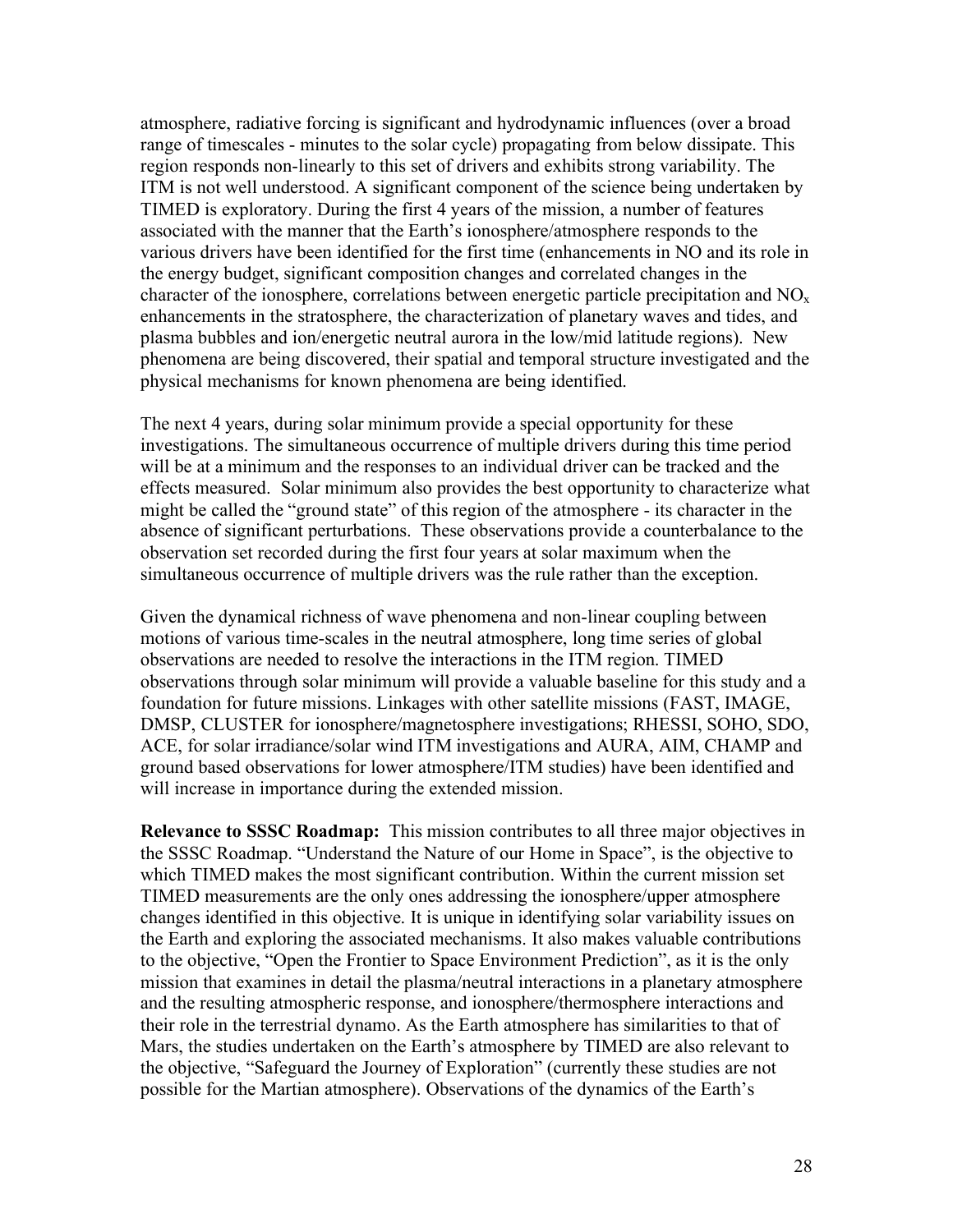atmosphere are relevant to aerobreaking and aerocapture, ionospheric effects on communication, and chemical changes on Mars.

**Value to SSSC Great Observatory:** The TIMED mission is crucial to the goals of the Great Observatory. Currently it provides the only means for phenomena from the Earth's lower atmosphere to be linked to the ITM region and solar forcing. It is uniquely situated for examining the mechanisms and processes comprising the response of the ITM region to external influences. Observations from this mission show the resulting phenomena to be more complex than initially expected. Moreover the response is variable and depends on the state of the neutral atmosphere at the time of the external forcing. Because of this complexity, the mission remains exploratory in nature.

**Spacecraft/Instrument Status:** The spacecraft remains healthy. Problems associated with the spacecraft's Inertial Reference Units (IRU) noted in the last review are being dealt with in a manner which has little impact on spacecraft operations. The standard operating mode is star-tracker-mode in which the IRU are turned off and attitude calculations are performed with the star trackers. Apart from periods when the moon enters the field of view (roughly 1% of the time), this new mode is proving satisfactory.

The instruments status has not changed since the last review. The GUVI and SABER instruments are performing nominally. SEE is performing nominally apart from some of the XUV Photometer System (XPS) photometers. This issue, identified prior to the last Senior Review, has been looked after by including similar measurements from the SORCE XPS. The TIDI instrument is functioning well and issues related to the light leak have been dealt with through data analysis work-arounds. The observations from this instrument are now being used for scientific studies.

**Data operations:** The data operations are satisfactory in general. Scientific access to the data is good since the data and information on the formatting and calibration are available from the mission web site and associated links. The reporting of instrument validation activities for SABER and GUVI was missing although calibration and testing were mentioned. TIDE and SEE both cover validations issues well.

**E/PO:** The TIMED program is a good program, but with a few specific weaknesses. There is a lack of specific goals and assessment of the target audience, a detailed programmatic evaluation plan is missing, and there is insufficient detail on how the program addresses and positively impacts pipeline (of personnel) and diversity issues.

**Proposal Weaknesses:** Although this proposal presented valid general extended mission scientific goals, direct linkage between these goals and specific measurements were not identified. Collaborative efforts between instruments for enhanced science were not described in suitable detail. Budget items were not clearly linked to mission functions making the evaluation of the role and importance of particular line items difficult. There is significant potential for linkages and collaborations with other missions. A few such linkages are mentioned in the proposal, but their form and the scientific benefits were not clearly outlined. Their establishment and exploitation are important for the success of the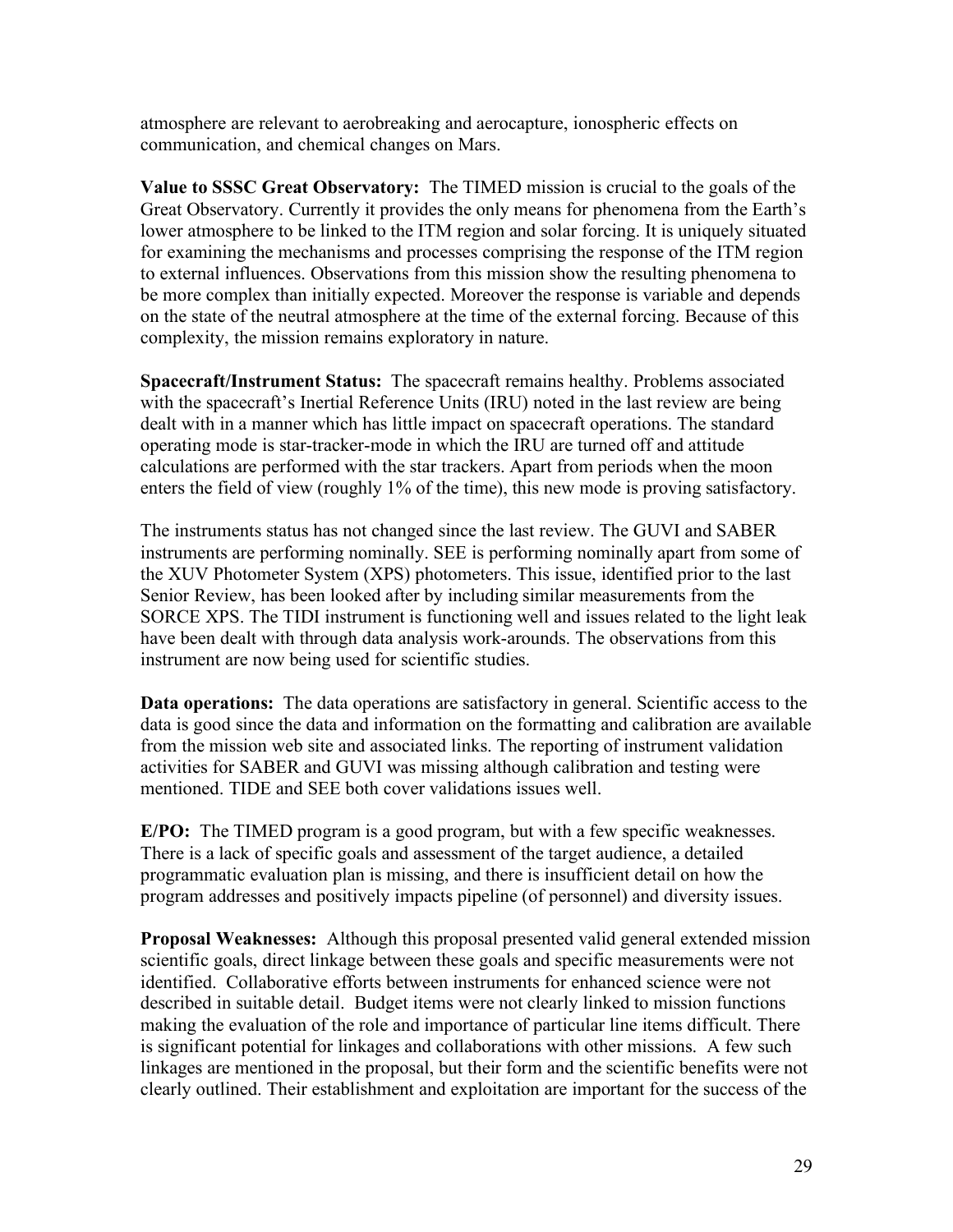Great Observatory concept. TIMED provides the "Earth-centered" impact of solar influences which is a significant component of this concept.

**Overall Assessment and Findings:** This is a vital mission with significant ongoing scientific investigations. It is the only mission which investigates the processes and mechanisms through which the terrestrial atmosphere "accommodates" the external energy and momentum inputs and tracks the evolution of the atmosphere, its response and its feedbacks to the ionosphere. On its own, it has been and will provide significant scientific insights into the behavior of the ITM region of the atmosphere. It constitutes the terrestrial anchor for the SSSC Great Observatory.

The Panel believes that an important emphasis for this mission over the next few years will be developing and providing suitable data products to the user community. This will ensure that scientists proposing to the Guest Investigator Program have confidence in and access to the TIMED data. The longer term heritage of this mission will be its data archive and effort to establish this should be under way.

Funding at the baseline level with some additional funding (if available) for SABER in the first two years as identified in the optimal budget to assist in the development of their data products has merit. The Panel believes that phasing out the IDS role and increasing the emphasis on the Guest Investigator program also has merit.

# **2.10 Transition-Region And Coronal Explorer (TRACE)**

**Science Strengths:** Over the next three years, new science advances based principally upon TRACE data will touch upon coronal seismology and dynamical magnetic field evolution, topological complexity and reconnection. The high time cadence  $(\Delta t \sim 10 \text{ s})$ , excellent spatial resolution ( $\Delta x \sim 800$  km), and diverse range of spectral bandpass (for  $10^{3.6}$ — $10^{6.2}$  K) capabilities of the instrument make it optimal for detecting Alfvén waves on coronal loops and capturing the energetics of vertically-propagating acoustic waves. By the same token, TRACE is well-suited to document the behavior of the underlying drivers of eruptive phenomena, including magnetic field emergence, reorganization and destabilization.

Structures observed in the TRACE movies serve as the best current proxy for the Sun's chromospheric and coronal magnetic fields. As such, they are effectively combined with force-free magnetic field extrapolations to estimate stored magnetic free energy and quantify the magnetic helicity. Together with sequences of morphological changes, this information will provide a useful tool for predicting and forecasting solar activity and space weather events until the STEREO, Solar-B, and SDO missions are operational.

**Value to SSSC Great Observatory:** The TRACE mission operations and instrument capabilities lend themselves naturally to frequent and effective coordinated campaigns and supporting contextual roles with the many other satellites of the SSSC Great Observatory. TRACE can provide unique rapid imaging of solar activity and dynamics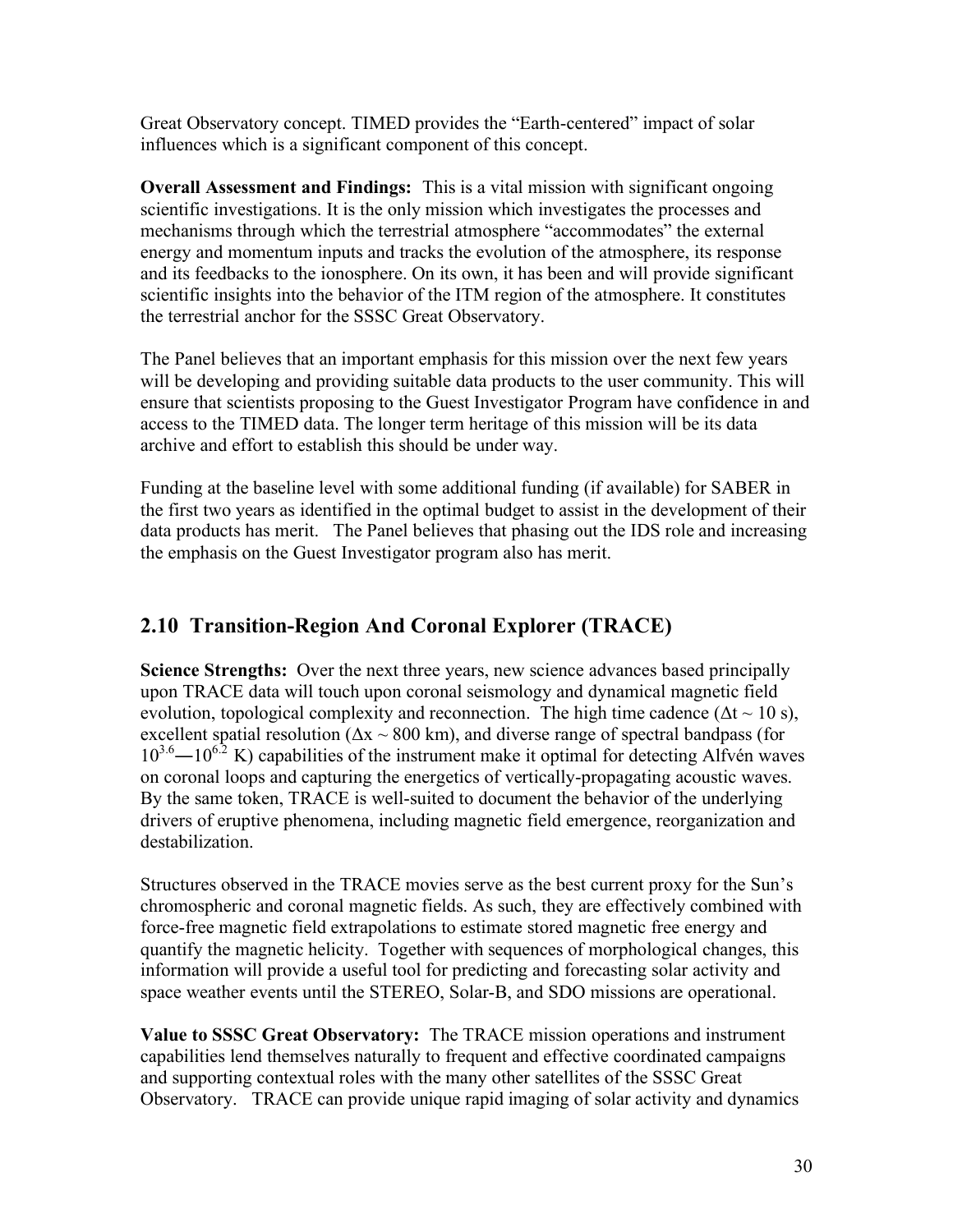on both large and small scales from now until launch of SDO. TRACE provides high spatial resolution coronal context for high energy measurements of solar activity by RHESSI and will complement the vector magnetic field, EUV and soft x-ray measurements to be made by Solar-B. TRACE is frequently employed in joint observing programs with SOHO. It will provide a high resolution view of the Sun along the Earth-Sun line to complement imaging by the STEREO spacecraft. TRACE, in combination with SOHO and RHESSI now, and, in addition, Solar-B and STEREO in the future, provides a solar context for Sun-Earth system investigations. An overlap of TRACE operations with the AIA instrument on-board the SDO would be very helpful in validating the existence and nature of faint and ephemeral features (i.e., loop voids) and ensuring a continuity of high resolution EUV imaging capabilities. However, concurrent operations are not required for the successful calibration and deployment of the AIA.

**Data operations:** The open data policy and the prompt (often within 24 h) availability of all TRACE data are underlying factors that have ensured the wide reliance and high utilization of its capabilities by the solar, heliospheric, magnetospheric and aeronomy communities. "Helpful", "cooperative" and "prompt" are the descriptive terms most often associated with TRACE data archiving, quality control, and accessibility. Highlevel full disk composite images are routinely available. The "SolarSoft" suite of IDLbased data handling and the display routines eliminate the unnecessary startup overhead that discourages use and hinders productivity. One consequence of this agreeable situation is the extensive scientific research that is carried out by individuals who are not directly connected with the LMSAL, SAO or MSU teams.

**Spacecraft/Instrument Status:** The spacecraft and on-board instrumentation remain in excellent working condition. Periodic annealings of the lumogen coating on the CCD have significantly reduced the number of 'hot pixels' and have returned the response and sensitivity of the detector back to circa 2001 levels. Steady orbital decay is responsible for the increasing duration of the spacecraft eclipse periods, and eventually, it will lead to the existence of a secondary eclipse season. However, the impact on the batteries and power supply does not become an issue for concern until late 2008, when all orbits will suffer eclipses of varying duration.

**Relevance to SSSC Roadmap:** The TRACE mission admirably supports many of the articulated goals of the recent SSSC Roadmap. Detailed observations of the temporal evolution of solar magnetic fields, their reconnection and the resulting eruptive processes, allows us to better understand the fundamental physical processes of the space environment from the Sun to the Earth. An essential component of these observations is the characterization of the Sun's magnetic field topology and the refinement of limits on the temporal and spatial scales of magnetic reconnection. This contextual description of the solar atmosphere is a key ingredient in any attempt to trace detected energetic particle populations back through interplanetary space to their coronal source regions. At the same time, it affords the opportunity to identify and detect precursors of solar disturbances and to monitor the early stages of the initiation and evolution of solar storms. Finally, it should be emphasized that the evolution of coronal magnetic fields continually recorded by TRACE over the year to decade time scales places new constraints theories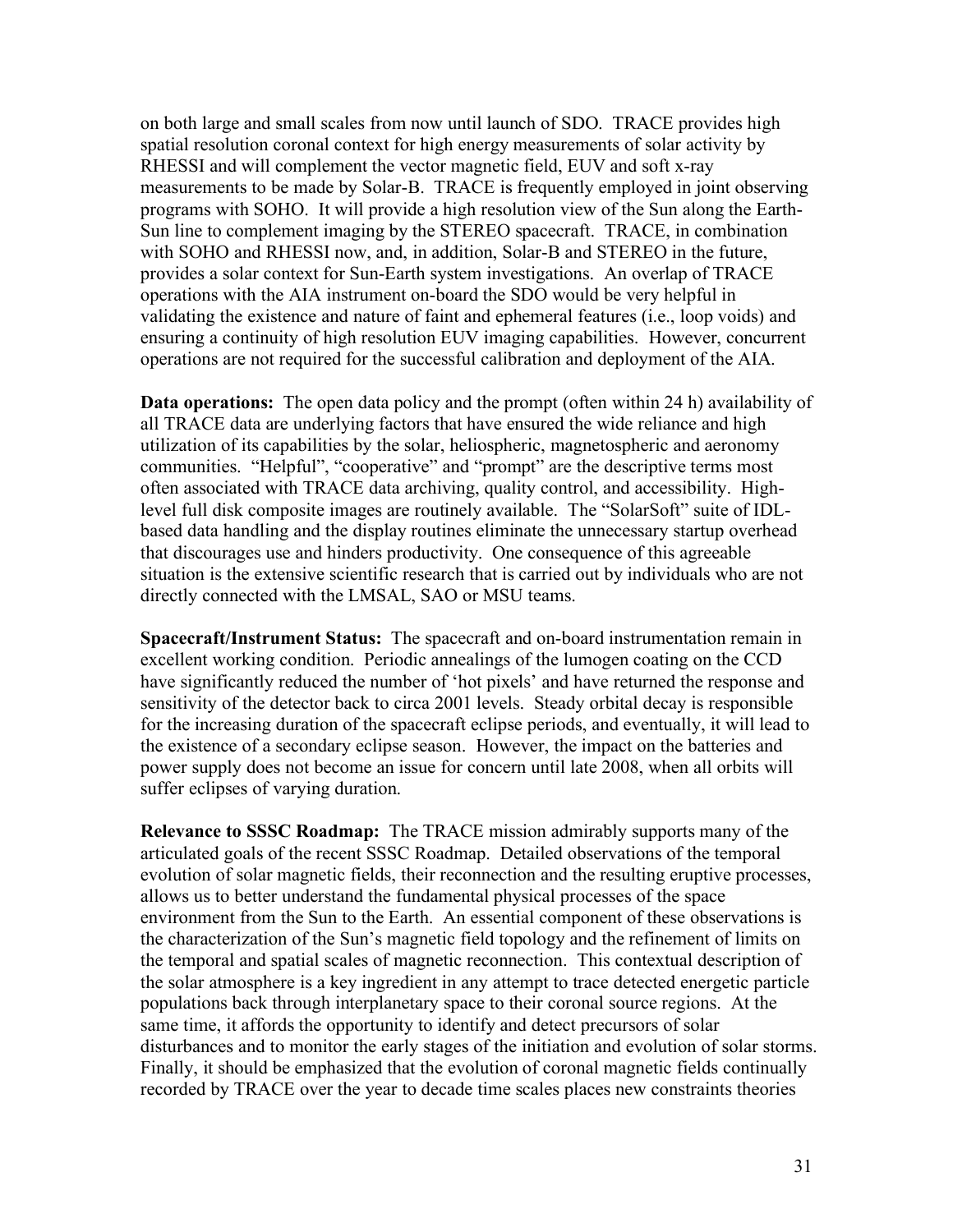for the operation of the solar dynamo, the nature of magnetic flux emergence, and the long-term trends in solar variability.

**E/PO:** The Panel notes that the E/PO section of the TRACE proposal does not do adequate justice to the unique and extensive set of ongoing activities supported and developed by this effort. TRACE images and science products have been featured in a variety of media, from exhibition materials at planetaria and regional science museums, to television programs and educational documentaries. The extensive distribution of posters and calendars (over 13,000 copies) has contributed to the public's de facto association of TRACE images and movie sequences with solar physics research. An exhibition of TRACE images has toured the country, stopping, for example, in the halls of the National Academy of Sciences in Washington. Individual TRACE images are on permanent display at the National Science Foundation, the Boston Science Museum and the Museum of the Rockies. In addition to these activities, the TRACE centers routinely host summer visits and support internships for high school and college students and make numerous visits to classrooms and student workshops.

**Overall Assessment and Findings:** TRACE serves as a key element of the SSSC Great Observatory through its rapid imaging of solar activity and dynamics on both large and small scales. In combination with SOHO and/or RHESSI, the TRACE mission provides a solar context for Sun-Earth system investigations. The imaging data are readily available, easy to work with, and are visually exquisite. An overlap of TRACE operations with the AIA instrument on-board the SDO would be useful for validating the existence of some faint features observed by TRACE and ensuring continuity of high resolution EUV imaging capabilities.

### **2.11 Ulysses**

**Science Strengths:** Ulysses is a unique asset for studying the 3-Dimensional structure of the heliosphere – energetic particles, radio waves, neutral particles, dust and plasma and magnetic field. Its orbit has aphelion at about 5 AU and perihelion at about 1.34 AU, with an orbital period of 6.2 yr. Its orbit carries it to  $+/-$  80 degrees latitude at about 1 AU. No other spacecraft has gone to such high heliographic latitudes. Hence Ulysses is an exploratory mission which has and will continue to help understand the physics of the upper solar atmosphere and solar wind as a function of heliographic latitude.

Observations over the next 3 years will be in a phase of the solar magnetic cycle which has not been observed before, and will essentially complete Ulysses observations of 22 year solar magnetic cycle effects. These observations are absolutely fundamental to our understanding of cosmic-ray time and space variations which depend on the sign of the magnetic field and latitude. Also, the unexpected observed latitudinal asymmetry may vary with the sign of the magnetic field. (Strictly speaking, 22 years after Ulysses launch would be in 2014, but the period during sunspot maximum does not exhibit a north-south magnetic-field asymmetry, so observations during the next sunspot maximum do not appear to be critical). In addition, 22-year solar cycle effects on cosmic rays, clarified by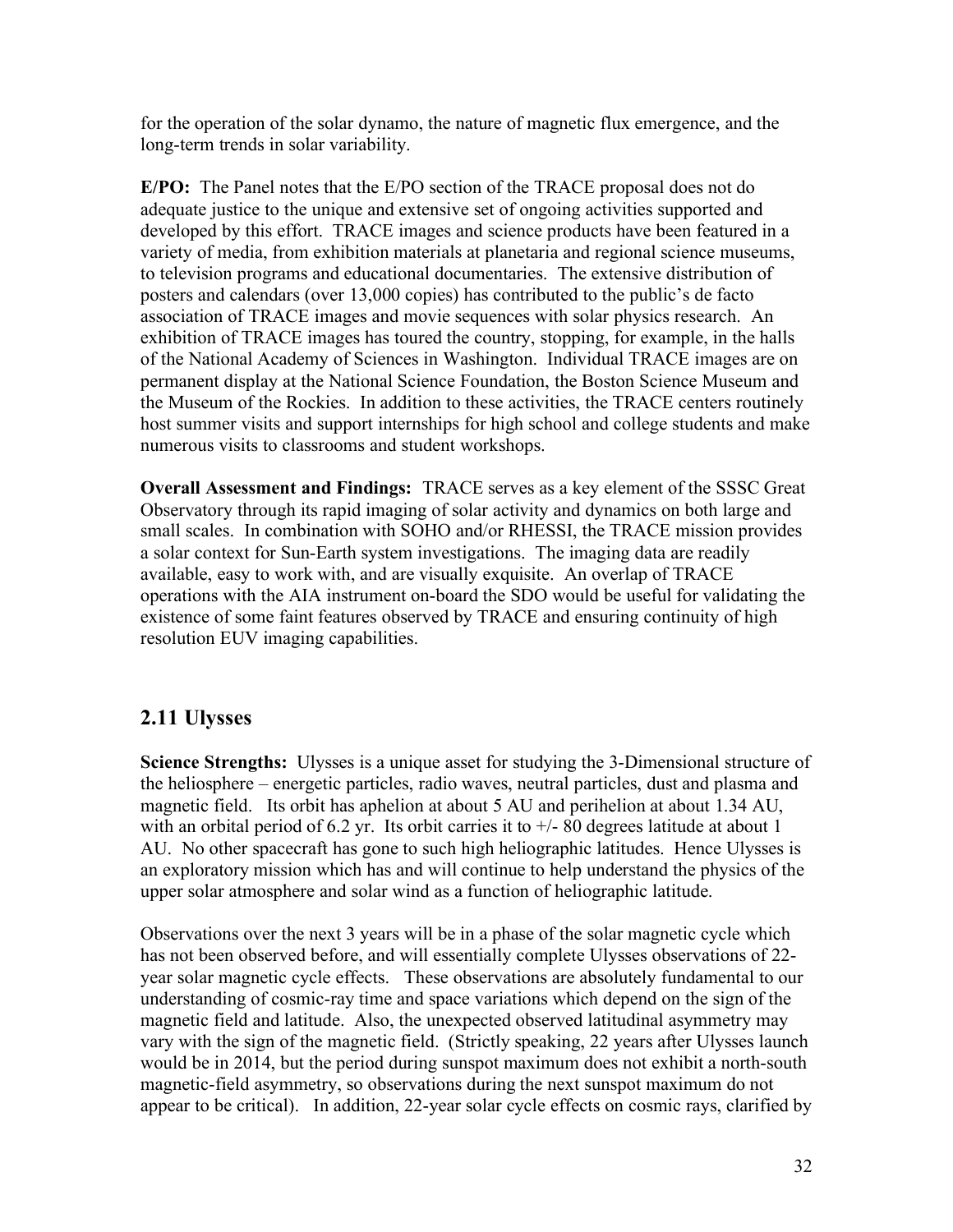observed latitudinal effects on Ulysses will impact our understanding of proxy records of climate history.

The study of solar minimum during the period of time when the northern magnetic field is negative has not yet been done, yet this is the period when the structure is cleanest and most-easily interpreted. 22-year solar magnetic effects have important consequences for cosmic rays, the understanding of which will aid in understanding long-term climate effects as revealed in proxy records such as ice cores. Hence continuation through the coming solar minimum is critical. Study of the latitude variation is fundamental to the study of the physics of solar wind and energetic particle acceleration in the solar corona. Ulysses will provide a multipoint perspective of the heliosphere, in conjunction with the STEREO mission**.** 

An issue of considerable current importance is the latitudinal transport of energetic particles. The magnitude of this cross-field transport has traditionally taken as being small, but some Ulysses observations suggest that this may be much larger than previously thought.

Ulysses provides essential and unique boundary conditions for many processes observed in the rest of the heliosphere, including cosmic rays, anomalous cosmic rays, basic transport processes, interstellar neutrals, etc. Knowledge of the latitudinal structure of the heliosphere and its behavior over the 22-year solar magnetic cycle are essential inputs into the structure of the heliosphere and its interaction with the interstellar medium.

In addition, Ulysses can reveal new aspects of basic plasma physics because the highlatitude solar wind is different from that in the equator. Hence, for example, particle acceleration and transport, magnetic reconnection, and CME evolution can be studied. The morphology and dynamics of interstellar dust and neutral particles can be studied. Ulysses will provide out-of-ecliptic observations to complement new in-ecliptic missions. The vitality of the science is exemplified by the large number of recent publications cited in the reference list.

Ulysses also contributes crucial measurements of gamma ray bursts from astronomical sources for high energy astrophysics research.

**Relevance to SSSC Roadmap:** Ulysses contributes to the three broad objectives of the Roadmap. Because of its traversal of heliographic latitudes over the range from the equator to both poles, Ulysses provides basic and unique input into the study of the fundamental physical processes in the space environment. This includes in particular the acceleration of the solar wind and the transport and acceleration of energetic particles.

Understanding the physics of the heliosphere in the third dimension is a vast improvement and is vital to understanding our home in space. Likewise, the study of the wind and energetic particles in three dimensions is vital to understanding the radiation environment in space, to help safeguard exploration. Many fundamental processes such as particle acceleration, magnetic reconnection, and turbulence can be studied at high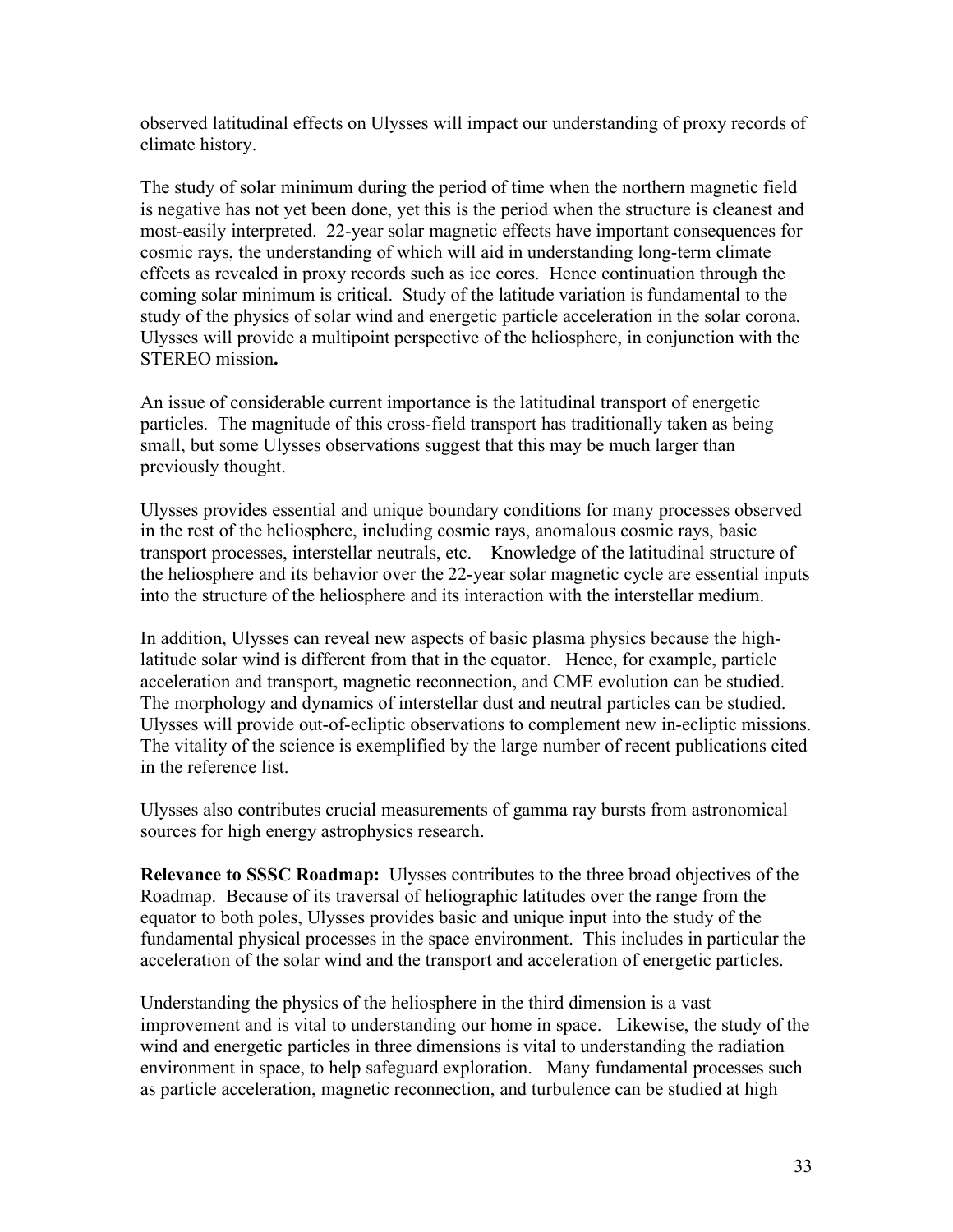latitudes, under conditions different from those prevailing in the heliospheric equatorial regions.

**Value to SSSC Great Observatory:** Ulysses makes a fundamentally important contribution to the SSSC Great Observatory. It is the only spacecraft which visits the far polar regions of the heliosphere (> +/- 30 degrees latitude), providing *in situ* data concerning variation of the solar wind (and consequently the solar corona and magnetic field) with latitude. In combination with other heliospheric missions (e.g., ACE, Wind, SOHO and Voyager now and STEREO in the future), Ulysses acquires vital data for improving our understanding of heliospheric physics.

**Spacecraft/Instrument Status:** The spacecraft is healthy and conservation measures have helped to extend the mission. The RTG generators will run down and not provide enough power as the spacecraft heads further from the Sun in 2008. The mission will not continue beyond this point. Combining some operations with Voyager has reduced operations costs. Data archiving and access are good, but data from a couple of the European instruments are not on line.

**E/PO:** E/PO are more than adequate, and include many different approaches, examples include the JPL ambassador's program, contributions to museums, etc.

**Overall Assessment and Findings:** This Panel finds that the continuation of Ulysses through and somewhat beyond the next sunspot minimum will enable the first study of the structure of the solar-minimum heliosphere when the northern polar magnetic field is inward (rather than outward), and provide major closure to our understanding of the large-scale structure of the heliosphere and how it depends on the solar magnetic cycle. The Panel concluded that extension of this mission to its anticipated end in 2008 has merit.

### **2.12 Voyager**

**Science Strengths:** The Voyager 1 and 2 spacecraft constitute a priceless asset which is exploring the furthest reaches of the heliosphere and the interaction of the heliosphere with the interstellar medium. The orbits of V1 and V2 are outward from the Sun, in approximately the direction of the incoming interstellar plasma, and the spacecraft are currently at distance of approximately 90 AU, many times further from Earth than any other working spacecraft. The directions in which the Voyagers are moving differ, which is useful in elucidating the spatial and temporal structure of the outer heliosphere and boundary regions. Voyager is a scientifically compelling part of the SSSC Great Observatory. It is, and will remain for the next two decades and more, the only spacecraft in the far reaches of the heliosphere, providing *in situ* data concerning the interaction of the heliosphere with the interstellar medium. This provides essential boundary conditions for many processes observed in the rest of the heliosphere, including cosmic rays, anomalous cosmic rays, interstellar neutrals, etc.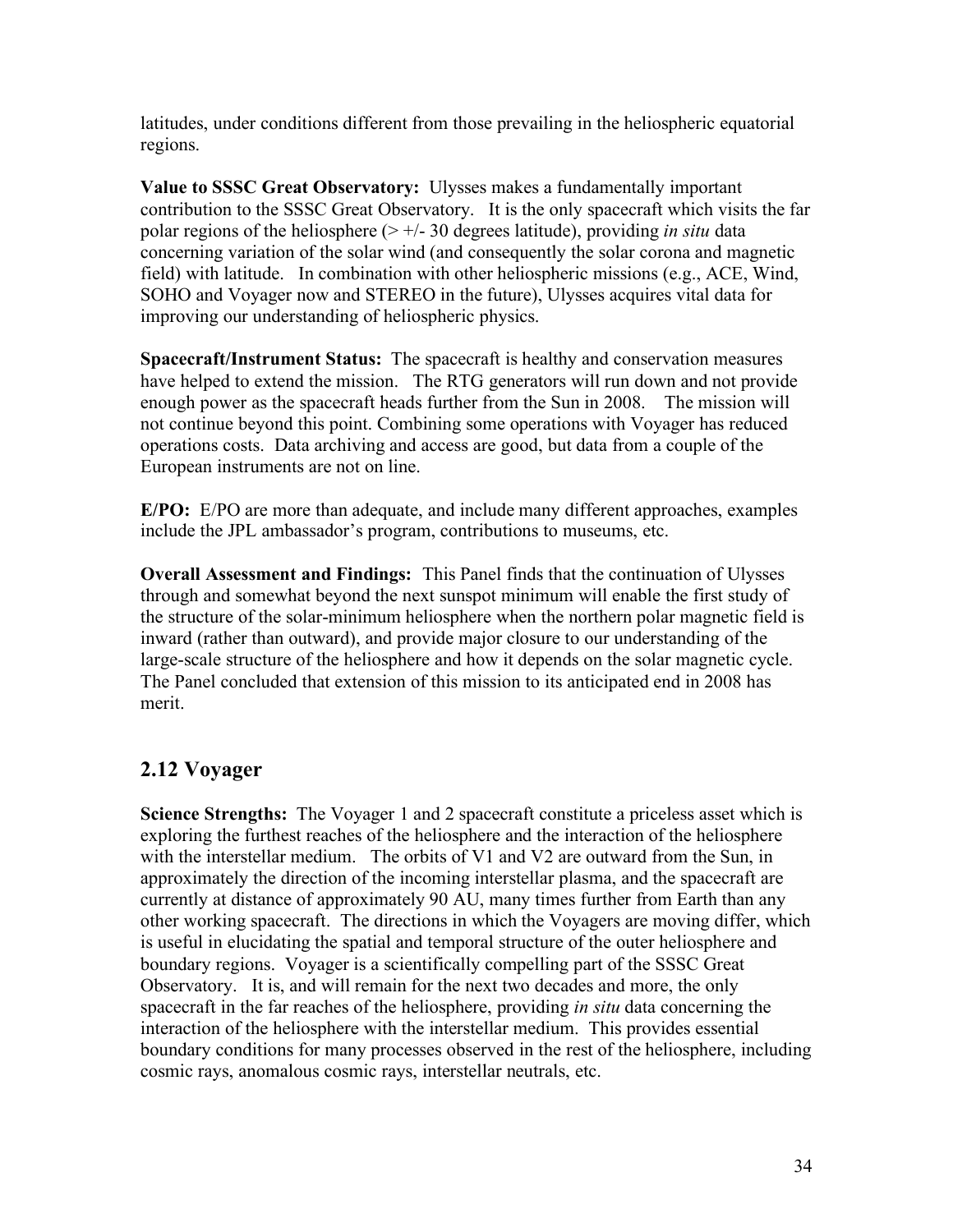The crossing of the heliospheric termination shock by V1, and the beginning of the exploration of the subsonic region called the heliosheath is the beginning of a new era in space exploration. This has engendered great interest in the wider scientific community, the press, and the public. V2, following behind, provides a considerable increment in our knowledge, helping to remove the ambiguities associated with single-spacecraft observations.

The observations in the vicinity of the termination shock and beyond have challenged existing theoretical paradigms. The termination shock and heliosheath have been revealed to be much more dynamic than previously thought, with the shock moving in and out at speeds of the order of 100 km/sec. Some previous models, which were successful in explaining phenomena observed well inside of the termination shock, were basically static. It is possible that including the dynamical motions into the established paradigms will be adequate, but also that new physics may be required. The new physics which has been revealed in the past several years is exemplified by the large number of refereed publications cited in the reference list.

**Relevance to SSSC Roadmap:** The science encompasses our understanding of the large-scale structure of the heliosphere, including the dynamics of the termination shock and heliosheath. Also, the science includes the entire regime of collisionless plasma physics, including the mechanism for the acceleration and transport of energetic particles (Anomalous Cosmic Rays), turbulence (nature of magnetic and plasma fluctuations), and the nature of collisionless shocks. Hence it addresses directly the major themes of the SSSC Roadmap. The continued Voyager mission is essential to furthering our understanding of the interaction of the heliosphere with the interstellar medium. The effects of interstellar neutrals in slowing down the solar wind address the physics of plasma-neutral interactions. Voyager provides fundamental input into the study of the fundamental physical processes in the space environment.

The galactic cosmic rays, which must enter the heliosphere through the boundary regions, and the anomalous cosmic rays, which are accelerated there, are a large part of the space environment in the inner heliosphere. The anomalous and galactic cosmic rays are impeded or modulated by the heliosheath in their entry into the inner heliosphere. *In situ*  observation of these processes may lead to a further understanding of how changes on the Sun could change the intensities of the cosmic rays and hence better predict the cosmicray environment at Earth or at spacecraft.

**Value to SSSC Great Observatory:** The two Voyager spacecraft are a unique asset that is exploring the furthest reaches of the heliosphere and the interaction of the heliosphere with the interstellar medium. In combination with other solar-heliospheric missions (e.g., ACE, Wind, SOHO, Ulysses now and, in addition Solar-B, STEREO, SDO, and IBEX in the future) Voyager also provides unique measurements for studying the evolution of the solar wind as it flows from the Sun to the outer limits of the heliosphere.

**Spacecraft/Instrument Status:** The operational status of Voyager is adequate to make the desired studies. The plasma detector on V1 is no longer working and although this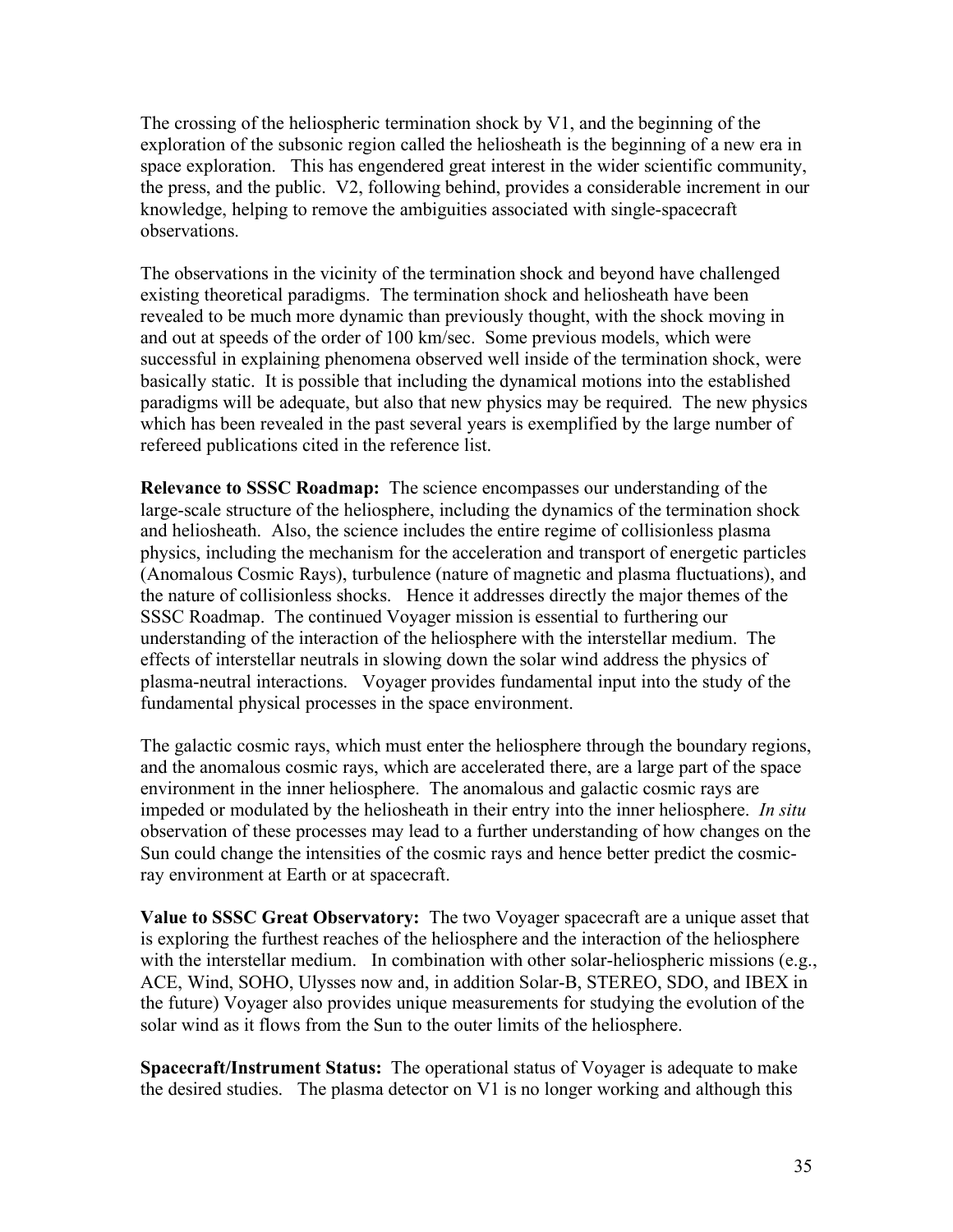has impact, the remaining instruments have been adequate to determine that the termination shock was crossed in December, 2004. On V2 the radio instrument is not working well and the magnetometer is noisier than on V1, due to more sensitivity to the spacecraft fields. Some important instruments are either not working (plasma on V1 radio waves on V2) or not optimal (magnetometer on V2), but the available data are still very important and usable.

**Data operations:** Data access and availability are excellent, except for the magnetometer data which has historically lagged considerably. Significant improvement of the magnetometer data accessibility has occurred over the past year or so, but it is still not up to par with the other instruments.

**E/PO:** E/PO are rated as very good.

**Overall Assessment and Findings:** The Voyager mission (V1 and V2) is observing the unique region of interaction of the heliosphere with the interstellar medium, and will not be replaced for at least 2 decades. The science return is priceless. Continuing the Voyager project as long as possible in order to study this unexplored region of space is most important.

The Panel finds that there is merit in having the 'minimal' budget for the highly ranked Voyager 1 and 2 missions augmented to \$5M per year beginning in FY 07 to avoid shortfalls. In addition, the Panel believes that an additional augmentation by approximately \$400K per year for a guest investigator program specifically targeted to the Voyager mission would be extremely important in enhancing the scientific return.

Optimal science return mandates that the magnetic field data should be put on line more promptly. We note that the other instrument teams put their quick look data on line a much shorter time after receiving them. The science return from the Voyagers will continue to suffer significantly if the magnetometer quick look data are not placed on line essentially as promptly as the data from the particle instruments

### **2.13 Wind**

**Science Strengths:** The core science teams are still intact and productivity remains high. Over 50 refereed papers have been produced so far in 2005. Some recent science results discussed in the proposal have shown the continued value of using Wind observations together with other spacecraft. One example is tracking the acceleration, escape, and propagation of energetic particles from the corona and through space to 1 AU with SOHO and RHESSI. Other examples are the observation of magnetic reconnection events in the solar wind and the spectral comparison of solar energetic electrons at 1 AU with the photon spectra from RHESSI for the same events. A last example is the determination of high-Z  $(Z > 40)$  abundances above several MeV/nucleon in both impulsive and gradual solar energetic particle events.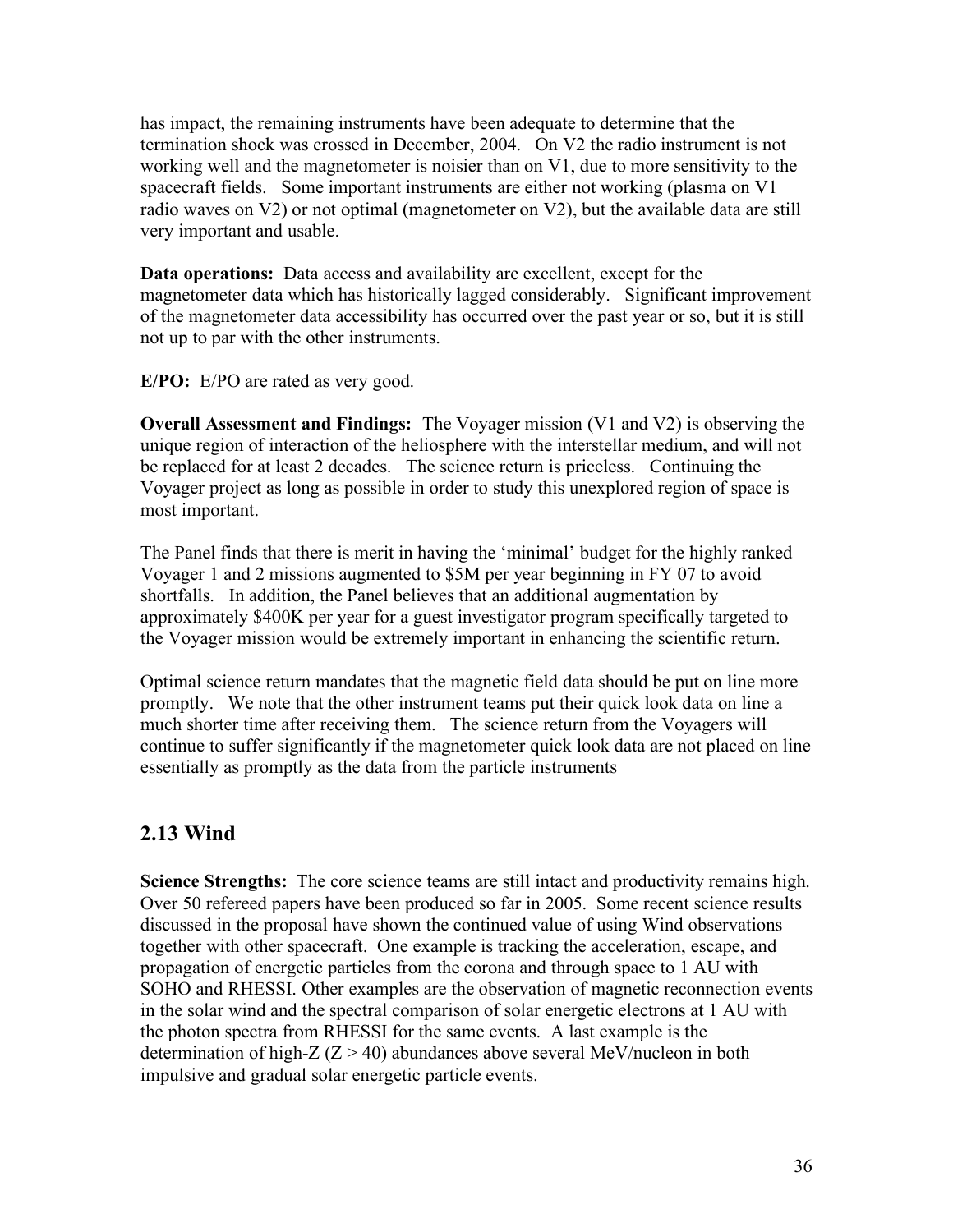Possible science goals for the extended mission that were not discussed in the proposal include detailed spectral studies of ACR and CIR particles with unprecedented precision during the approach to solar minimum. Comparative studies with RHESSI of SEP events, which will be generally smaller and less energetic at solar minimum, will benefit from the superior sensitivity of the Wind EPACT instrument. Simpler interplanetary conditions will allow the study of these events to yield better insights into acceleration and transport processes. SOHO and Wind will provide an important complement to the STEREO coronal mass ejection/radio observations. However, some future plans for science research given in the proposal are less compelling and appear to be continuations of previous work efforts using more observations, some in combination with additions to the Great Observatory. These include the development of programs to predict magnetic cloud development and shock approach at Earth, the study of 3D transient shock structure with *in-situ* observations of STEREO and remote radio imaging of Ulysses, the study of CIR formation with Ulysses, multi-spacecraft studies of turbulence, and more IP reconnection studies.

The Wind mission was originally the interplanetary component of a complement with Polar and Geotail. Its role as the standard 1 AU particles and fields observatory has been largely usurped by ACE, but Wind still makes valuable measurements that are essential for the future studies. The WAVES instrument is valuable for detecting shocks over a broad range of solar frequencies/distances, and only the WAVES can be used to calibrate the STEREO SWAVES experiment. The 1-14 MHz observing range is not matched by other current missions. The data quality of the thermal noise radiation (TNR) technique for solar wind density is superior to that of other space experiments and is used to calibrate SWE, which in turn provided a calibration for ACE/SWEPAM. It is important to note that the SWE does not saturate during very high rate periods. The 3DP instrument provides measurements of ions and electrons to get high sensitivity solar wind moment values and yields the best available pitch-angle distributions of 40 to 400 keV electrons. The very high MFI cadence (22 vectors/sec) is important for turbulence studies.

Among the unique capabilities of the EPACT particle instrument are: measurements of SEP ion angular distributions covering nearly the whole sky; measurements of SEP ions at intermediate energies of  $\sim$ 3-10 MeV/nucleon with a a geometry factor  $\sim$ 50 times larger than other instruments in this energy range; and the only measurements we have of SEP ions above 3 MeV/nucleon from the upper two-thirds of the periodic table. These measurements have already demonstrated their value in developing and constraining new SEP models. The complementary nature of ACE and Wind particle capabilities serves to strengthen the science return from the Great Observatory.

Wind also contributes crucial measurements of gamma ray bursts from astronomical sources for high energy astrophysics research.

**Spacecraft/Instrument Status:** The spacecraft remains in good health and in a stable orbit at L1 with fuel to maintain position for a decade. One instrument, the TGRS, failed early. One of the three SMS instruments and two of the four EPACT telescopes are not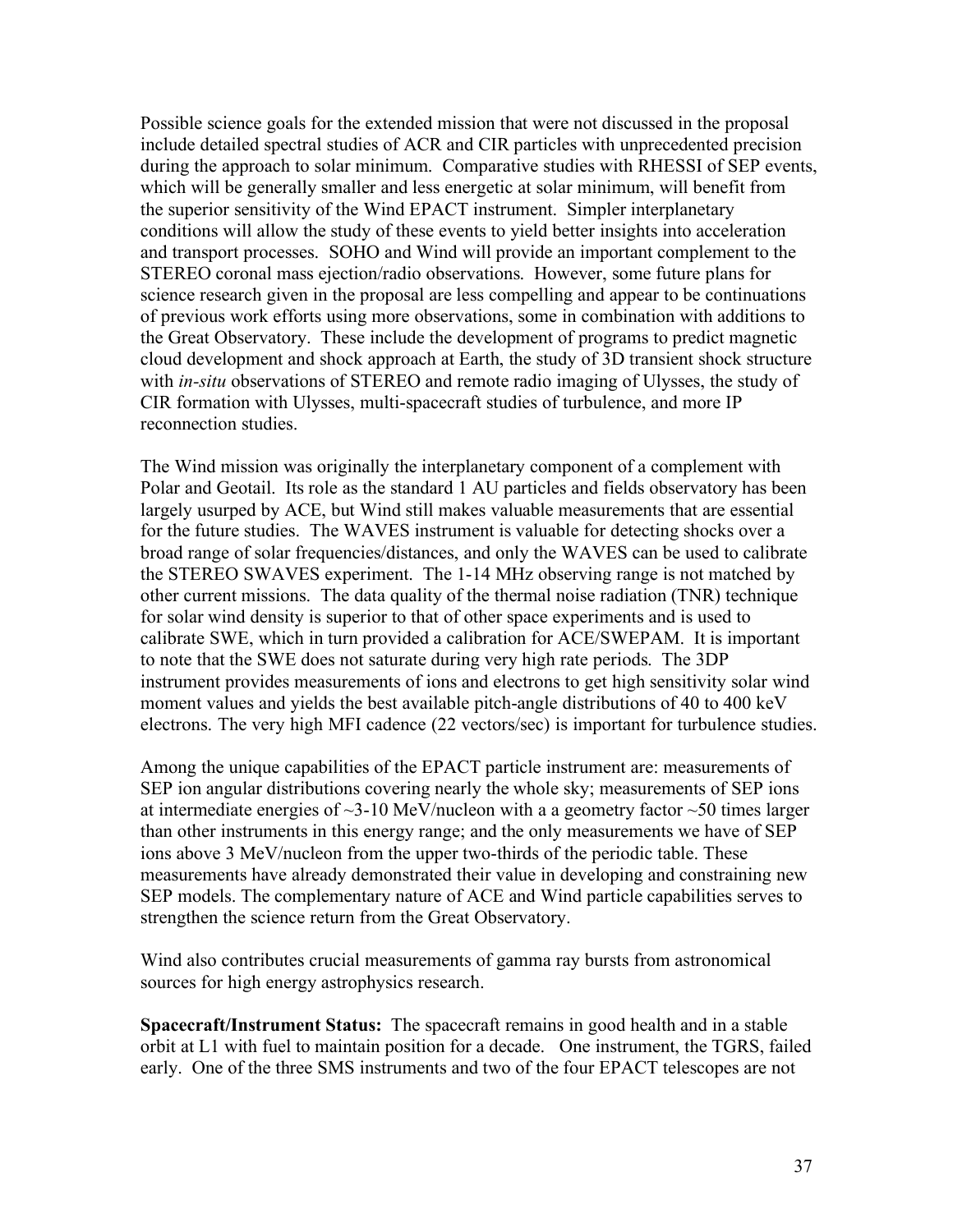fully operational. These partial failures also occurred early in the mission. Otherwise all instruments are operational.

**Relevance to SSSC Roadmap:** Wind contributes to 7 of the 12 Focused Research areas of the SSSC Roadmap. The combined capabilities of SOHO and Wind essentially duplicate those of a STEREO satellite, thus providing a means to achieve at least part of STEREO's new science objectives in case of failure of one of the STEREO satellites. Wind also provides a complete set of solar wind observations that provide the drivers for models of magnetospheric responses. It is therefore important to maintain the L1 location of the Wind satellite.

**Value to SSSC Great Observatory:** The Wind measurements at L1 complement the capabilities of those on ACE. The MFI high cadence, the 3DP high ion and electron sensitivities and pitch-angle distributions, the TNR solar wind densities, the dynamic range of the SWE, the EPACT energetic particle measurements, and the broad frequency range of the WAVES instrument are important contributions to the Great Observatory science return unmatched by other missions. Wind, combined with SOHO, will provide a third vantage point that will strengthen the science results from the Great Observatory and provide a backup in case one of the STEREO spacecraft fails.

**Data operations:** The large number of 220 data products at the CDAW website indicates real value for the solar-heliospheric community. The CDAW website is a convenient and popular place to get up-to-date data and key parameters, and new hightime resolution data are now available. The specialized data bases [shocks, type II bursts] are useful summaries. The WAVES digital data is now available. A major concern is that the documentation is poor and/or unavailable, which greatly compromises the usefulness of the data. The data from the EPACT experiment are only partially available from the CDAWeb, and in many cases it is not clear whether the data there are appropriate for scientific study. While no calibration parameters, information, or validation samples are provided, they do not appear to be necessary with the Wind data.

The team seems to have made a real effort to keep costs low. The cost increase in FY07 appears due to engineering realignment of operations with another spacecraft following the Polar termination in March 2007; however, that funding will be required earlier if Polar is terminated in FY06.

**E/PO:** The determination of the effectiveness of the Wind program was hampered by a complete lack of text describing most of the facets required. The proposal did not provide any EPO budget so the amount of funding for EPO elements could not be determined. The proposal was rated unacceptable with regard to the objective of the NASA E/PO program**.** 

**Proposal Weaknesses:** The proposal is poorly written, with word-for-word repetition and internal inconsistencies. The text and figures sometimes do not correspond, and there is a frustrating lack of references, both in the body of the proposal and in the bibliography. It appears that at least some of the proposed scientific tasks have not been adequately